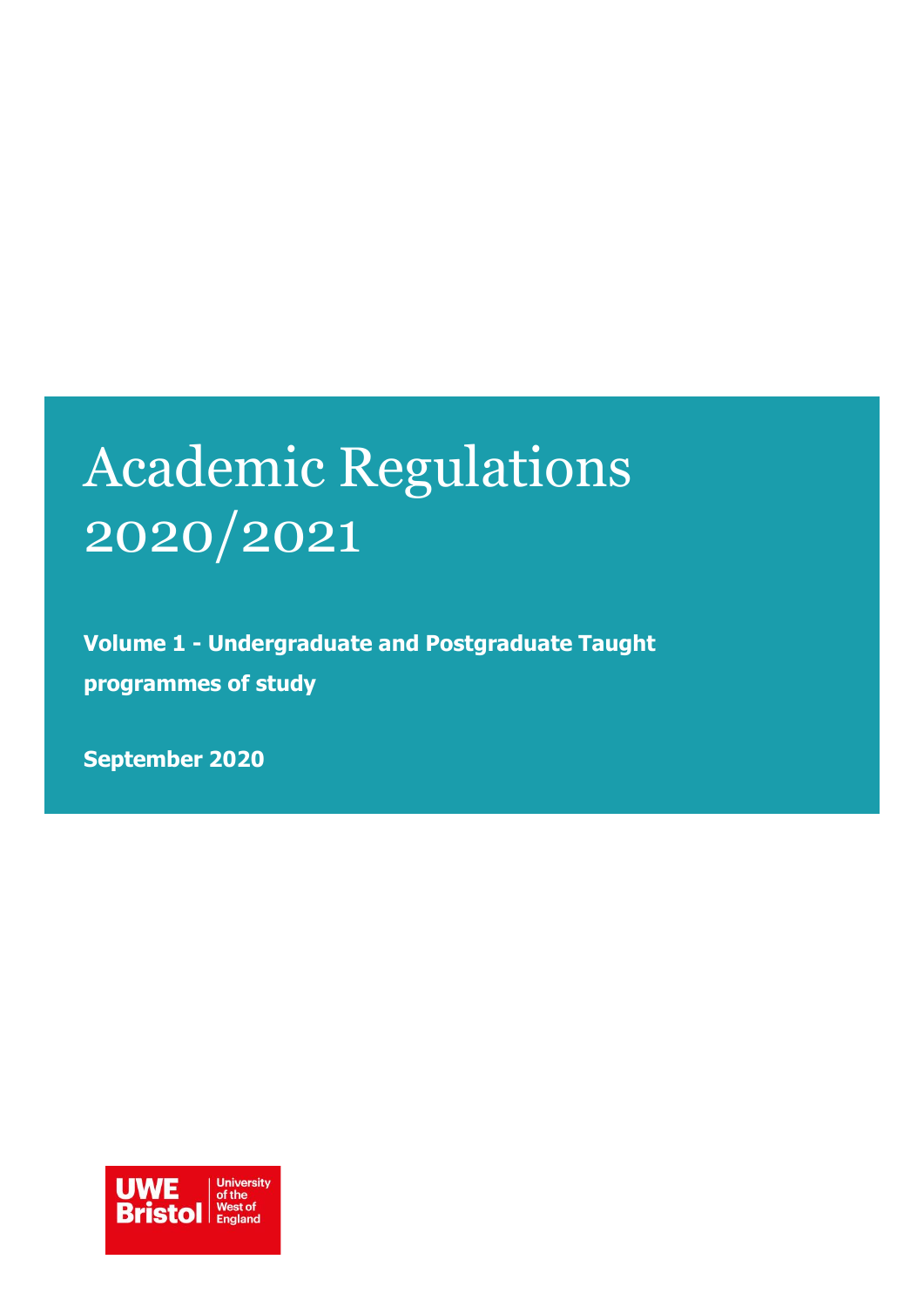## <span id="page-1-0"></span>**Contents**

| A2. The University's modular framework and the accumulation of credit 4 |  |
|-------------------------------------------------------------------------|--|
|                                                                         |  |
|                                                                         |  |
|                                                                         |  |
|                                                                         |  |
|                                                                         |  |
|                                                                         |  |
|                                                                         |  |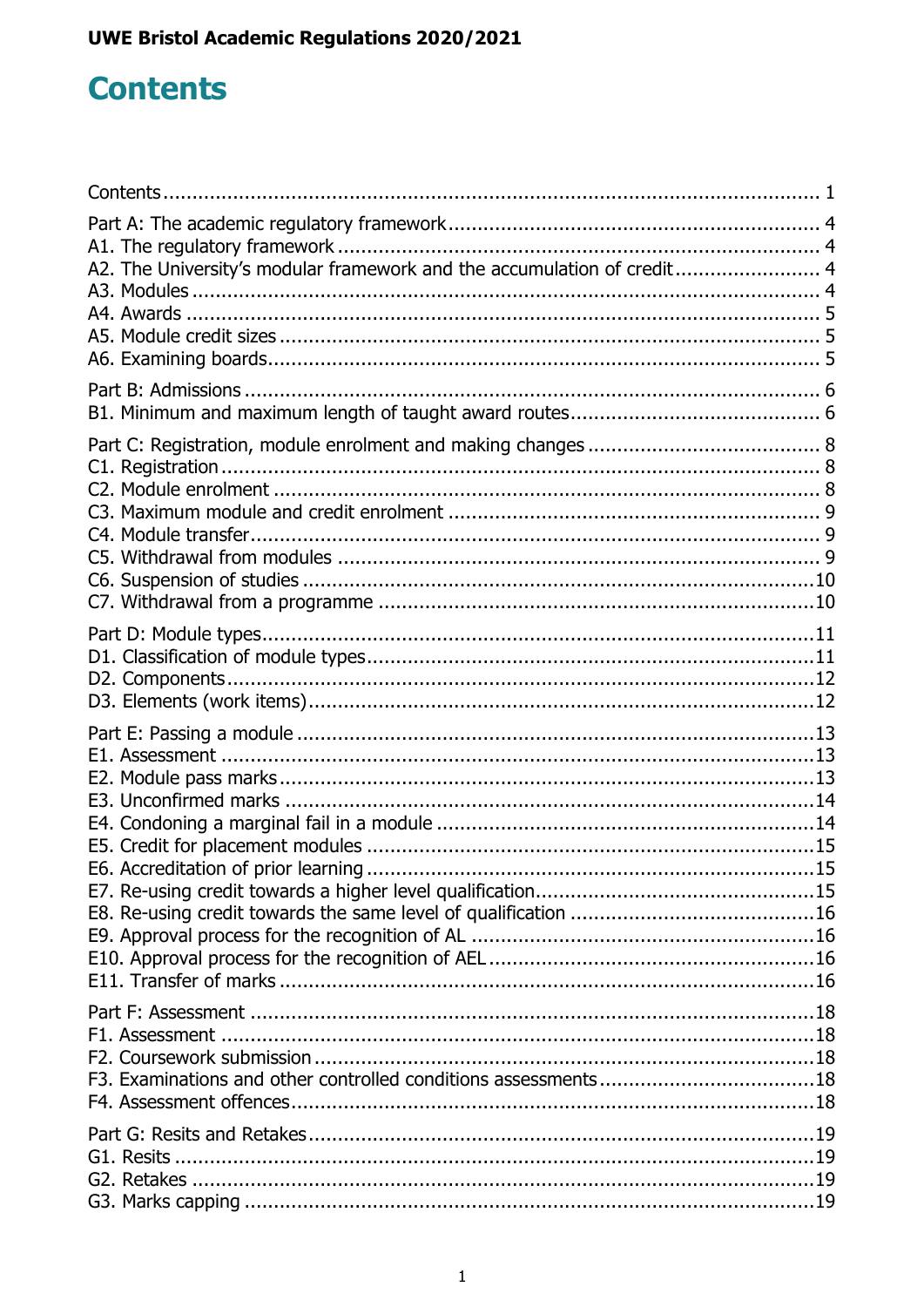| Part J: Undergraduate awards - qualification types and credit requirements24<br>Part K: Postgraduate taught awards - qualification types and credit requirements29<br>Part S: Circumstances which may affect examining board decisions 40<br>S3. Absence of assessment marks as a consequence of significant disruption40<br>T2. Joint and dual awards with other institutions and awarding bodies42<br>Appendix 1: 2020/2021 Transitional arrangements for students who completed level 2, 3 |  |
|-----------------------------------------------------------------------------------------------------------------------------------------------------------------------------------------------------------------------------------------------------------------------------------------------------------------------------------------------------------------------------------------------------------------------------------------------------------------------------------------------|--|
|                                                                                                                                                                                                                                                                                                                                                                                                                                                                                               |  |
|                                                                                                                                                                                                                                                                                                                                                                                                                                                                                               |  |
|                                                                                                                                                                                                                                                                                                                                                                                                                                                                                               |  |
|                                                                                                                                                                                                                                                                                                                                                                                                                                                                                               |  |
|                                                                                                                                                                                                                                                                                                                                                                                                                                                                                               |  |
|                                                                                                                                                                                                                                                                                                                                                                                                                                                                                               |  |
|                                                                                                                                                                                                                                                                                                                                                                                                                                                                                               |  |
|                                                                                                                                                                                                                                                                                                                                                                                                                                                                                               |  |
|                                                                                                                                                                                                                                                                                                                                                                                                                                                                                               |  |
|                                                                                                                                                                                                                                                                                                                                                                                                                                                                                               |  |
|                                                                                                                                                                                                                                                                                                                                                                                                                                                                                               |  |
|                                                                                                                                                                                                                                                                                                                                                                                                                                                                                               |  |
|                                                                                                                                                                                                                                                                                                                                                                                                                                                                                               |  |
|                                                                                                                                                                                                                                                                                                                                                                                                                                                                                               |  |
|                                                                                                                                                                                                                                                                                                                                                                                                                                                                                               |  |
|                                                                                                                                                                                                                                                                                                                                                                                                                                                                                               |  |
|                                                                                                                                                                                                                                                                                                                                                                                                                                                                                               |  |
|                                                                                                                                                                                                                                                                                                                                                                                                                                                                                               |  |
|                                                                                                                                                                                                                                                                                                                                                                                                                                                                                               |  |
|                                                                                                                                                                                                                                                                                                                                                                                                                                                                                               |  |
|                                                                                                                                                                                                                                                                                                                                                                                                                                                                                               |  |
|                                                                                                                                                                                                                                                                                                                                                                                                                                                                                               |  |
|                                                                                                                                                                                                                                                                                                                                                                                                                                                                                               |  |
|                                                                                                                                                                                                                                                                                                                                                                                                                                                                                               |  |
|                                                                                                                                                                                                                                                                                                                                                                                                                                                                                               |  |
|                                                                                                                                                                                                                                                                                                                                                                                                                                                                                               |  |
|                                                                                                                                                                                                                                                                                                                                                                                                                                                                                               |  |
|                                                                                                                                                                                                                                                                                                                                                                                                                                                                                               |  |
|                                                                                                                                                                                                                                                                                                                                                                                                                                                                                               |  |
|                                                                                                                                                                                                                                                                                                                                                                                                                                                                                               |  |
|                                                                                                                                                                                                                                                                                                                                                                                                                                                                                               |  |
|                                                                                                                                                                                                                                                                                                                                                                                                                                                                                               |  |
|                                                                                                                                                                                                                                                                                                                                                                                                                                                                                               |  |
|                                                                                                                                                                                                                                                                                                                                                                                                                                                                                               |  |
|                                                                                                                                                                                                                                                                                                                                                                                                                                                                                               |  |
|                                                                                                                                                                                                                                                                                                                                                                                                                                                                                               |  |
|                                                                                                                                                                                                                                                                                                                                                                                                                                                                                               |  |
|                                                                                                                                                                                                                                                                                                                                                                                                                                                                                               |  |
|                                                                                                                                                                                                                                                                                                                                                                                                                                                                                               |  |
|                                                                                                                                                                                                                                                                                                                                                                                                                                                                                               |  |
|                                                                                                                                                                                                                                                                                                                                                                                                                                                                                               |  |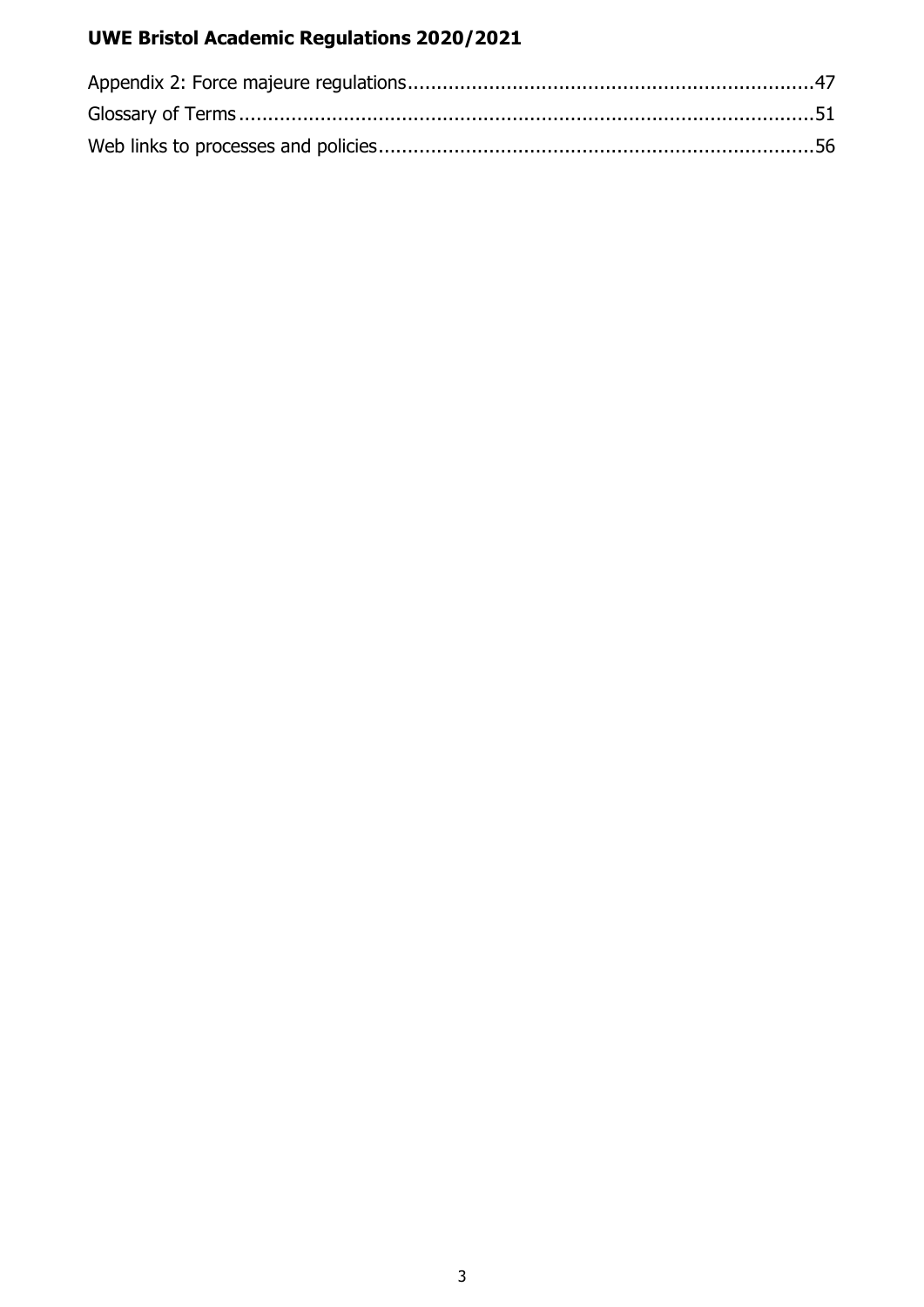## <span id="page-4-0"></span>**Part A: The academic regulatory framework**

### <span id="page-4-1"></span>**A1. The regulatory framework**

The University of the West of England is an independent degree awarding body. The Academic Regulations are part of a comprehensive, consistent and coherent regulatory framework which includes the management of quality and standards through the [Enhancement](http://www1.uwe.ac.uk/aboutus/departmentsandservices/professionalservices/corporateandacademicservice/quality/qualitymanagement.aspx) Framework and procedures, policies and guidance. This framework assures academic standards and the consistent and equitable treatment of all students.

The Academic Regulations apply in all cases except where specific Professional, Statutory and Regluatory Bodies' requirements, including different levels of award cannot be accommodated. In such cases variant regulations must be agreed by the Academic Board. Academic Board is responsible for approving all regulatory amendments, additions and variations. Variations to the regulations must be published as part of the approved programme specification.

Dual and joint awards with other institutions may be governed by existing UWE academic regulations and procedures, or by specifically devised variations.

The Academic Board may establish procedures for the review of its educational provision. These will have regard for the requirements of external organisations and professional bodies involved in recognition or accreditation of the University's awards, or where external organisations request information on or arising from the University's quality assurance arrangements.

### <span id="page-4-2"></span>**A2. The University's modular framework and the accumulation of credit**

Teaching and learning at the University of the West of England is based on modules within a credit accumulation framework. Credit is a means of quantifying and recording the achievement of assessed learning.

## <span id="page-4-3"></span>**A3. Modules**

- Modules are the building blocks for programmes of study and form the basis for assessment and the award of credit.
- They are offered at specified academic levels and lead to specified amounts of credit.
- Each module must have a module specification which should be provided to students no later than the start of the module delivery period.
- Each module will have clearly defined learning outcomes and assessment requirements which a student must satisfy in order to pass it and achieve the credit.
- The assessment requirements of a module will be proportionate to its credit value and level.
- All modules belong to fields of study which are groups of related modules within which learning, teaching and assessment are organised. Changes to fields of study require the approval of Academic Board.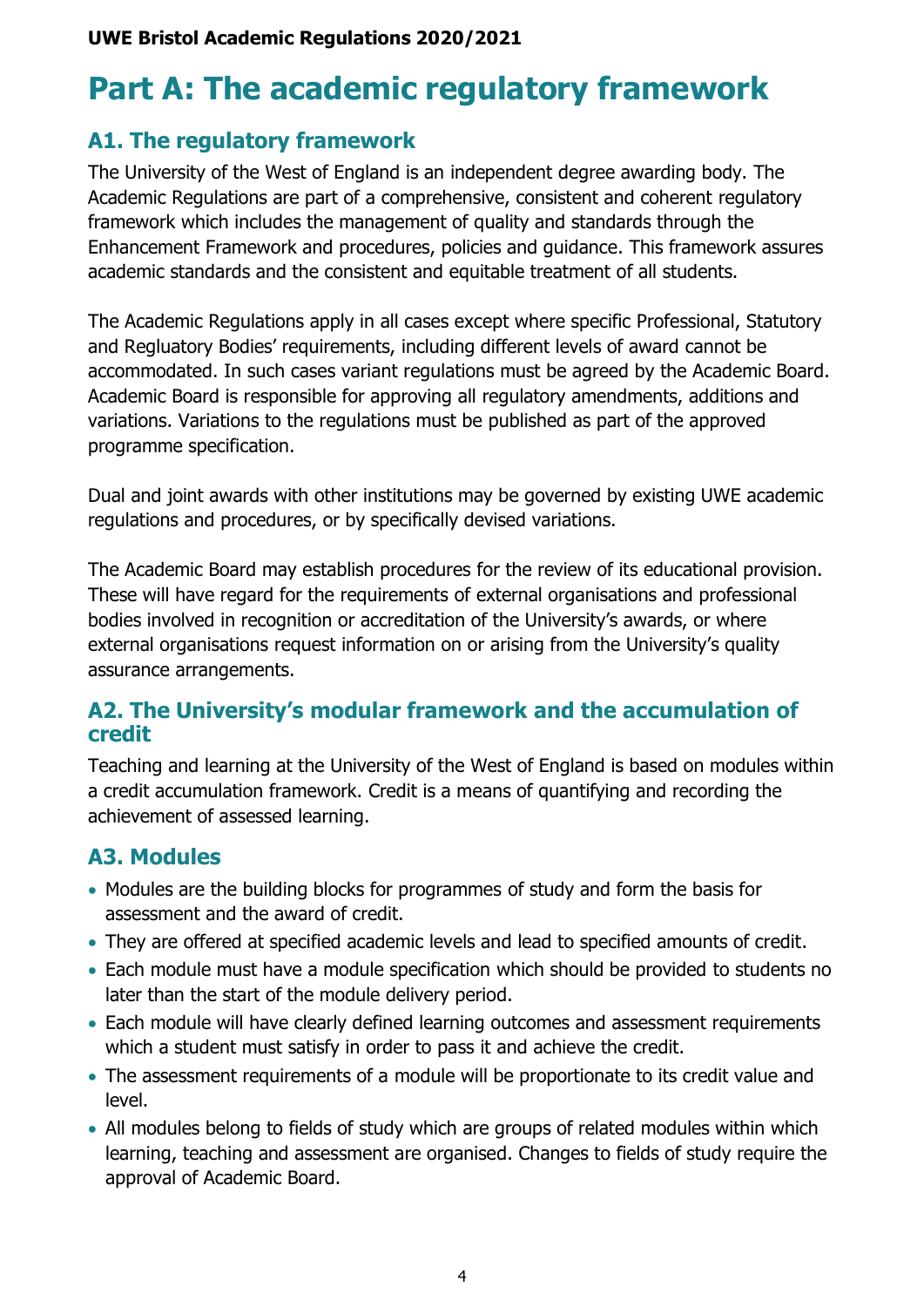## <span id="page-5-0"></span>**A4. Awards**

- The University may grant awards as set out in its [Ordinances](http://www2.uwe.ac.uk/services/Marketing/students/Student%20advice/University-Ordinances.pdf) and as approved by Academic Board.
- An award is a University qualification granted to a student for successful completion of the requirements as set out in the approved programme specification. The specification states the award title, award structure, curriculum, teaching, learning and assessment requirements, and modules making up the programme as well as any approved variation to the regulations.
- Students become eligible for awards through the accumulation of credit and progression is governed by the achievement of academic pre-requisites.
- Each award will have clearly defined credit requirements at each level which a student must satisfy.
- **Only modules which are approved for a named award may contribute towards its credit requirements**. Students may not substitute credit achieved in other modules for failure to achieve credit in modules valid for the named award.
- The rights of students to tuition, assessment, certification and receiving an award are subject to remaining in good standing with the University.

## <span id="page-5-1"></span>**A5. Module credit sizes**

Modules may lead to 51, 10, 15, 20, 30, 40, 45, 50 or 60 credits. A Masters dissertation module may lead to 40, 45, 50 or 60<sup>2</sup> or, in the case of Masters by Research, 120 credits at level M.

Normally only project or dissertation modules are approved at the value of 60 credits. Exceptions to the maximum are permitted only where a justification is accepted at validation.

1 credit involves 10 hours of notional study time. Notional study time includes formal staff/student contact time, independent study, private study, time spent in professional practice when required, revision and the completion of assessment requirements.

## <span id="page-5-2"></span>**A6. Examining boards**

The examining board is the sole body which may act on behalf of Academic Board in awarding credit, granting an award or amending a properly executed decision. The responsibilities of the examining board are set out in the University's [Examining Board](https://www1.uwe.ac.uk/about/departmentsandservices/professionalservices/studentandacademicservices/regulationspoliciesquality/regulationsandprocedures.aspx)  [code of practice.](https://www1.uwe.ac.uk/about/departmentsandservices/professionalservices/studentandacademicservices/regulationspoliciesquality/regulationsandprocedures.aspx)

<sup>1</sup> Exceptionally for faculties requiring 5 credit modules to facilitate the provision of continuing professional development (CPD)

<sup>2</sup> In August 2014, Academic Board approved an 80 credit level M dissertation exclusively for the joint award developed with the University of Bristol (FARSCOPE Doctoral Training Programme).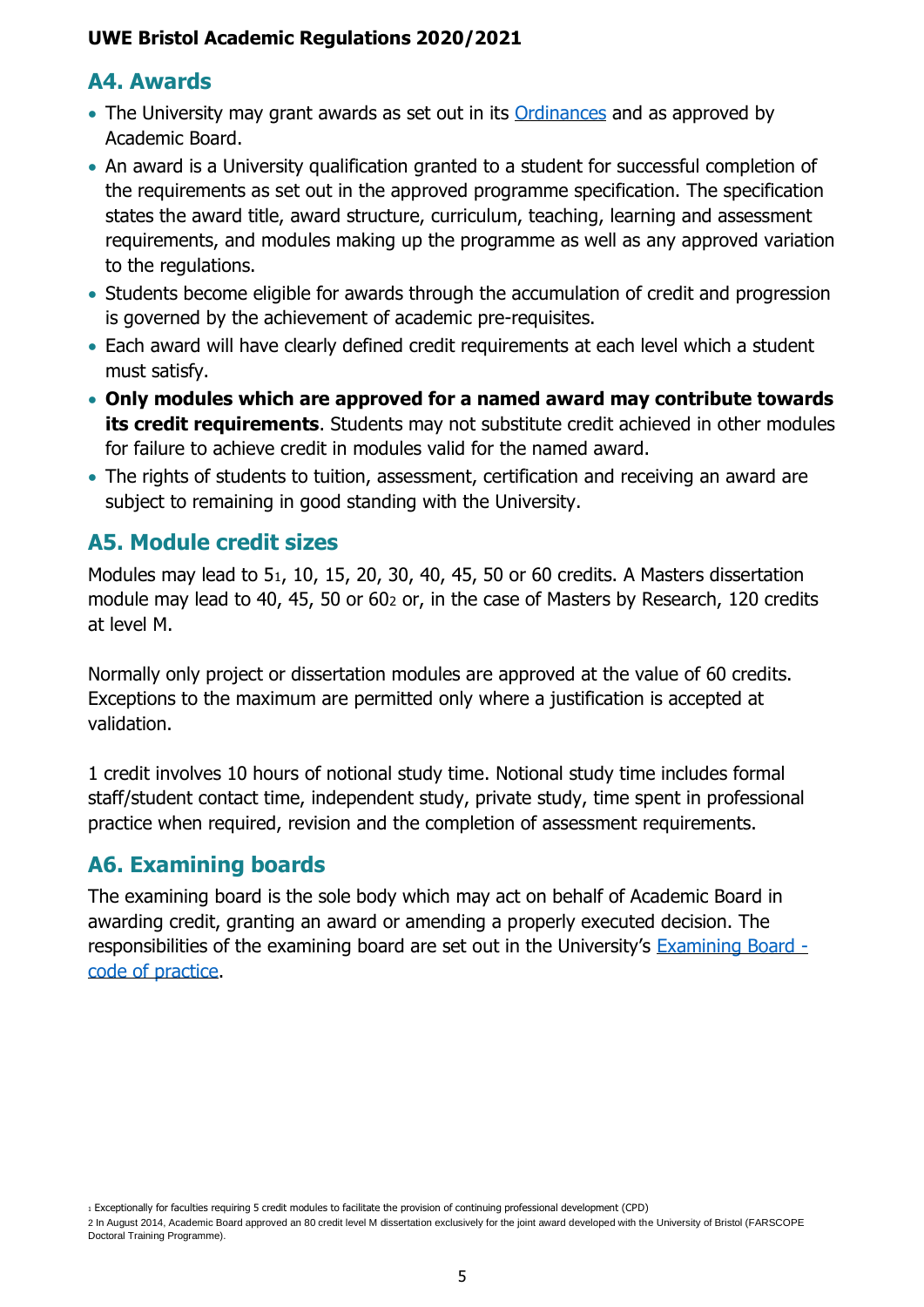## <span id="page-6-0"></span>**Part B: Admissions**

These regulations should be read in conjunction with the University's [Admissions Policy.](http://www2.uwe.ac.uk/services/Marketing/about-us/pdf/Policies/Admissions-Policy.pdf)

Admission to programmes conducted by the University leading to awards of other bodies will be subject to the requirements of the body concerned.

An applicant may be admitted to an award beyond the initial entry point subject to satisfying the entry requirements and providing evidence which demonstrates they have already achieved the required learning outcomes.

The University reserves the right not to offer a place to an applicant who has previously been subject to formal proceedings at the institution which concluded they were unsuitable for a particular programme or for admission to the University in general.

## <span id="page-6-1"></span>**B1. Minimum and maximum length of taught award routes**

The normal maximum period for completion of an award will be determined by the assessment regulations for that award, including the maximum permitted opportunities for assessment. It may also be constrained by limitations on the life span of module(s) due to the availability of resources or the need to safeguard the currency of knowledge.

Maximum periods are subject to professional body requirements for accredited awards which will be stated in the programme specification.

The following minimum periods of study apply to award routes designed to admit to the start of the programme students who meet the University's general entrance requirements:

| <b>Award</b>                                                             | <b>Minimum</b>                   | <b>Credit Total</b> | <b>Notional Study</b> |
|--------------------------------------------------------------------------|----------------------------------|---------------------|-----------------------|
|                                                                          | <b>Number of</b><br><b>Weeks</b> |                     | <b>Time</b>           |
| Honours Degree (including a<br>foundation year)                          | 120 weeks                        | 480 credits         | 4800 hours            |
| Integrated Bachelor / Masters<br>Degree (including a foundation<br>year) | 150 weeks                        | 600 credits         | 6000 hours            |

| <b>Award</b>                                                    | <b>Minimum</b><br><b>Number of</b><br><b>Weeks</b> | <b>Credit Total</b> | <b>Notional Study</b><br><b>Time</b> |
|-----------------------------------------------------------------|----------------------------------------------------|---------------------|--------------------------------------|
| Certificate                                                     | 15 weeks                                           | 60 credits          | 600 hours                            |
| <b>Foundation Certificate</b>                                   | 15 weeks                                           | 80 credits          | 800 hours                            |
| Certificate of Advanced<br>Professional Studies in<br>Education | 15 weeks                                           | 120 credits         | 1200 hours                           |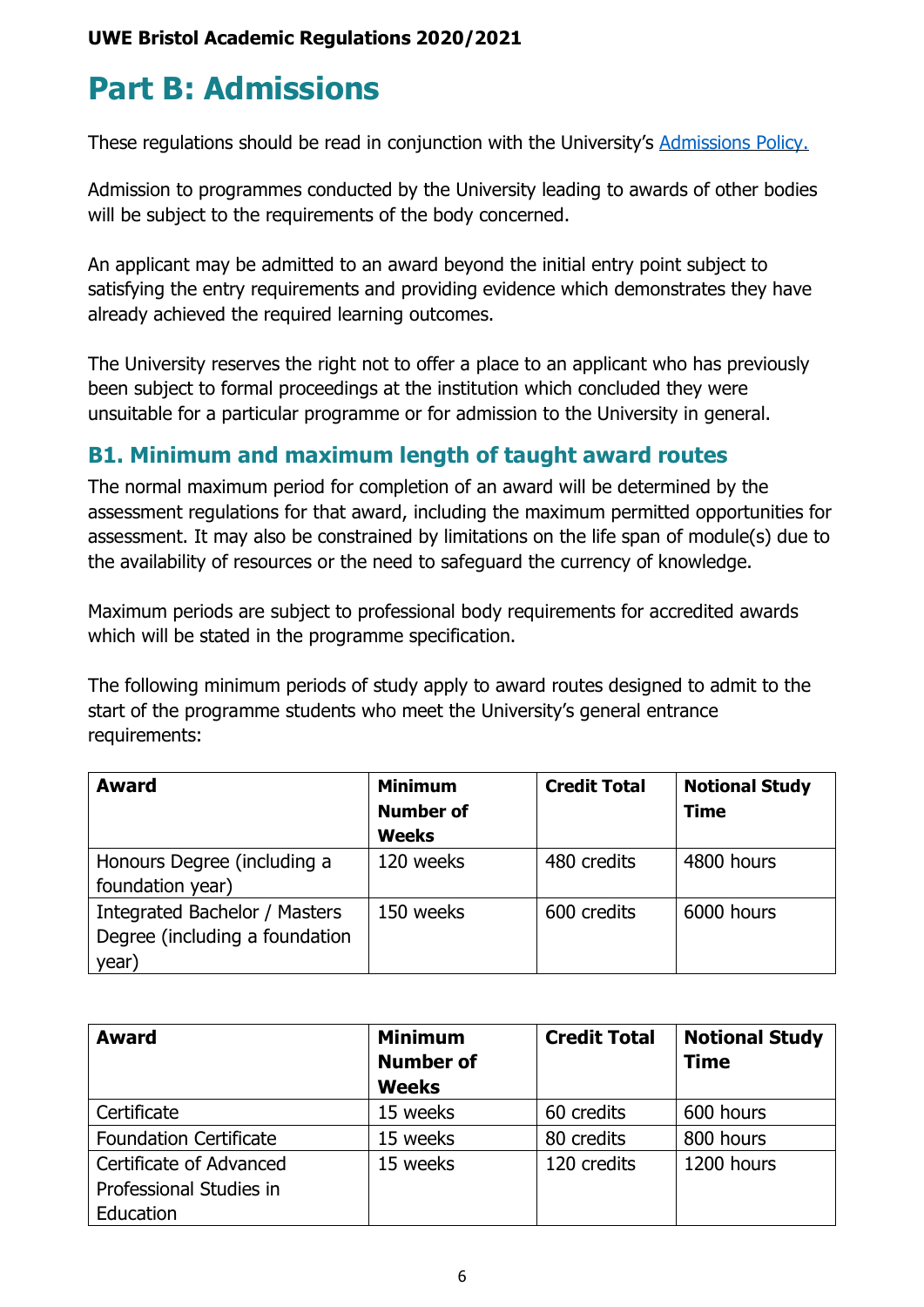| <b>Award</b>                                                                  | <b>Minimum</b><br><b>Number of</b><br><b>Weeks</b> | <b>Credit Total</b> | <b>Notional Study</b><br><b>Time</b> |
|-------------------------------------------------------------------------------|----------------------------------------------------|---------------------|--------------------------------------|
| Certificate in Professional                                                   | 15 weeks                                           | 120 credits         | 1200 hours                           |
| Development                                                                   |                                                    |                     |                                      |
| Certificate in Education<br>Learning and Skills                               | 30 weeks                                           | 120 credits         | 1200 hours                           |
| Certificate of Higher Education                                               | 30 weeks                                           | 120 credits         | 1200 hours                           |
| Diploma                                                                       | 60 weeks                                           | 200 credits         | 2000 hours                           |
| Diploma in Professional Studies                                               | 30 weeks                                           | 240 credits         | 2400 hours                           |
| Diploma of Higher Education                                                   | 60 weeks                                           | 240 credits         | 2400 hours                           |
| <b>Foundation Degree</b>                                                      | 60 weeks                                           | 240 credits         | 2400 hours                           |
| Degree                                                                        | 90 weeks                                           | 300 credits         | 3000 hours                           |
| <b>Honours Degree</b>                                                         | 90 weeks                                           | 360 credits         | 3600 hours                           |
| <b>Graduate Certificate</b>                                                   | 30 weeks                                           | 60 credits          | 600 hours                            |
| Graduate Diploma                                                              | 30 weeks                                           | 120 credits         | 1200 hours                           |
| Postgraduate Certificate in<br>Education                                      | 36 weeks                                           | 120 credits         | 1200 hours                           |
| <b>Professional Graduate</b><br>Certificate in Education                      | 36 weeks                                           | 120 credits         | 1200 hours                           |
| Post Graduate Certificate in<br><b>Education International Early</b><br>Years | 36 weeks                                           | 90 credits          | 900 hours                            |
| Post Graduate Certificate in<br><b>Education International</b>                | 36 weeks                                           | 90 credits          | 900 hours                            |
| Postgraduate Certificate                                                      | 15 weeks                                           | 60 credits          | 600 hours                            |
| Postgraduate Diploma                                                          | 30 weeks                                           | 120 credits         | 1200 hours                           |
| <b>Masters Degree</b>                                                         | 45 weeks                                           | 180 credits         | 1800 hours                           |
| Masters by Research                                                           | 52 weeks                                           | 180 credits         | 1800 hours                           |
| Masters in Research (MRes)                                                    | 45 weeks                                           | 180 credits         | 1800 hours                           |
| Integrated Bachelor / Masters<br>Degree                                       | 120 weeks                                          | 480 credits         | 4800 hours                           |
| Master of Architecture (MArch)                                                | 60 weeks                                           | 240 credits         | 2400 hours                           |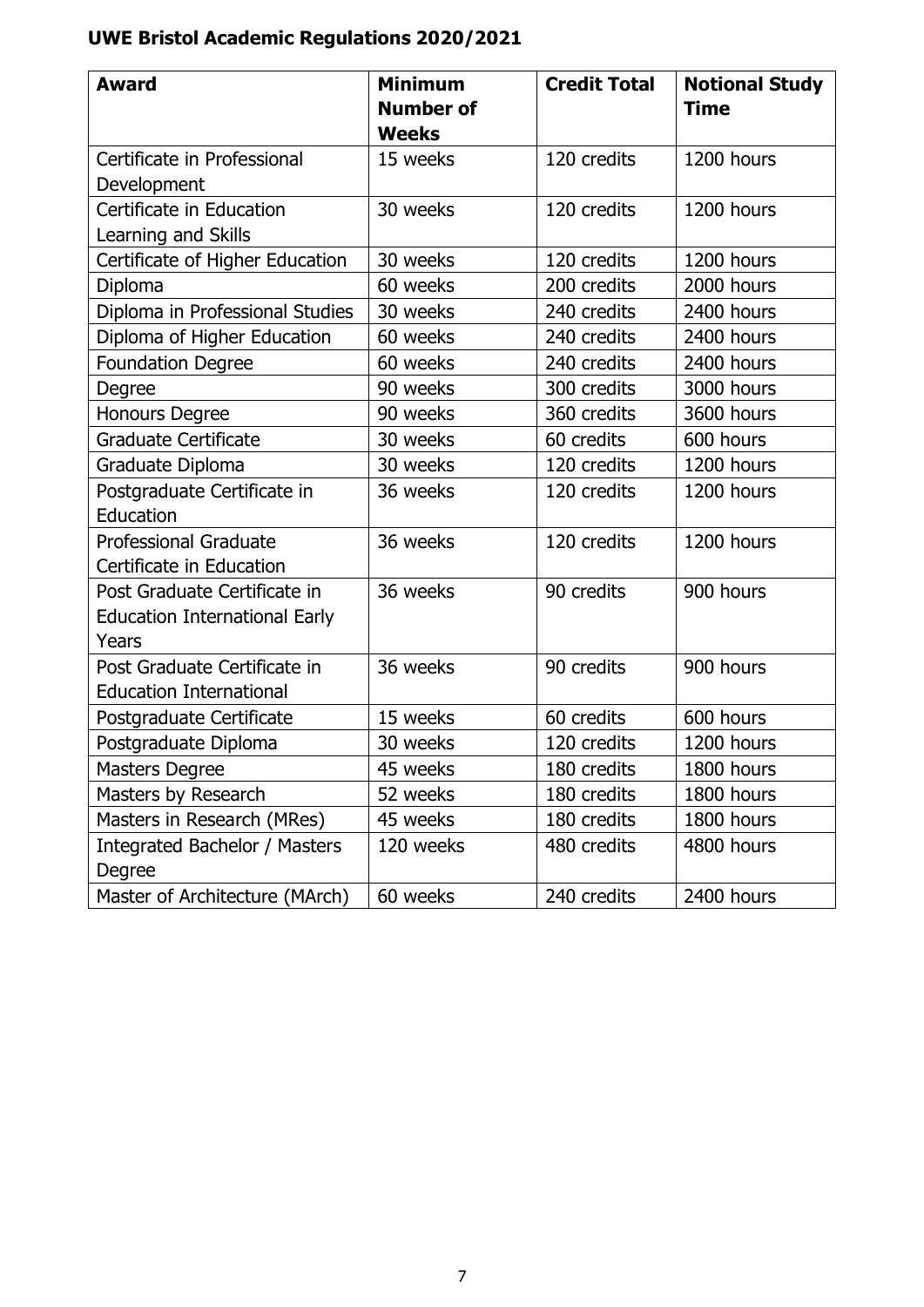## <span id="page-8-0"></span>**Part C: Registration, module enrolment and making changes**

## <span id="page-8-1"></span>**C1. Registration**

All applicants who have firmly accepted offers of a place are required to register in order to become students of the University. All returning students must re-register at the start of every new academic session.

An applicant or student who does not have any outstanding tuition fee debt or obligation to the University may register for an award subject to:

- meeting the specified entry requirements;
- meeting any requirements set by a professional body;
- the availability of the award;
- any limit on the number of available places.

Students may:

- register for more than one award simultaneously, as long as they do not exceed the maximum number of credits permitted;
- not receive more than one award of the University as a result of a continuous period of registration for a specific award.

Registration will be terminated when a student achieves the required credits, and receives the highest award for which they are eligible.

The University may, in exceptional circumstances and at its sole discretion, refuse to permit a student to register for an award.

## <span id="page-8-2"></span>**C2. Module enrolment**

A student may enrol on any module for which they meet the specified entry requirements, professional body requirements, prerequisites or co-requisites subject to the following:

- the availability of the module, including where there is a limit on places;
- logistical and / or educational reasons;
- meeting specified award requirements as per the relevant programme specification;
- not having any outstanding tuition fee debt / obligation to the University OR if they do, the University is satisfied they can meet their financial obligations;
- restrictions imposed for a breach of student conduct, suspension or any other investigation;
- not having been expelled from the award or the University;
- they are not attempting to improve their classification by enrolling on a module with the sole intention of using it to replace the mark for another they have already passed;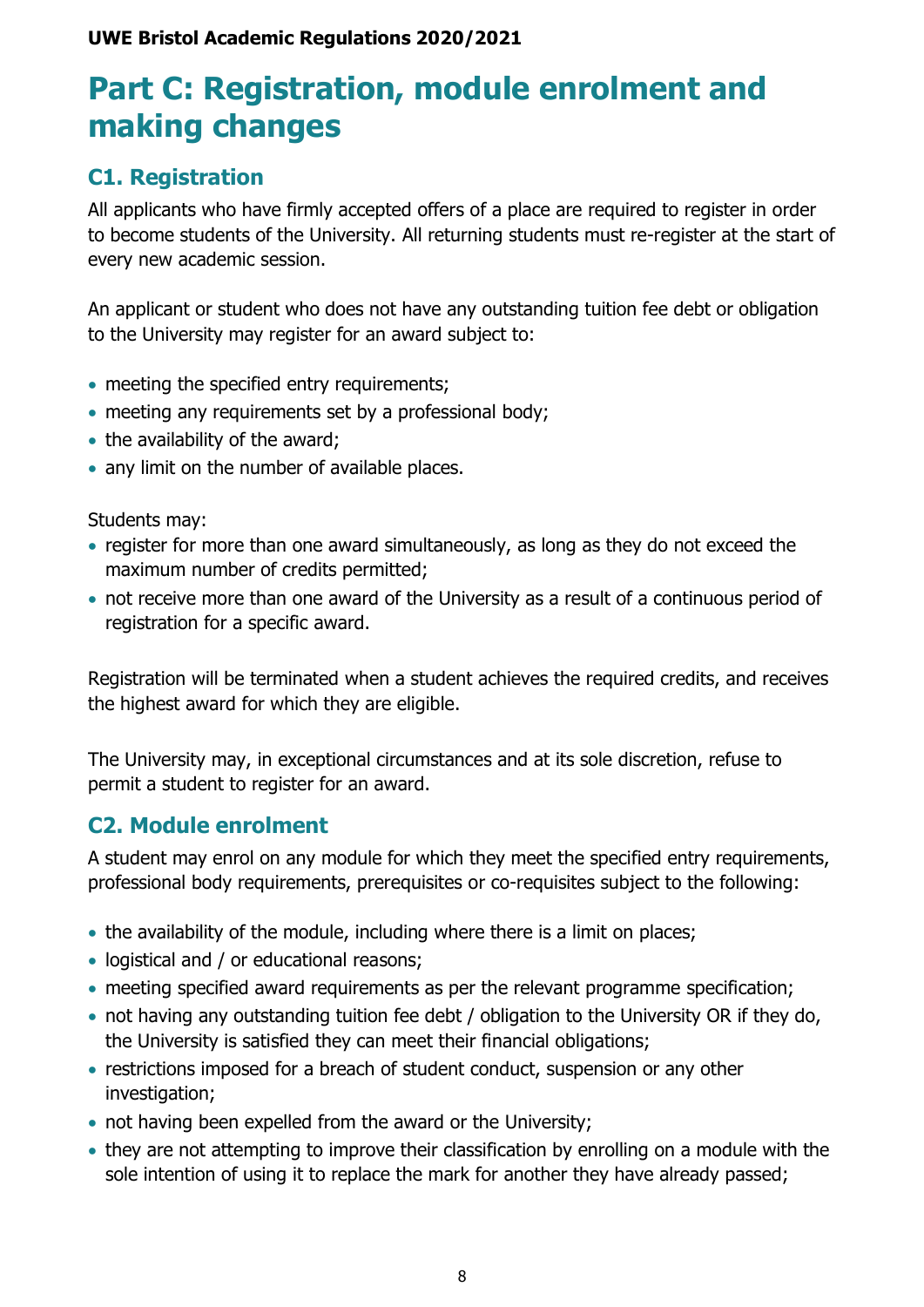• being registered on a named award for which a professional practice module, masters dissertation module, placement, study year abroad or a module involving a placement is valid.

A student may enrol on a module without registering for an award.

Newly registered students are required to enrol on the appropriate number and type of modules for their programme of study.

The University may in exceptional circumstances, and at its sole discretion, refuse to permit a student to enrol on a module or to continue in enrolment on a module.

## <span id="page-9-0"></span>**C3. Maximum module and credit enrolment**

- Full-time undergraduate students will normally enrol upon 120 credits in a standard academic period, but may take up to a maximum of 150 credits.
- Part-time students will normally enrol on a maximum of 90 credits in a standard academic period.
- Students on postgraduate taught awards, or on undergraduate awards that are delivered in an accelerated mode of delivery, may enrol on a maximum of 180 credits in a standard academic period.
- Students may enrol on additional modules to those valid for their award subject to the maximum.

## <span id="page-9-1"></span>**C4. Module transfer**

| <b>Scenario</b>                           | <b>Outcome</b>                            |
|-------------------------------------------|-------------------------------------------|
| Where permitted by the critieria in C2, a | If the transfer is approved, the original |
| transfer request may be made before 14    | module is removed from the student's      |
| calendar days have elapsed from the start | record and the attempt is not lost.       |
| of the teaching period.                   |                                           |
| A transfer request made 14 calendar days  | A transfer is not permitted.              |
| after the start of the teaching period.   |                                           |

## <span id="page-9-2"></span>**C5. Withdrawal from modules**

| <b>Scenario</b>                                 | <b>Outcome</b>                               |
|-------------------------------------------------|----------------------------------------------|
| Withdrawal request <b>before</b> one quarter of | Module is removed from the student's         |
| the delivery period or the date of the first    | $record - the attempt is not lost.$          |
| assessment.                                     |                                              |
| Withdrawal request after one quarter of         | Module remains on the student's record       |
| the delivery period or the date of the first    | and its status is 'withdrawn' $-$ an attempt |
| assessment.                                     | is lost unless another is granted on the     |
|                                                 | basis of accepted personal circumstances.    |
| Withdrawal request after the module             | Not permitted.                               |
| completion date.                                |                                              |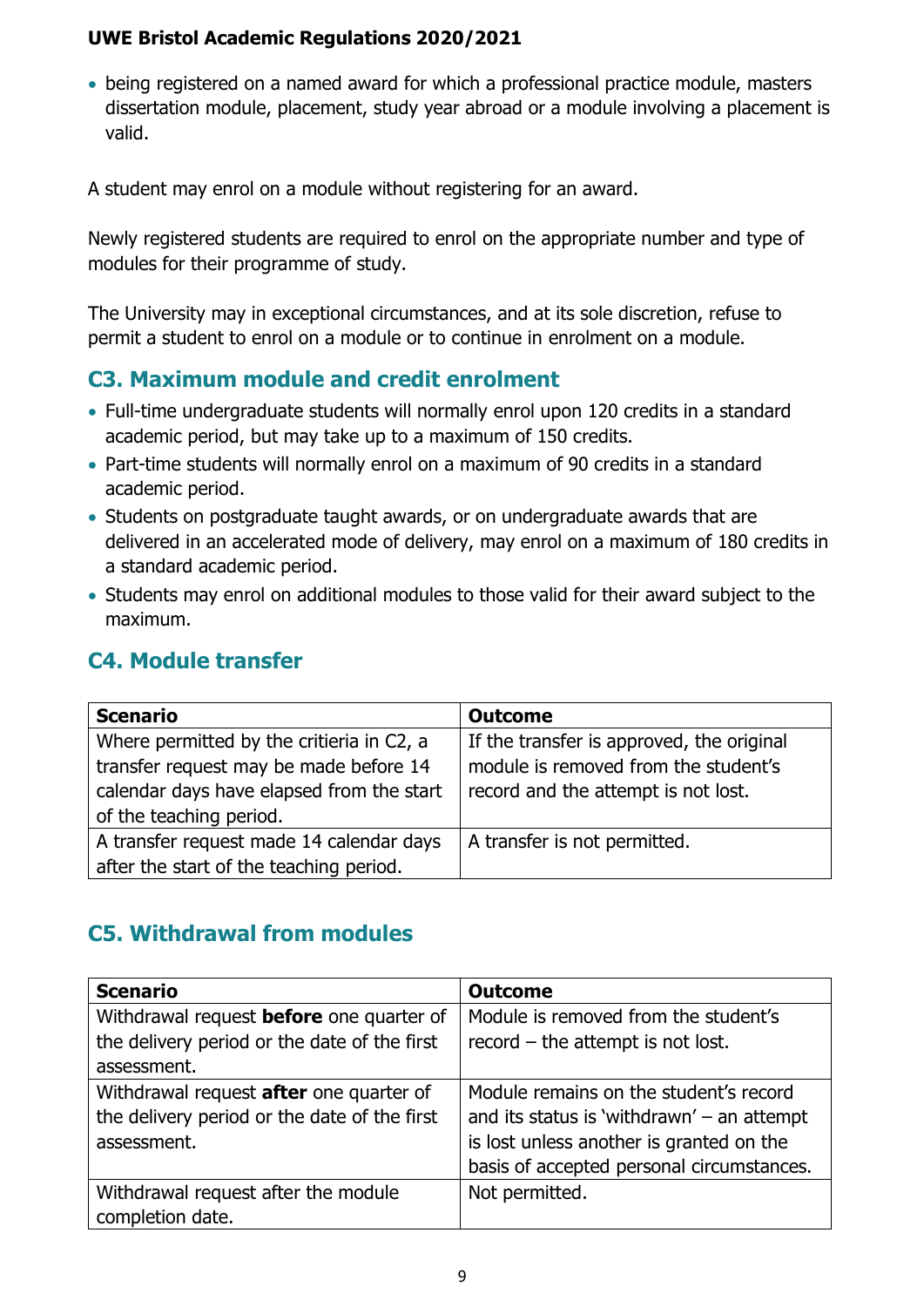A student who remains enrolled on a module and does not complete it will fail that attempt.

## <span id="page-10-0"></span>**C6. Suspension of studies**

A student may suspend their studies with the intention to return to the programme within an agreed period. They will only be able to return to a programme if it is still running. The date of the suspension is the date that the University receives written notification from the student of their decision. A request to suspend studies during the current academic year must be received no later than one of the following deadlines:

| <b>Programme start date</b> | <b>Suspension of Studies</b> |
|-----------------------------|------------------------------|
| September 2020              | 11 April 2021                |
| January 2021                | 01 August 2021               |
| February 2021               | 15 August 2021               |

When suspended a student is not enrolled on the programme and so will not be eligible to take part in any learning activities including submitting work for assessment.

On a student's return:

- all assessments for all modules will need to be taken, even if work was submitted previously and examinations were sat, unless the whole module has already been passed;
- the form of module assessment may be different;
- they may be required to change their mode of attendance depending on the number of modules they have already passed e.g. from full-time to part-time.

## <span id="page-10-1"></span>**C7. Withdrawal from a programme**

A student can permanently withdraw from their studies at any point in an academic year.

The date of the withdrawal is the date that the University receives written notification from the student of their decision.

There may be [fee implications](http://www1.uwe.ac.uk/students/feesandfunding/tuitionfees/uwetuitionfeepolicy.aspx) for transferring, withdrawing or suspending studies.

The University may withdraw a student from their programme of study where there is no evidence of [engagement](https://www1.uwe.ac.uk/its/usingitatuwe/learneranalyticsstudentsfaq.aspx) and all efforts to secure their re-engagement have failed.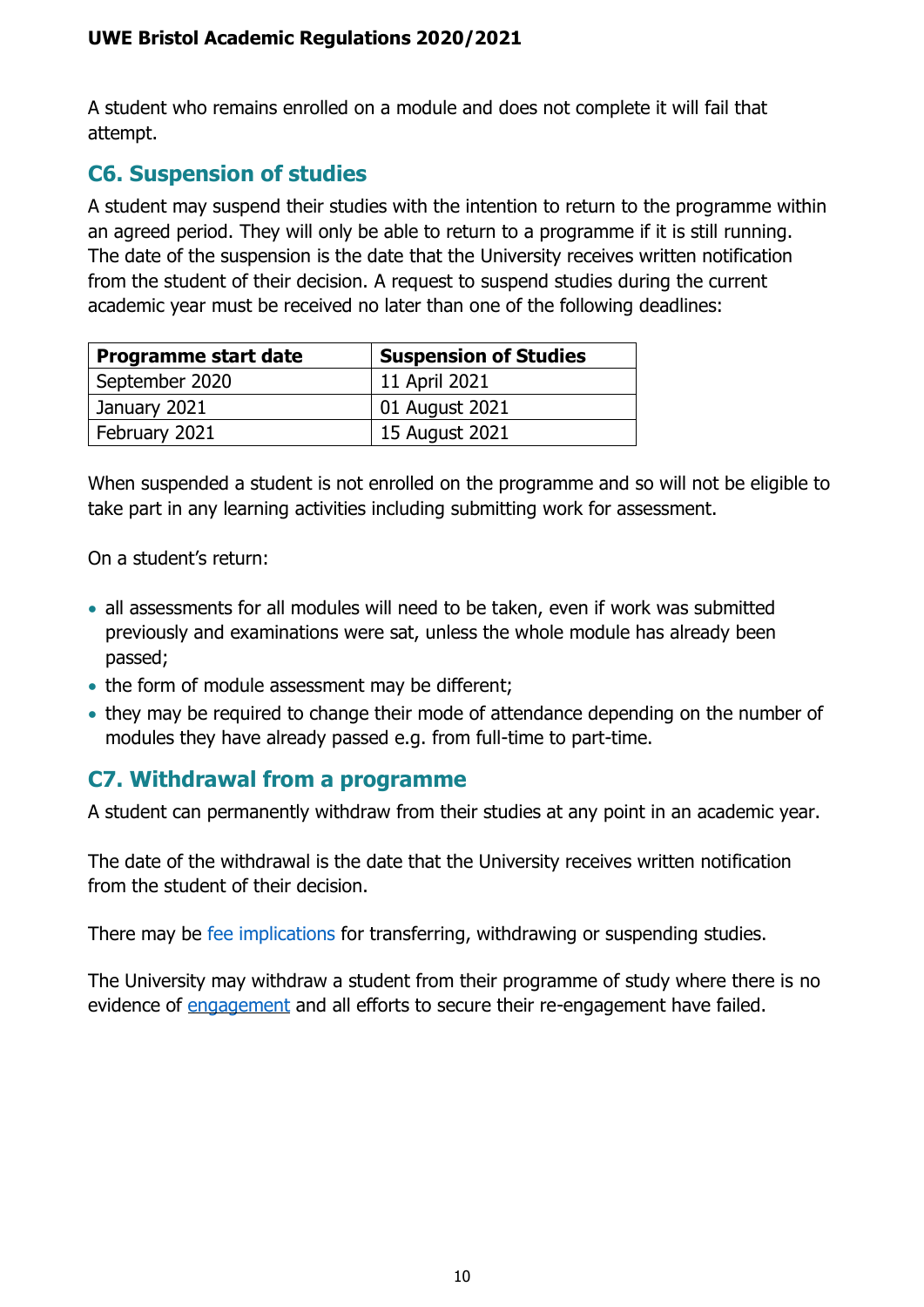## <span id="page-11-0"></span>**Part D: Module types**

## <span id="page-11-1"></span>**D1. Classification of module types**

### **Standard modules**

- The default type of module. Unless otherwise stated in the module specification, a module is classed as a standard module.
- There is no requirement for a component of controlled conditions assessment, unless it is a condition of professional, statutory or regulatory body accreditation in which case it will be component (A).
- May have a second component of assessment (B) which does not have to be taken under controlled conditions.
- Component marks and the module mark are expressed as percentages. This will either be a weighted average of two components, or if there is only one component (A) the mark for (A).
- At levels 0 and 1 **only**, if there are two components, one component may be assessed as pass/fail. The overall module mark will be the mark for the other component.
- A student has the right to two attempts. Within each they have one sit and one resit, normally taken within the same academic session.
- No marks are carried over between attempts.

### **Project modules**

- Has only one component (A). This requires the completion of a project, dissertation or similar piece of extended, individual or group work.
- The overall mark is expressed as a percentage.
- A student has the right to two attempts. Within each they have one sit and one resit, normally taken within the same academic session.
- The resit is the resubmission of the project report, dissertation or other requirement as defined in the module specification.
- No marks are carried over between attempts.

### **Professional practice modules**

- Must have one component (A) which is the assessment of professional competencies by an appropriately qualified practitioner. This is marked as pass / fail.
- Normally undertaken in a professional setting and combines practice and study.
- May have specified entry and assessment requirements where the module contributes to an award which is recognised or accredited.
- May have a second component of assessment (B). The mark for (B) must be expressed as a percentage. (B) does not have to be taken under controlled conditions. This becomes the mark for the whole module.
- If the overall outcome is a 'pass', it is not included in any award calculation.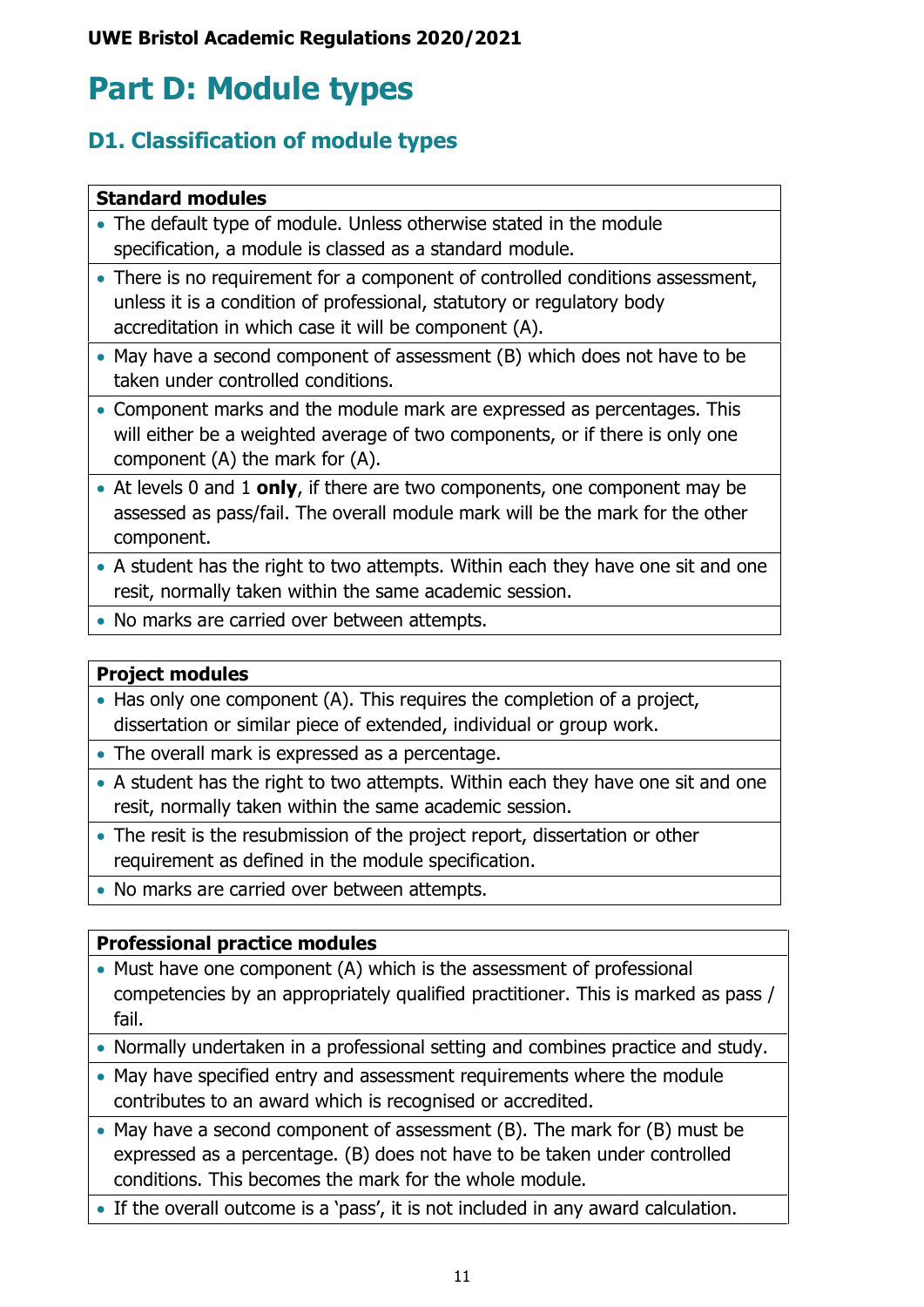- If additional means of differentiating performance in professional competencies have been agreed at the request of a professional body, these will be recorded on the certificate of credit.
- Students are not entitled to an automatic resit or retake. This is granted by the Award Board.
- The method and attendance requirements for a resit or retake of the professional competencies component are determined by the Award Board.
- If a student is permitted a retake they must repeat all assessments, including the assessment of professional competencies.
- If a further attempt is granted no marks are carried over between attempts.
- The University reserves the right to terminate a student's registration for a named award incorporating professional practice if they voluntarily withdraw from a compulsory professional practice module at any point in its delivery; or are deemed by the Executive Dean and the Vice-Chancellor to be unfit to undertake the professional practice module.

### **Masters Dissertation modules (sub set of project modules)**

- Is assessed in the same way as a project module.
- Only available at Level M and as part of a Masters award.
- A student has the right to two attempts. Within each they have one sit and one resit.
- Full time students have a maximum period of six months for the resubmission of the dissertation. Part time students have a maximum period of twelve months.
- No marks are carried over between attempts.

## <span id="page-12-0"></span>**D2. Components**

- Components may contain one or more elements of assessment.
- The mark for a component is the weighted average of the marks for its individual elements or tasks.
- Each component has a specified weighting, which determines its contribution to the overall module mark.
- Where assessment under controlled conditions is used, this normally means assessment at a prescribed time and in prescribed conditions with University-controlled invigilation or supervision. Other controlled assessment can be undertaken, providing that there is certainty that the work submitted for assessment is the student's own and that there is parity of treatment between all students.

## <span id="page-12-1"></span>**D3. Elements (work items)**

- An element (or work item) is an individual assessment requirement within a component.
- Individual elements of assessment cannot be marked on a pass/fail basis if the mark for the component is expressed as a percentage.
- There is no minimum pass mark for an individual element unless there is a specific academic reason. For example, the project element of a project module. In which case the pass mark is 40% (levels 0-3/ FHEQ levels 3-6) or 50% (level M/FHEQ level 7).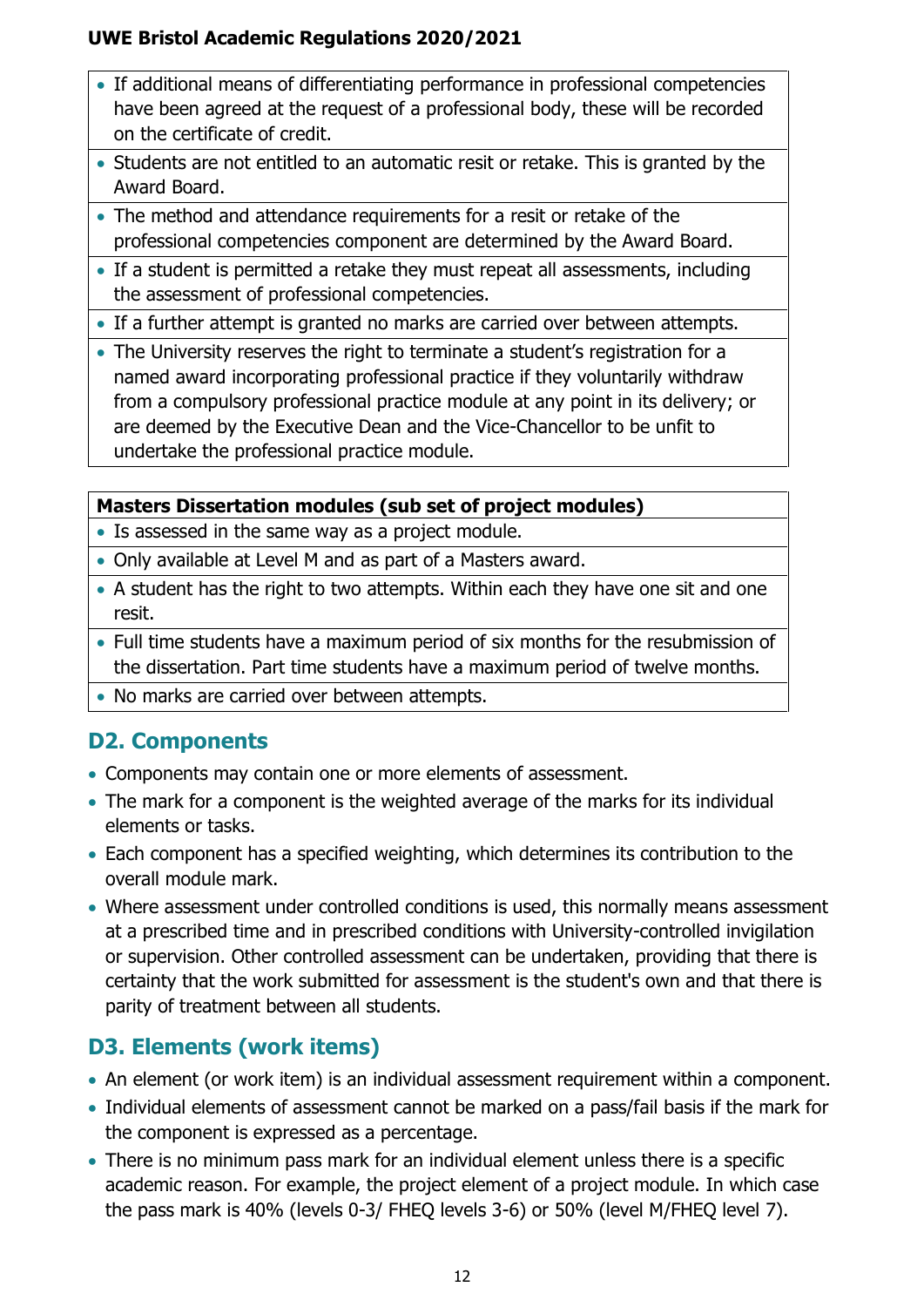## <span id="page-13-0"></span>**Part E: Passing a module**

## <span id="page-13-1"></span>**E1. Assessment**

To gain module credit, students must demonstrate that they have achieved specified learning outcomes through:

- successful completion of assessments or,
- through the accreditation of prior learning.

## <span id="page-13-2"></span>**E2. Module pass marks**

To pass, students must achieve the pass mark/s in the component **and** for the module overall.

### **Level 0-3 (FHEQ levels 3-6)**

|                                | <b>Single component module (Component A)</b>       |               |                            |
|--------------------------------|----------------------------------------------------|---------------|----------------------------|
| <b>Marking</b><br>scheme       | (A) pass mark                                      |               | <b>Module pass</b><br>mark |
| Percentage                     | 40%                                                |               | 40%                        |
| Pass / fail                    | Pass                                               |               | Pass                       |
|                                | Two component module (Weighted average of A and B) |               |                            |
| <b>Marking</b><br>scheme       | (A) Pass mark                                      | (B) pass mark | <b>Module pass</b><br>mark |
| Percentage                     | 35%                                                | 35%           | 40%                        |
| Percentage with<br>pass / fail | Pass                                               | 40%           | 40%                        |

If a student achieves less than 35% in a component, has a mark of 40% or higher for the module and has a resit available, they must resit that component. If the student achieves between 35% but less than 40% in both of the components, they cannot achieve the module pass mark and if eligible, must resit both components.

### **Level M (FHEQ level 7)**

|                                                                   | <b>Single component module (Component A)</b>       |               |                            |
|-------------------------------------------------------------------|----------------------------------------------------|---------------|----------------------------|
| <b>Marking</b><br>scheme                                          | (A) pass mark                                      |               | <b>Module pass</b><br>mark |
| Percentage                                                        | 50%                                                |               | 50%                        |
| Pass / fail                                                       | Pass                                               |               | Pass                       |
|                                                                   | Two component module (Weighted average of A and B) |               |                            |
|                                                                   | (A) pass mark                                      | (B) pass mark | <b>Module pass</b>         |
|                                                                   |                                                    |               | mark                       |
| Percentage                                                        | 40%                                                | 40%           | 50%                        |
| Percentage with<br>pass / fail<br>(Professional<br>Practice only) | Pass                                               | 50%           | 50%                        |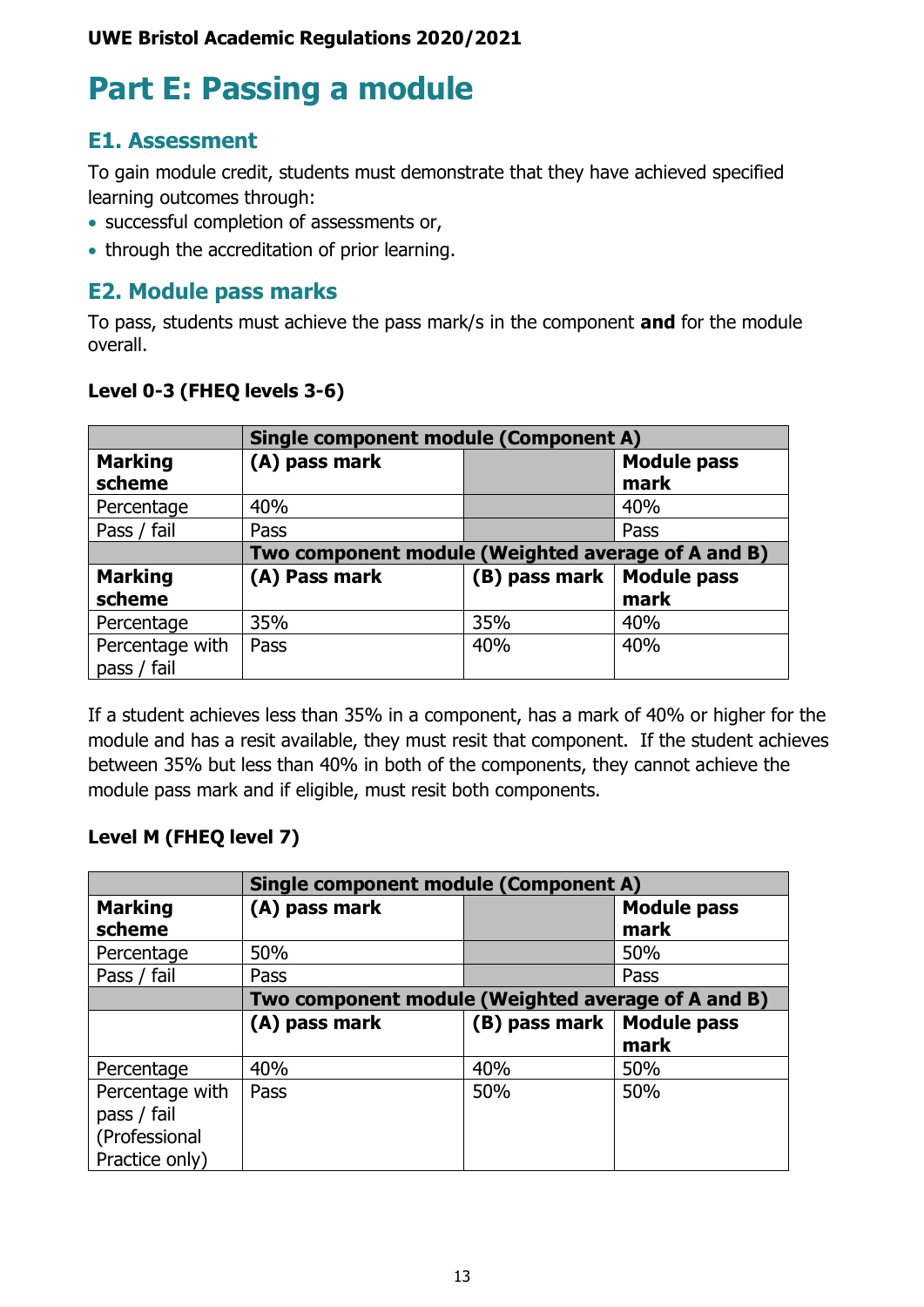If a student achieves less than 40% in a component, has a mark of 50% or higher for the module and has a resit available, they must resit that component. If the student achieves between 40% but less than 50% in both of the components, they cannot achieve the module pass mark and if eligible, must resit both components.

Within the same attempt, a student is **not** permitted to resit a component if the mark already achieved is 40% or above (levels 0-3/FHEQ levels 3-6) or 50% or above (level M/FHEQ level 7).

Once a module has been passed, a resit or retake is not permitted unless a Professional, Statutory or Regulatory Body requires it.

## <span id="page-14-0"></span>**E3. Unconfirmed marks**

Unconfirmed marks or grades will be given to students individually as soon as possible after the marking process is complete. **Unconfirmed marks are subject to moderation by the examining board and as such may go up or down before they are confirmed as final.**

## <span id="page-14-1"></span>**E4. Condoning a marginal fail in a module**

If a student attempts a module but marginally fails it, an Award Board may allow them to retain the mark and be awarded the credit without the need to do a resit or retake.

An Award Board can condone a marginal fail when:

- the overall module mark is 37% or above at levels 0 3/FHEQ levels 3-6; or 47% or above at M level/FHEQ level 7;
- the student has passed a minimum of 90 credits at the same level or above;
- the learning outcomes of the module have been met;
- the professional body allows it.

The Award Board cannot consider modules for condonation with a lower overall module mark even if the student has personal circumstances accepted.

Condoned modules may contribute to the credit total for the highest level of interim award for which a student is eligible.

Marginal failure may only be condoned if the student has concurrently achieved a mark in the condonable range **and** meets the credit requirements. There can be no retrospective condonation of a failed mark even if the minimum credit requirements are met at a later examination board.

All decisions to condone are final.

### **Permitted maximums**

| a maximum of 30 credits at level 0; | Overall a maximum of 30 credits can |
|-------------------------------------|-------------------------------------|
|                                     | be condoned at levels $0$ and $1$ . |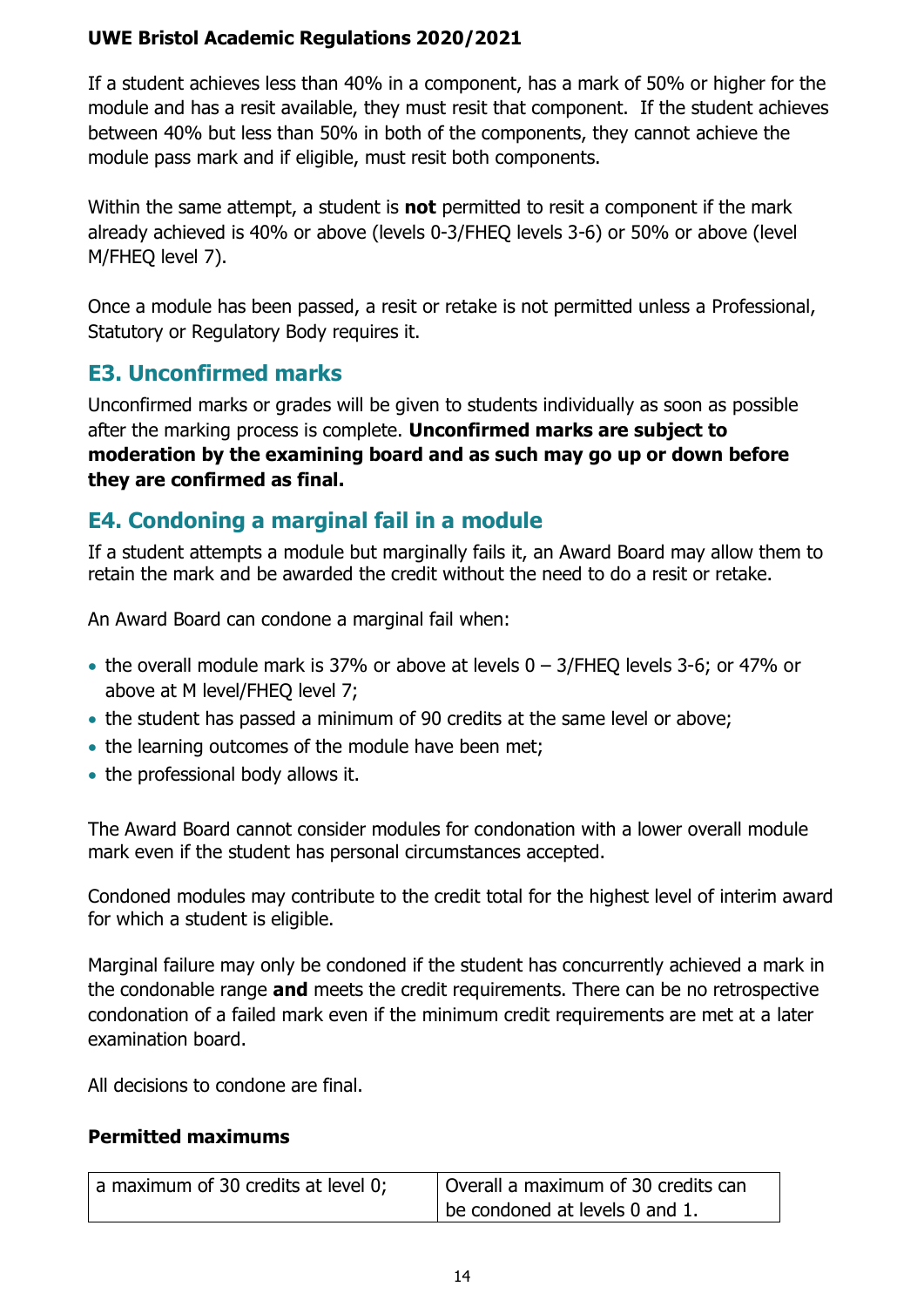| a maximum of 30 credits at level 1; |                                                                       |
|-------------------------------------|-----------------------------------------------------------------------|
| a maximum of 30 credits at level 2; | Overall a maximum of 45 credits can<br>be condoned at levels 2 and 3. |
| a maximum of 30 credits at level 3; |                                                                       |
| a maximum of 30 credits at M level. |                                                                       |

## <span id="page-15-0"></span>**E5. Credit for placement modules**

Students on an approved placement which is part of a sandwich degree must undertake a minimum of 15 standard credits at level 2 or above (FHEQ level 5 or above) that recognise and assess the learning and skills acquired during the placement.

In addition, students may be required to complete non-credit-rated tasks in order to demonstrate satisfactory completion of the placement.

A student who does not undertake a placement or does not pass it, but completes all the other requirements will be eligible for the full time award which may carry a different title.

## <span id="page-15-1"></span>**E6. Accreditation of prior learning**

These regulations should be read in conjunction with the University's [accreditation of prior](https://www1.uwe.ac.uk/students/academicadvice/suspendtransferorwithdraw/accreditedlearning.aspx)  [learning processes.](https://www1.uwe.ac.uk/students/academicadvice/suspendtransferorwithdraw/accreditedlearning.aspx)

Accreditation of prior learning allows a student to be exempted from a module(s) if credit can be awarded based upon the prior achievement of learning outcomes. The exempted module(s) will contribute to the credit requirements of the University's awards.

Accreditation of Prior Learning (AL) is learning accredited or certificated by a UK or overseas higher education institution or by an external body (e.g. a professional or other awarding body).

Accreditation of Prior Experiential learning (AEL) is learning achieved through experience which may not be formally certificated.

The award of AL/AEL credit will be recorded at the appropriate examination board and identified as AL or AEL against the relevant module(s) on the student's certificate of credit.

Credits transferred as accredited prior learning from another institution are deemed to be approved for the named award once the transfer has been approved.

## <span id="page-15-2"></span>**E7. Re-using credit towards a higher level qualification**

Where AL or AEL or a combination of the two contribute to the credit requirements of an award of the University, this must not exceed two-thirds of the total credit requirements for the award. The limit does not apply to AL credit which has been achieved under the University's own academic regulations if the student is proceeding towards a higher award.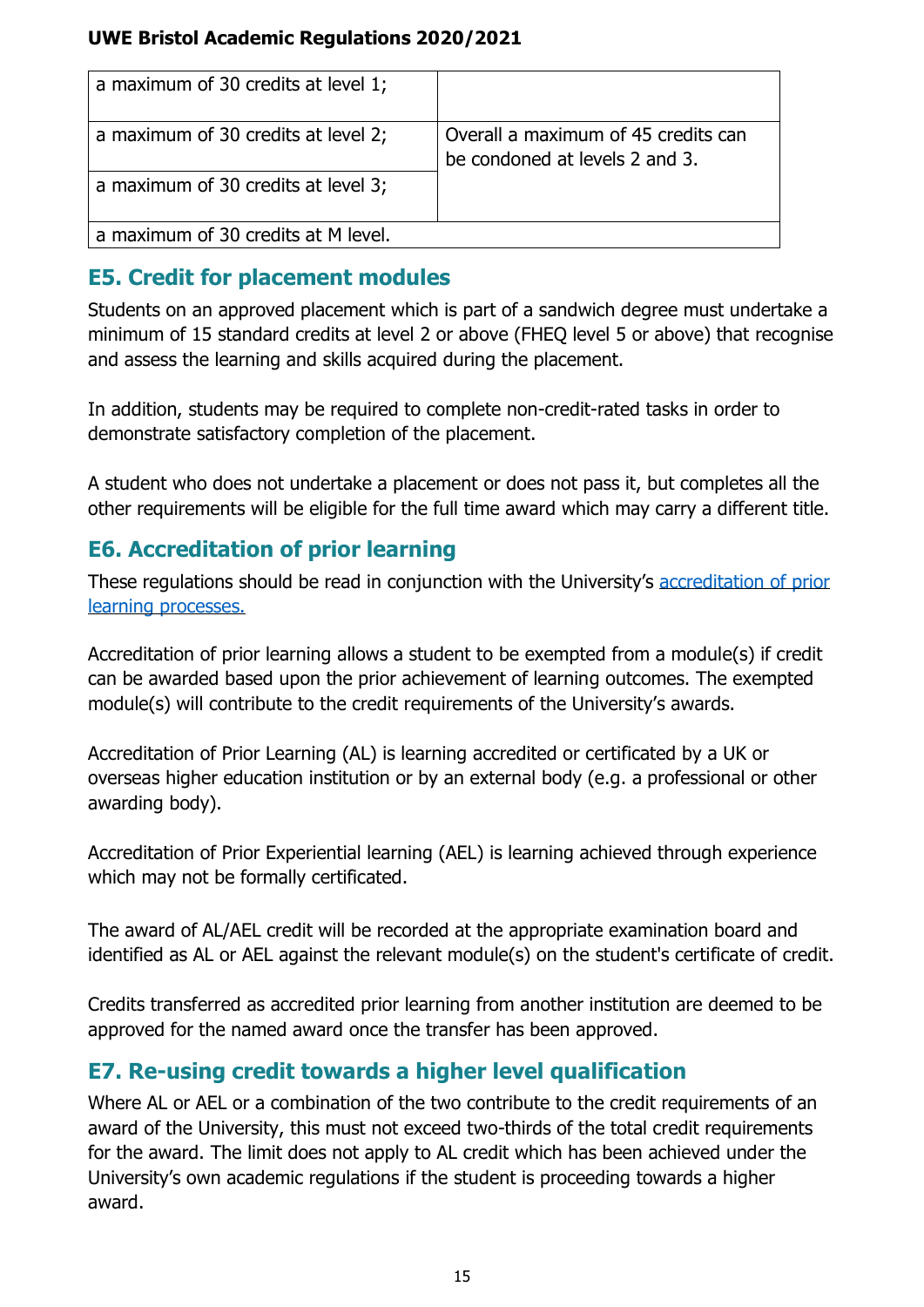Where a student fails to meet the requirements of their award they may be eligible to receive a lower level award. In such cases, the two-thirds maximum will become directly proportional to the overall number of credits required.

If a student returns an interim award which is associated with a higher level qualification then the credit **and** marks may be reused in full if the student wishes to register for the higher level qualification. The interim award must have been achieved under the UWE academic regulations, and all of the modules must still be valid for the higher level award.

## <span id="page-16-0"></span>**E8. Re-using credit towards the same level of qualification**

Where a student has previously accepted an award they may re-use a maximum of 20% of the credit achieved to contribute to the same level of qualification.

## <span id="page-16-1"></span>**E9. Approval process for the recognition of AL**

The process for faculty scrutiny of applications for AL must be undertaken by designated staff who have the appropriate subject, discipline and/or professional expertise. The learning achieved by the student must be matched with the specified learning outcomes for the modules or groups of modules for which the AL will be a substitute or, within the Shell Award Framework with the programme learning outcomes.

Credit awarded for AL will not:

- carry marks or grades awarded by another institution3;
- carry marks achieved under the University's own academic regulations;
- be used to gain an award in its entirety.

Marks or grades used in the AL process will not be shown on the students' Notification of Credit and Assessment Marks, nor will they be used in the calculation for honours or other differential level of award.

## <span id="page-16-2"></span>**E10. Approval process for the recognition of AEL**

Credit, but not a mark may be awarded if a student's experience can be matched against the learning outcomes of a module or group of modules by providing documentation or through University assessment procedures.

Assessment of AEL requires the matching of the learning achieved by the student with the learning outcomes specified for the module(s) valid for the award for which the student is registered.

## <span id="page-16-3"></span>**E11. Transfer of marks**

A student who has discontinued registration without having achieved or accepted an award may resume registration for that award later subject to continuing to meet its requirements. Credit and marks achieved from modules passed before registration ceased may contribute to the resumed award if the modules continue to be valid for the award.

 $3$  Academic Board agreed the transfer of credit and marks in respect of the following: Virginia Commonwealth University; Taylor's University, INTI University Malaysia (LLB (Hons) only) and HELP University College Malaysia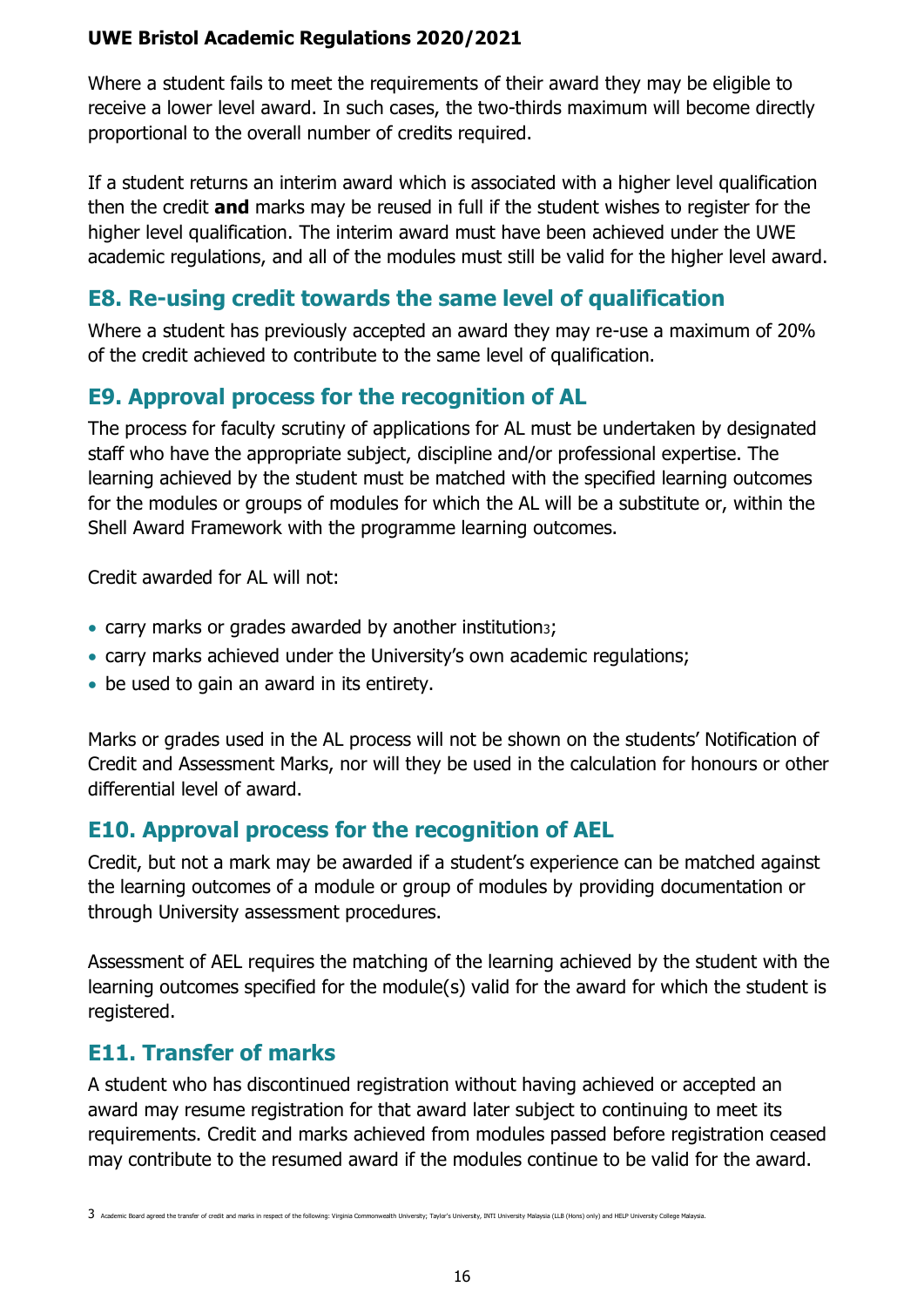Where a module(s) has been achieved on one award and is valid for another one, the credit and the marks may be transferred between them, provided they have not already been used to claim the first award.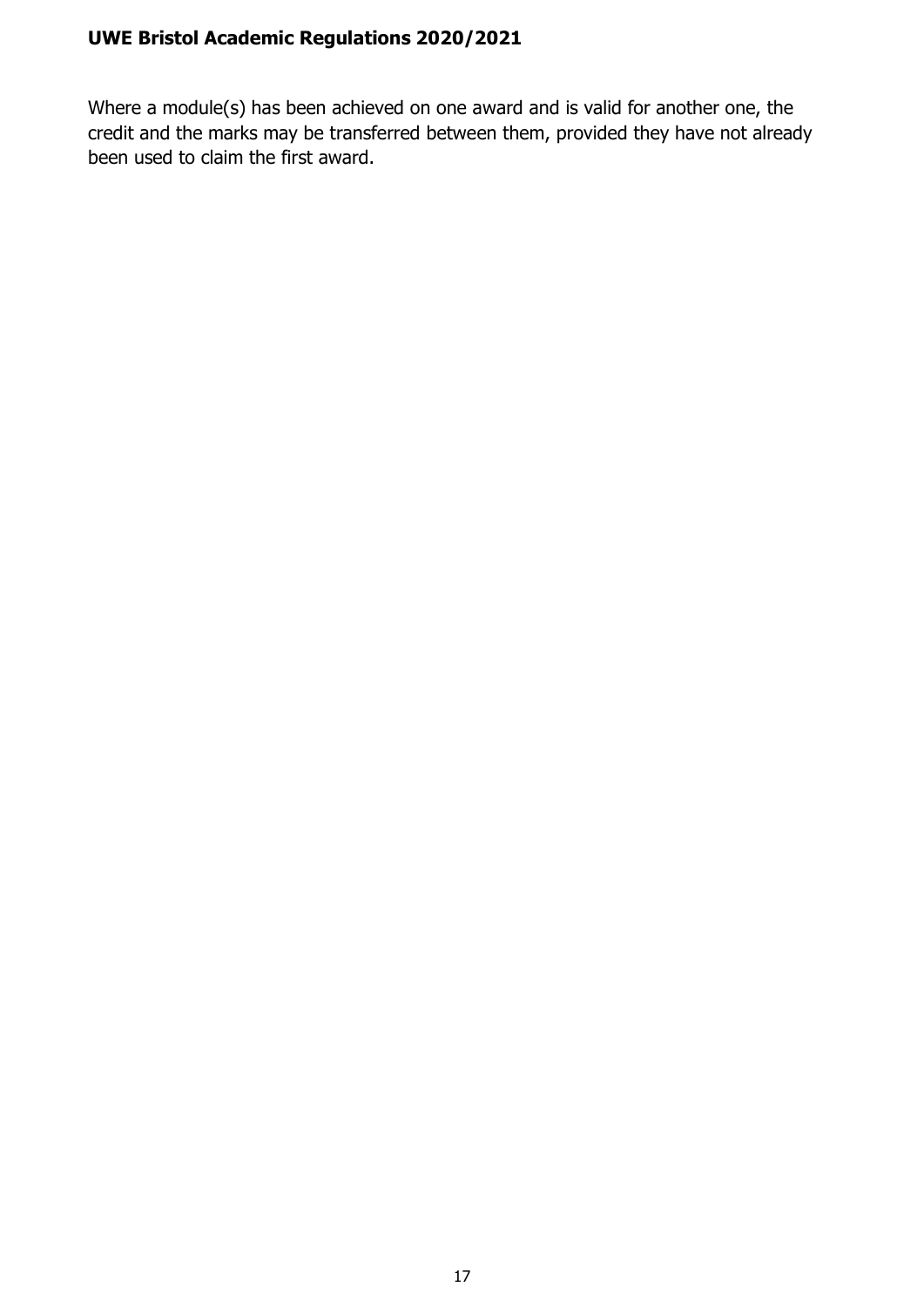## <span id="page-18-0"></span>**Part F: Assessment**

### <span id="page-18-1"></span>**F1. Assessment**

These regulations should be read in conjunction with the University's Assessment and Feedback Policy.

Students are expected to engage with all assessment required of them. If a student does not submit work when instructed to do so, this will be considered a non-submission.

Students will be advised of the deadline date for each piece of assessment.

### <span id="page-18-2"></span>**F2. Coursework submission**

The deadline time for coursework at all levels is 14:00 (14:00 local time for international partners).

Where electronic submission is required, work submitted in any other format will not be accepted and will not be marked, except where the University has authorised the use of a different method (e.g. for a Reasonable Adjustment or five working day extension). Electronic submission means a system approved and designated for this purpose (for example, Blackboard, PebblePad). Work submitted by email will not be accepted.

## <span id="page-18-3"></span>**F3. Examinations and other controlled conditions assessments**

These regulations should be read in conjunction with the University's examinations web [pages.](http://www1.uwe.ac.uk/students/academicadvice/assessments/exams.aspx)

It is a student's responsibility to ensure they have the correct examination times and locations and to attend their examinations and assessments.

Students must comply with the requirements of an assessment taken under controlled conditions.

A candidate breaching any examination procedure will be considered in accordance with the appropriate regulation, policy or procedure.

### <span id="page-18-4"></span>**F4. Assessment offences**

Where a student is suspected of committing an Assessment Offence, this will be investigated in line with the University's [Assessment Offences Policy.](http://www1.uwe.ac.uk/students/academicadvice/assessments/assessmentoffences.aspx)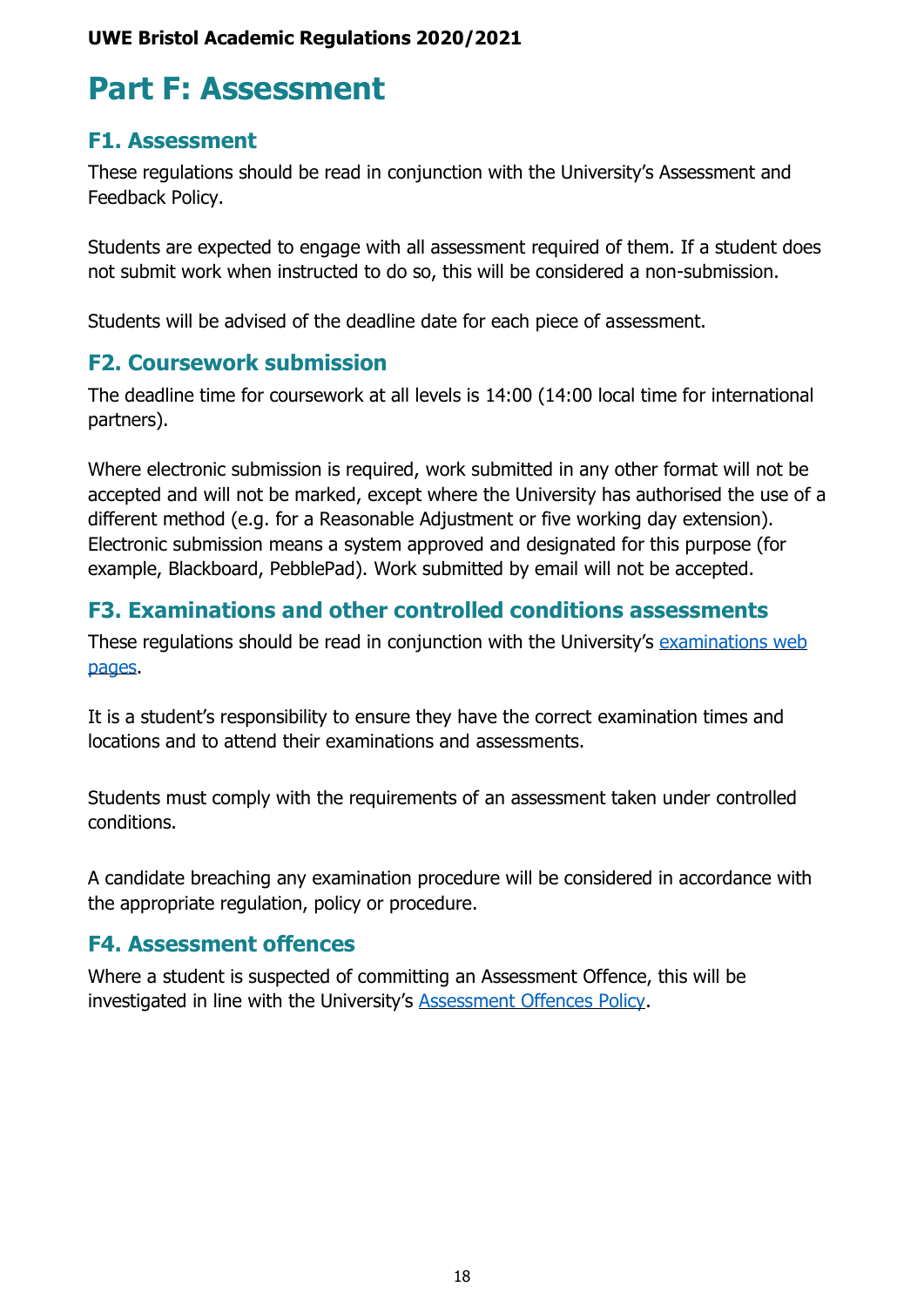## <span id="page-19-0"></span>**Part G: Resits and Retakes**

## <span id="page-19-1"></span>**G1. Resits**

- A resit is the opportunity to be assessed for a second time in an attempt, having failed to reach the required pass standard at the first sit.
- If a student is required to resit a component because they have not passed it, or the module overall, they will be required to submit all resit elements or tasks for that component as identified in the module specification. This will be the case even if, at the first sit, the student completed some or all of the assessments or if they had personal circumstances accepted.
- It may not be possible to provide an opportunity for a resit for some modules before the next occasion on which the module is run in its entirety. This will not affect the student's rights to a resit, or a retake, but it will affect the timing of that resit or retake.
- Students who do not pass a module after the resit may take a valid alternative if one is available. This will be treated as a new enrolment.
- The module specification will state where class attendance is mandatory for a resit.

## <span id="page-19-2"></span>**G2. Retakes**

- A retake is the opportunity to take a module again, having failed to reach the required pass standard at the previous first sit and resit. This allows a further sit and a resit.
- Students may retake a module subject to the points below and if they are eligible for a further attempt. If they are not they will fail the module.
- A retake will normally take place within a reasonable time and within the maximum length of the award route or within any limits specified for the life of a module.
- Modules or awards recognised or accredited by professional or statutory bodies may be subject to restrictions on the number of times a retake is permitted to achieve a specific named award.
- A student with an outstanding retake may not demand reassessment in components or modules which are no longer current for the programme.
- Students who do not pass the module after the retake will fail the module.
- Normally, no additional retakes are allowed on a failed module even where students wish to re-enrol on the module for a different award at a later date, unless one has been permitted by an Award Board on the basis of accepted personal circumstances.
- Students failing a module which is compulsory for a named award will have their registration for that award terminated and may not register for another award for which that module is compulsory.

## <span id="page-19-3"></span>**G3. Marks capping**

- Under previous versions of the academic regulations capping was the restriction of a mark gained when resitting or retaking. Capping was applied at the level of the component (partial capping) or the module (full capping).
- Students with component or module marks that were capped at a Field Board which took place prior to 01 August 2019 will remain capped. However, capping no longer applies to any marks achieved if a student's first sit of the module enrolment took place on or after 01 August 2019 and they had not been previously capped.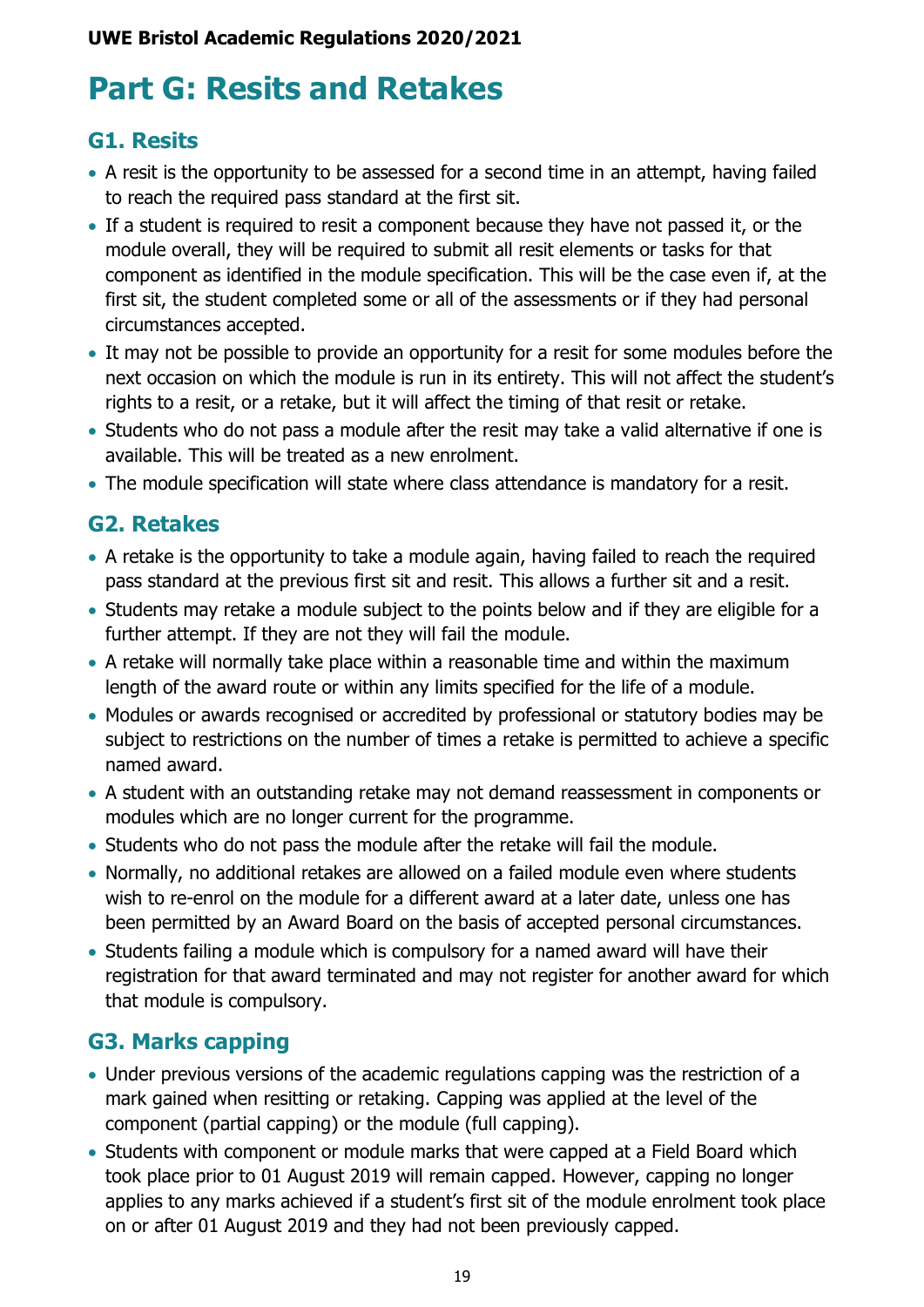- Where a component mark has previously been capped students who successfully resit or retake will be capped at 40% (levels 0-3/FHEQ levels 3-6) or 50% (level M/FHEQ level 7).
- The actual mark achieved for a partially or fully capped module is recorded on a student's Certificate of Credit.
- For the purposes of classification for honours or a differential level of award, the partially or fully capped mark is the one used in the calculation.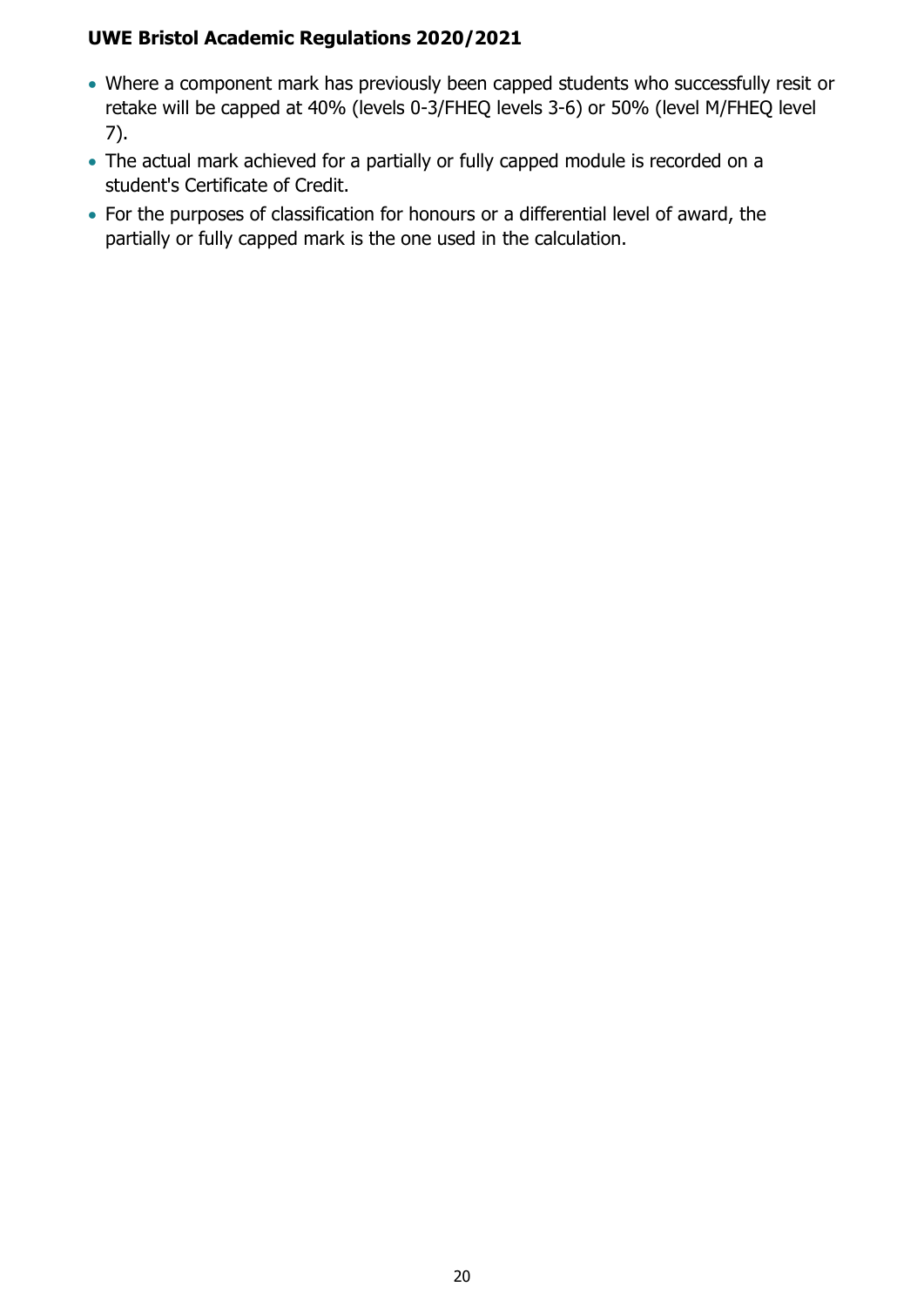## <span id="page-21-0"></span>**Part H: Assessment support processes**

### <span id="page-21-1"></span>**H1. Late submission of work for assessment**

The mark for an element of assessment submitted up to 24 hours after the published deadline will be penalised.

The marks penalty will be applied to the element of assessment as follows:

- Levels  $0 3$  (FHEQ levels  $3 6$ ) A mark of more than 40% will be reduced to 40%.
- Level M (FHEQ level 7) A mark of more than 50% will be reduced to 50%.

The reduced mark for the element will be used in the calculation of the overall module outcome.

- A mark lower than 40% (levels 0 3 / FHEQ levels 3 6) or 50% (level M / FHEQ level 7) will stand and will be used in the calculation of the overall module outcome.
- An assessment taken under a pass/fail marking scheme will have no penalty if the work is submitted within 24 hours of the published deadline.
- After the 24 hour 'window' has elapsed, work will not be accepted and will be recorded as a non-submission.
- If a student has a valid reason for requiring more time to submit an assessment they may use the five working day extension or Reasonable Adjustments process.

## <span id="page-21-2"></span>**H2. Five working day extension process.**

Students are expected to plan their workload to avoid being impacted upon by a minor illness or other cause. However, if a **significant** and **serious** event arises shortly before the published hand-in deadline for an individual coursework assignment which may prevent submission and for which a student can provide original, independent documentary evidence, they may apply for a [five working day extension.](https://www1.uwe.ac.uk/students/academicadvice/assessments/personalcircumstances/5workingdayextensions.aspx)

## <span id="page-21-3"></span>**H3. Exceptional removal of a mark process**

Exceptionally, a student may request to have their mark for an assessment removed **after**  attempting the assessment. This is permitted on only two grounds:

### **1. The student's circumstances affected their judgement to the extent they were unable to determine that they should not have done the assessment.**

Circumstances could include but are not limited to: chronic medical condition of self or close family member (including mental health), death of close family member or significant other, acute personal crisis at the time of the assessment.

### **2. The student engaged in an examination but was taken ill during the event and was unable to complete the assessment.**

Further information is available from the [exceptional removal of a mark process](http://www1.uwe.ac.uk/students/academicadvice/assessments/personalcircumstances/exceptionalremovalofamark.aspx) webpage.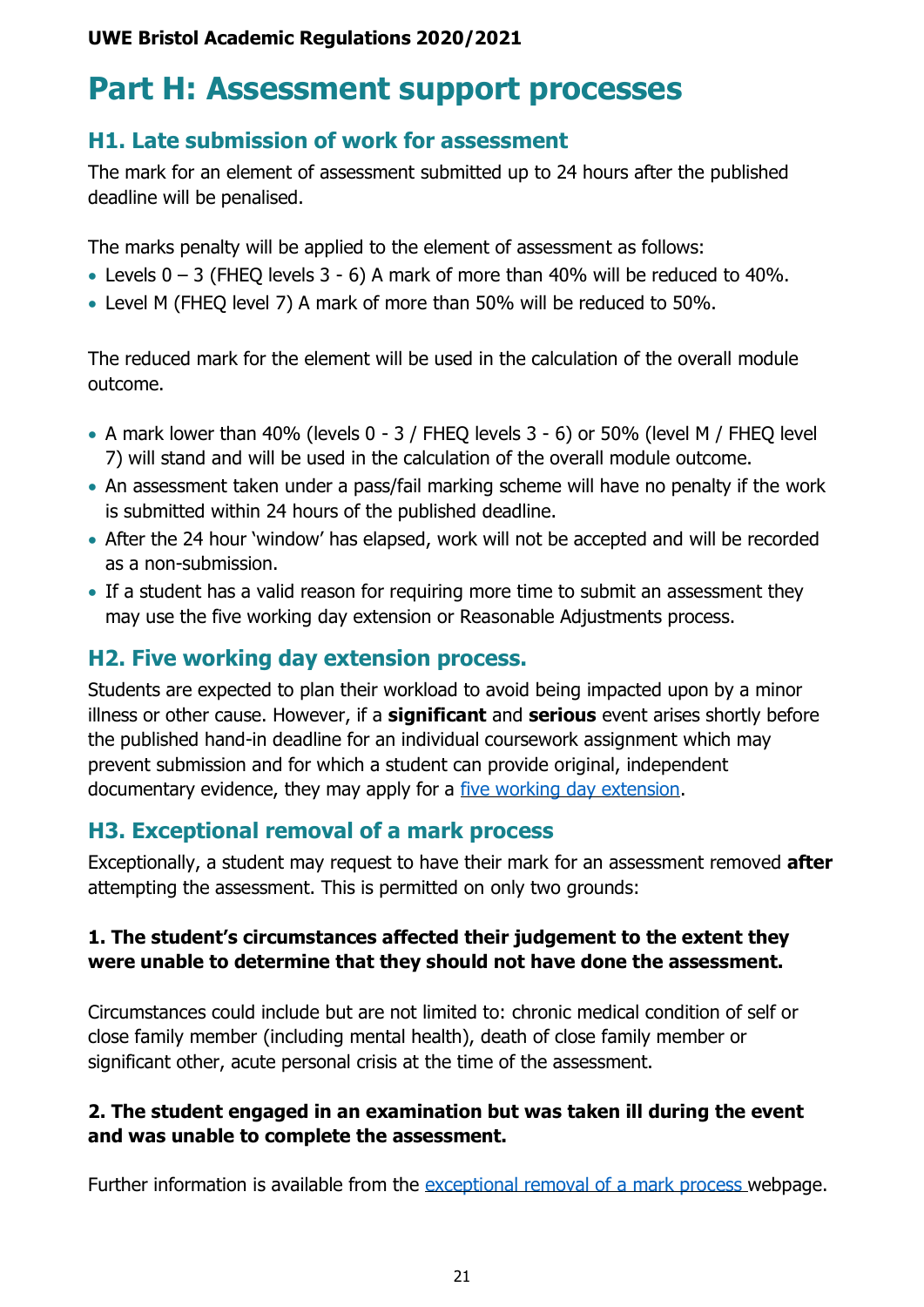### <span id="page-22-0"></span>**H4. Reasonable adjustments**

[Reasonable adjustments](http://www1.uwe.ac.uk/students/studysupport/disabilityservice/reasonableadjustments.aspx) will be provided where necessary, for disabled students, students who have a Specific Learning Difficulty (including dyslexia), mental health condition or chronic medical condition, temporary impairment or are in a period of a severe short term illness, pregnancy or maternity. The circumstance must be having a substantial impact on a student's capacity to study and/or take assessments in the usual way. Where appropriate students may be eligible for adjustments to their exam arrangements, coursework deadlines or the method of assessment.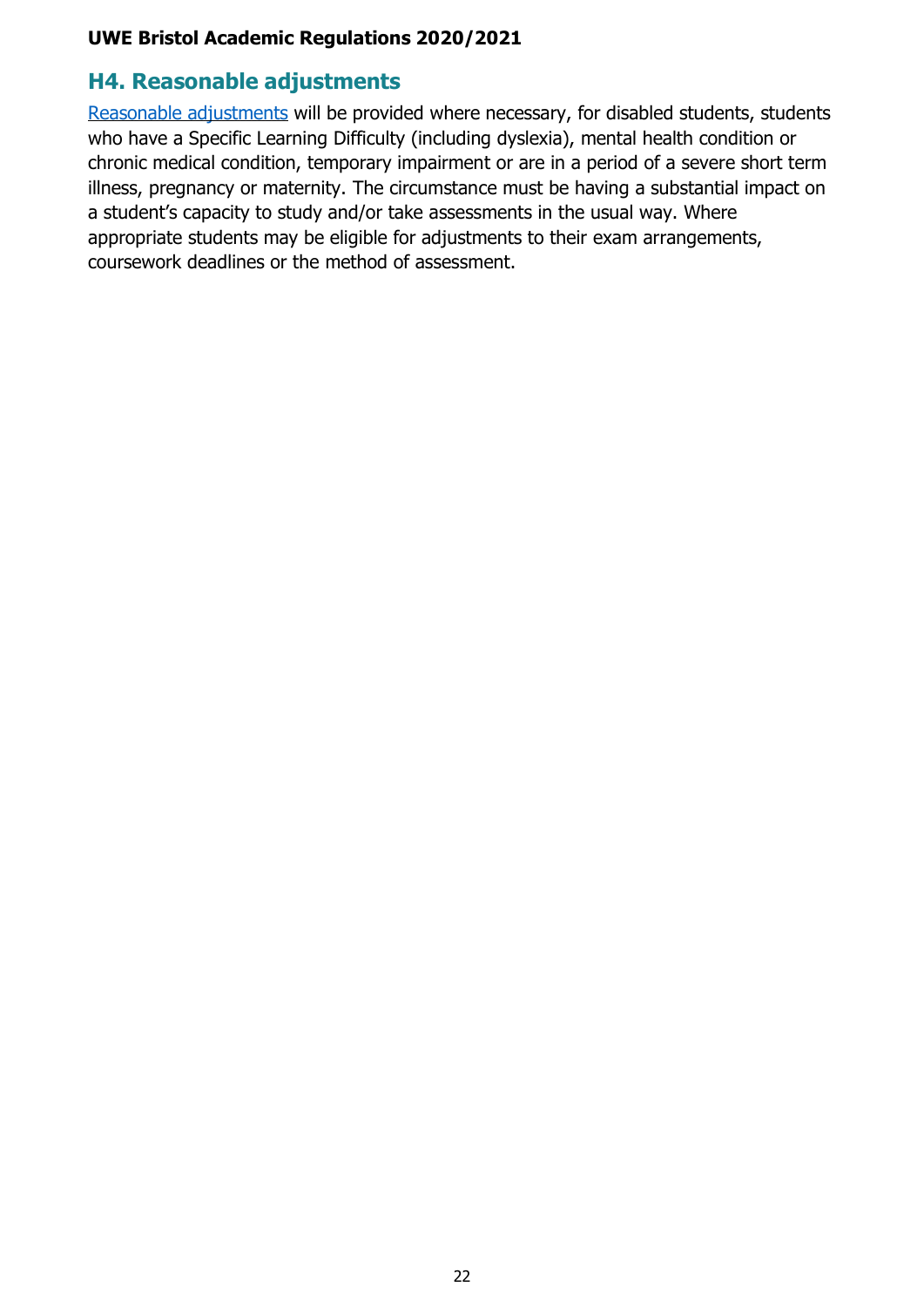## <span id="page-23-0"></span>**Part I: Awards of the University**

## <span id="page-23-1"></span>**I.1 Award titles**

An approved change to an award title should normally be introduced on a phased basis so it does not impact upon current students. Exceptionally, if a change is deemed to be desirable for existing cohorts all students must be consulted with and give their unanimous consent to the change in writing.

Joint awards with '*and'* mean an approximately equal balance and '*with'* mean that the minor subject accounts for at least a quarter of the programme.

### <span id="page-23-2"></span>**I.2 How students become eligible for an award**

An award may be granted only when the following conditions are fulfilled:

- the student must have successfully completed the required number of credits at the level(s) specified for that award except where an examining board determines otherwise (e.g. aegrotat or posthumous awards);
- the student was registered on a University approved award at the time of their assessment and has paid the appropriate tuition fees to the University/affiliated institution;
- the faculty or affiliated institution has confirmed the student has completed a University approved award;
- the award has been recommended by an appropriately convened examining board;
- the recommendation for the award has been signed by the Chair of the examining board confirming that the recommendations have received the written consent of the External Examiner;
- the student has no outstanding obligations to the University.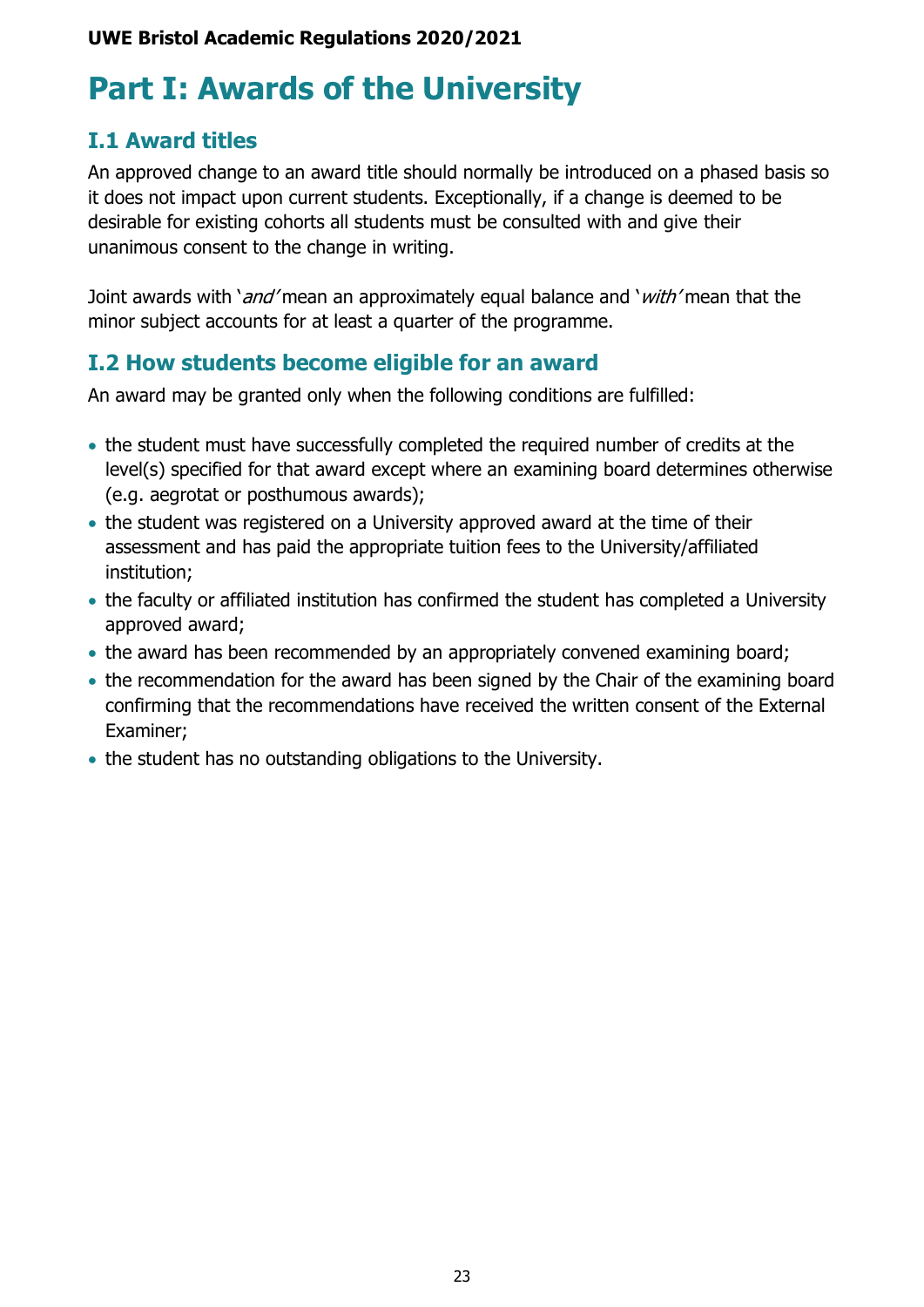## **Part J: Undergraduate awards - qualification types and credit requirements**

<span id="page-24-0"></span>

| <b>Approved award title</b>                                       | <b>FHEQ Level</b> | <b>Total</b> | <b>Credit requirements at level</b>                                                                                                                                                                        | <b>Differential levels of</b>                |
|-------------------------------------------------------------------|-------------------|--------------|------------------------------------------------------------------------------------------------------------------------------------------------------------------------------------------------------------|----------------------------------------------|
|                                                                   | of award          | credits      |                                                                                                                                                                                                            | award                                        |
| <b>Foundation Certificate (FdCert)</b>                            | Level 3           | 80           | 80 credits at Level 0 or above<br>The certificate is approved for<br><b>UWE Bristol's International</b><br>College only and should not be<br>used as an intermediate exit<br>award for other final awards. | No differential level of award<br>available. |
| <b>Certificate (Cert)</b>                                         | Level 4           | 60           | At least 50 credits at Level 1 or<br>above.<br>10 credits permitted at Level 0.                                                                                                                            | No differential level of award<br>available. |
| <b>Certificate in Education Learning</b><br>and Skills            | Level 4           | 120          | At least 70 credits at Level 2 or<br>above.<br>50 credits permitted at Level 1.                                                                                                                            | No differential level of award<br>available. |
| <b>Certificate of Higher Education</b><br>(CertHE)                | Level 4           | 120          | At least 100 credits at Level 1 or<br>above.<br>20 credits permitted at Level 0.                                                                                                                           | Pass / Distinction.                          |
| <b>Certificate in Professional</b><br><b>Development (CertPD)</b> | Level 4           | 120          | At least 100 credits at Level 1 or<br>above.<br>20 credits permitted at Level 0.                                                                                                                           | No differential level of award<br>available. |
| Diploma (Dip)                                                     | Level 5           | 200          | At least 80 credits at Level 2 or<br>above.<br>At least 100 credits at Level 1 or<br>above.<br>20 credits permitted at Level 0.                                                                            | No differential level of award<br>available. |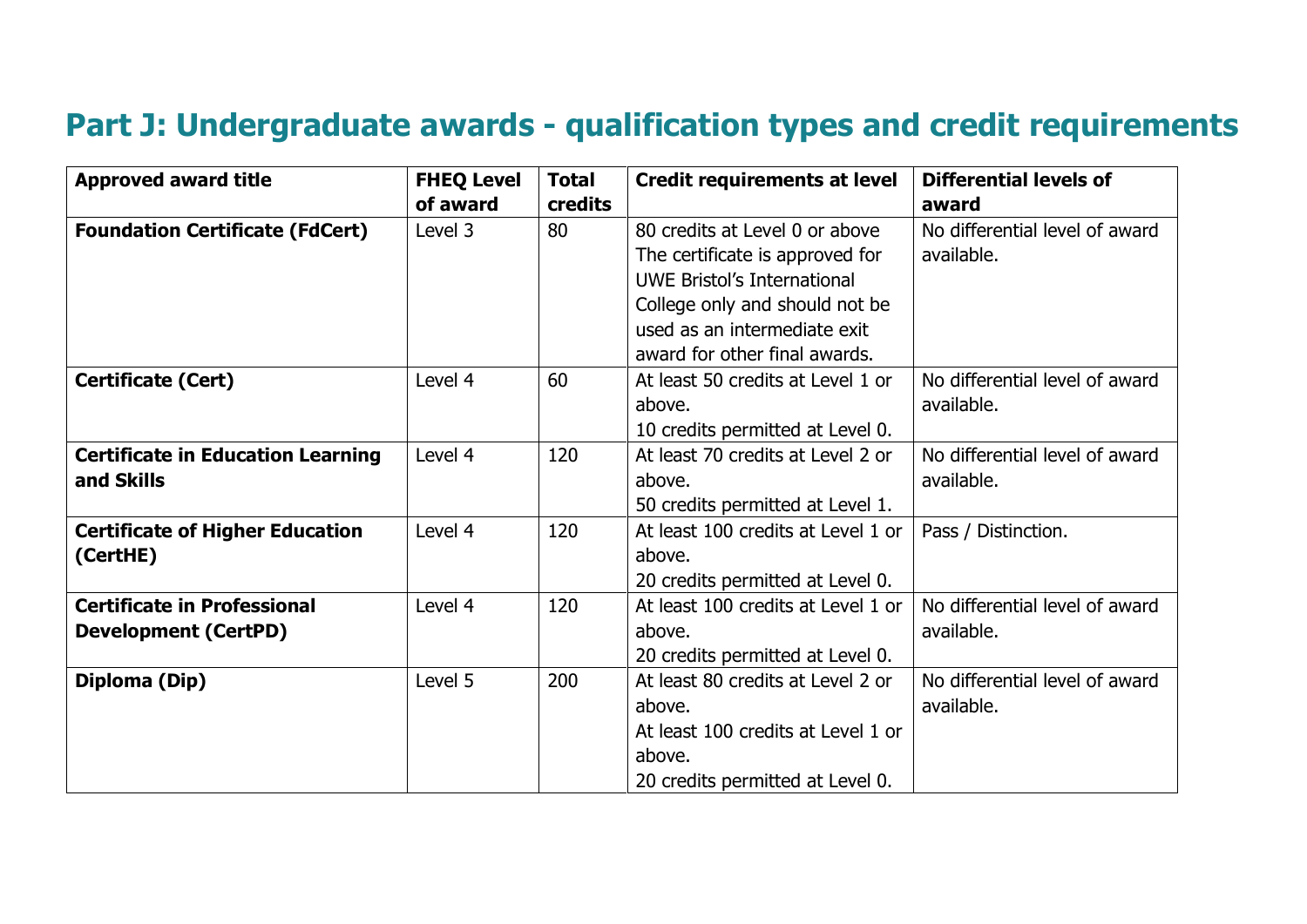| <b>Approved award title</b>                | <b>FHEQ Level</b><br>of award | <b>Total</b><br><b>credits</b> | <b>Credit requirements at level</b> | <b>Differential levels of</b>  |
|--------------------------------------------|-------------------------------|--------------------------------|-------------------------------------|--------------------------------|
|                                            |                               |                                |                                     | award                          |
| <b>Diploma of Higher Education</b>         | Level 5                       | 240                            | At least 100 credits at Level 2 or  | Pass/ Distinction.             |
| (DipHE)                                    |                               |                                | above.                              |                                |
|                                            |                               |                                | At least 120 credits at Level 1 or  |                                |
|                                            |                               |                                | above.                              |                                |
|                                            |                               |                                | 20 credits permitted at Level 0.    |                                |
| <b>Diploma in Professional Studies</b>     | Level 5                       | 240                            | At least 100 credits at Level 2 or  | No differential level of award |
| (DPS)                                      |                               |                                | above                               | available.                     |
|                                            |                               |                                | At least 120 credits at Level 1 or  |                                |
|                                            |                               |                                | above.                              |                                |
|                                            |                               |                                | 20 credits permitted at Level 0.    |                                |
| <b>Foundation Degrees</b>                  | Level 5                       | 240                            | At least 100 credits at Level 2 or  | Pass / Merit / Distinction     |
| <b>Foundation Degree Arts (FdA)</b>        |                               |                                | above.                              |                                |
| <b>Foundation Degree Science (FdSc)</b>    |                               |                                | At least 120 credits at Level 1 or  |                                |
|                                            |                               |                                | above.                              |                                |
| At least 30 credits of work-based          |                               |                                | 20 credits permitted at Level 0.    |                                |
| learning must be included at Level 1 or    |                               |                                |                                     |                                |
| above.                                     |                               |                                |                                     |                                |
| <b>Degree</b>                              | Level 6                       | 300                            | At least 60 credits at Level 3 or   | Pass / Distinction.            |
| Bachelor of Arts (BA)                      |                               |                                | above.                              |                                |
| Bachelor of Science (BSc)                  |                               |                                | At least 100 credits at Level 2 or  |                                |
| <b>Bachelor of Business Administration</b> |                               |                                | above.                              |                                |
| (Honours) BBA (Hons)                       |                               |                                | At least 100 credits at Level 1 or  |                                |
| Bachelor of Education (BEd)                |                               |                                | above.                              |                                |
| Bachelor of Engineering (BEng)             |                               |                                | 20 credits permitted at Level 0.    |                                |
| Bachelor of Laws (LLB)                     |                               |                                |                                     |                                |
| Bachelor of Town Planning (BTP)            |                               |                                |                                     |                                |
| Bachelor of Architecture (BArch)           |                               |                                |                                     |                                |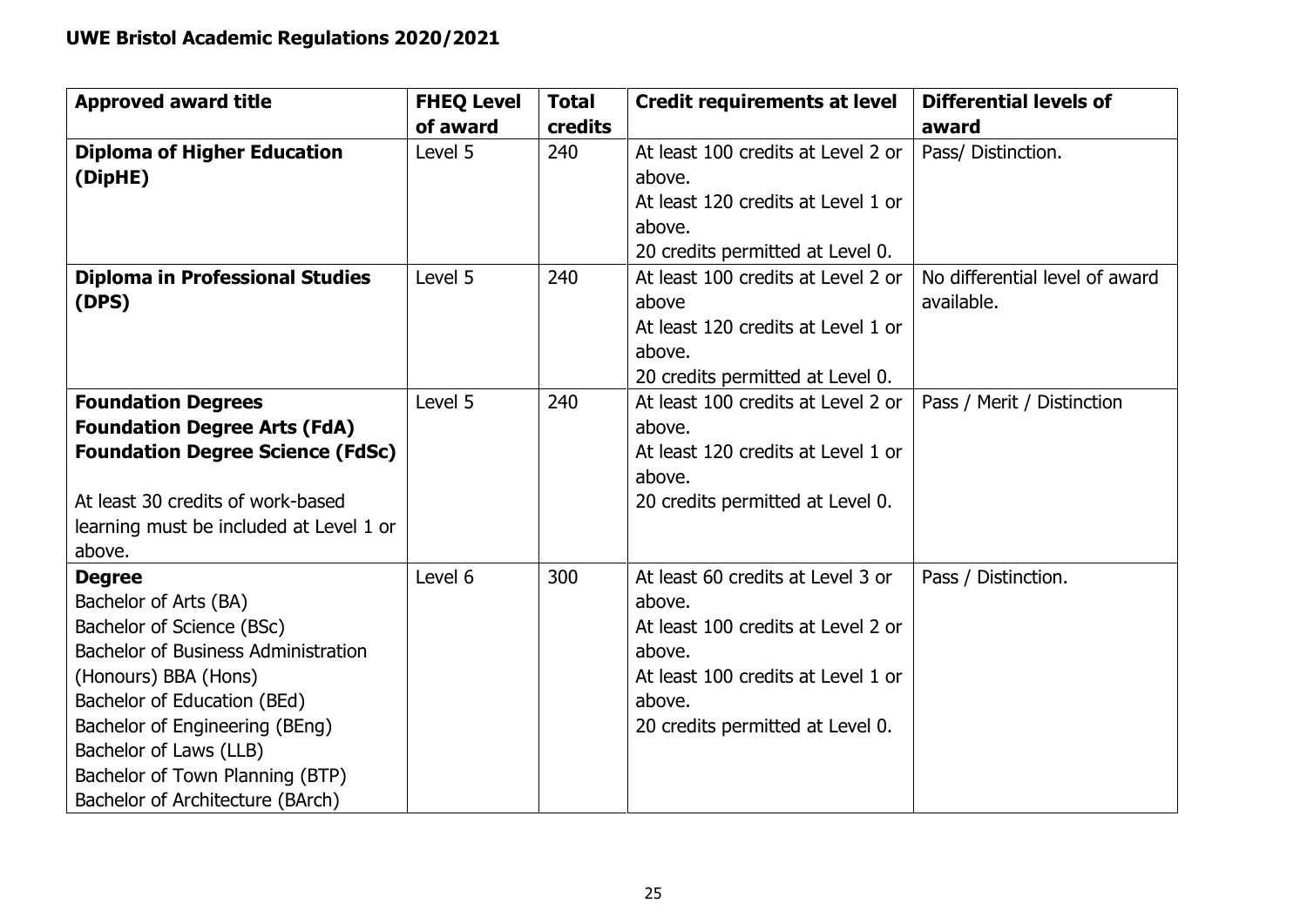| <b>Approved award title</b>                | <b>FHEQ Level</b> | Total   | <b>Credit requirements at level</b> | <b>Differential levels of</b> |
|--------------------------------------------|-------------------|---------|-------------------------------------|-------------------------------|
|                                            | of award          | credits |                                     | award                         |
| <b>Degree with Honours</b>                 | Level 6           | 360     | At least 100 credits at Level 3 or  | Classifications:              |
| Bachelor of Arts BA (Hons)                 |                   |         | above.                              | First Class;                  |
| Bachelor of Science BSc (Hons)             |                   |         | At least 100 credits at Level 2 or  | Second Class (Upper           |
| <b>Bachelor of Business Administration</b> |                   |         | above.                              | Division);                    |
| (Honours) BBA (Hons)                       |                   |         | At least 140 credits at Level 1 or  | Second Class (Lower           |
| Bachelor of Education (BEd)                |                   |         | above.                              | Division);                    |
| Bachelor of Engineering (BEng)             |                   |         | 20 credits permitted at Level 0.    | Third Class.                  |
| Bachelor of Laws (LLB)                     |                   |         |                                     |                               |
| Degree with Honours (including a           | Level 6           | 480     | At least 100 credits at Level 3 or  | <b>Classifications:</b>       |
| foundation year)                           |                   |         | above.                              | First Class;                  |
|                                            |                   |         | At least 100 credits at Level 2 or  | Second Class (Upper           |
|                                            |                   |         | above.                              | Division);                    |
|                                            |                   |         | At least 140 credits at Level 1 or  | Second Class (Lower           |
|                                            |                   |         | above.                              | Division);                    |
|                                            |                   |         | 120 credits permitted at Level 0.   | Third Class.                  |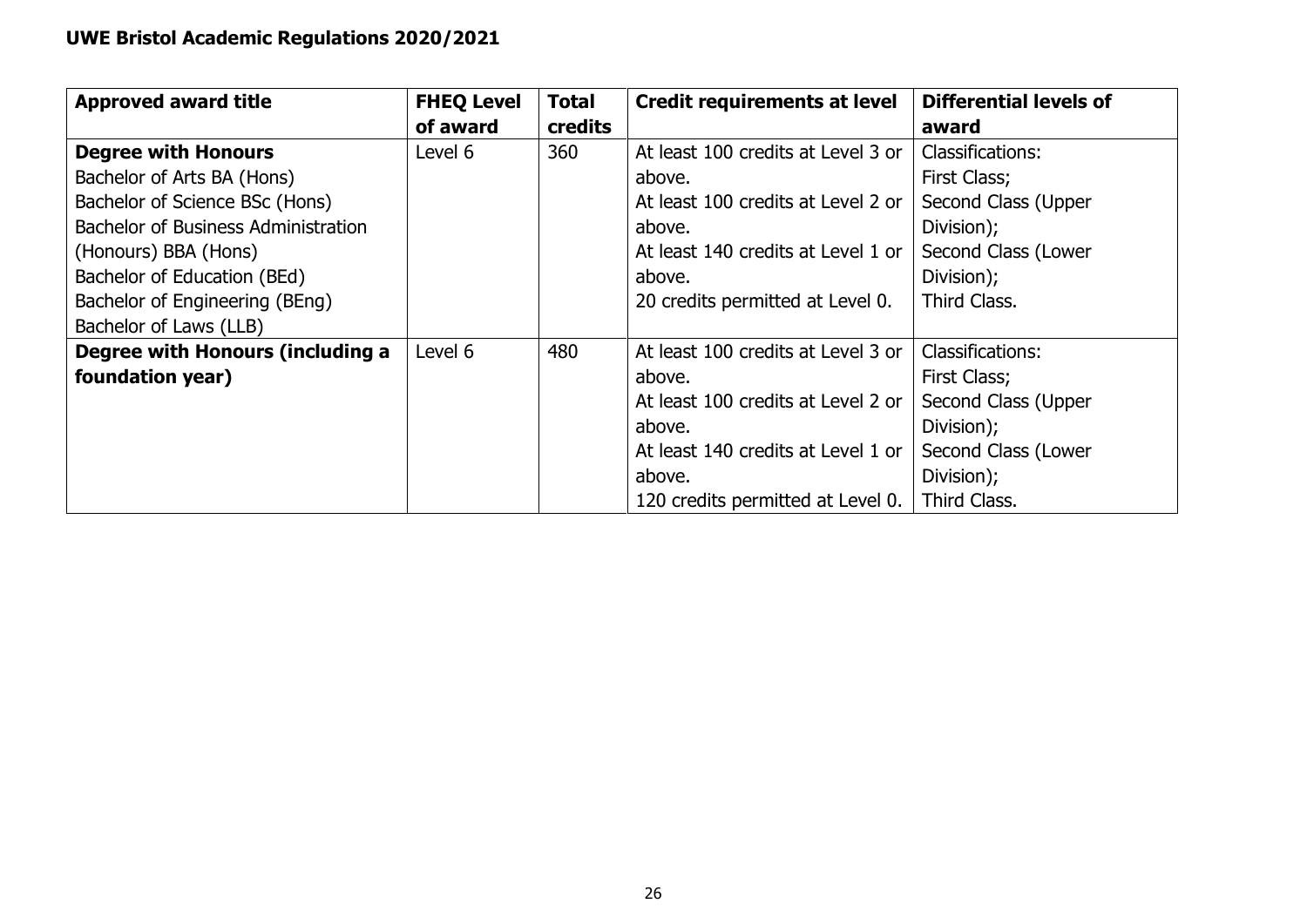| <b>Approved award title</b>                                                                                                                                                                                                                                                                                                                                                                                   | <b>FHEQ Level</b><br>of award | <b>Total</b><br>credits | <b>Credit requirements at level</b>                                                                                                                                                                                   | <b>Differential levels of</b><br>award |
|---------------------------------------------------------------------------------------------------------------------------------------------------------------------------------------------------------------------------------------------------------------------------------------------------------------------------------------------------------------------------------------------------------------|-------------------------------|-------------------------|-----------------------------------------------------------------------------------------------------------------------------------------------------------------------------------------------------------------------|----------------------------------------|
| <b>Integrated Bachelor/Masters</b><br><b>Degree</b><br>Master of Business (MBus)<br>Master of Computing (MComp)<br>Master of Design (MDes)<br>Master of Engineering (MEng)<br>Master of Environment (MEnv)<br>Master of Equine Science (MEqSci)<br>Master of Geography (MGeog)<br>Master of Mathematics (MMath)<br>Master of Planning (MPlan)<br>Master of Science (MSci)<br>Master of Sports Coaching (MSCo) | Level 7                       | 480                     | At least 120 credits at Level M.<br>At least 100 credits at Level 3 or<br>above.<br>At least 100 credits at Level 2 or<br>above.<br>At least 140 credits at Level 1 or<br>above.<br>20 credits permitted at Level 0.  | Pass / Merit / Distinction.            |
| <b>Integrated Bachelor/Masters</b><br><b>Degree</b><br>Master of Architecture (MArch)                                                                                                                                                                                                                                                                                                                         | Level 7                       | 240                     | At least 120 credits at Level M.<br>At least 100 credits at Level 3 or<br>above.                                                                                                                                      | Pass / Merit / Distinction.            |
| <b>Integrated Bachelor/Masters</b><br>Degree (including a foundation<br>year)                                                                                                                                                                                                                                                                                                                                 | Level 7                       | 600                     | At least 120 credits at Level M.<br>At least 100 credits at Level 3 or<br>above.<br>At least 100 credits at Level 2 or<br>above.<br>At least 140 credits at Level 1 or<br>above.<br>120 credits permitted at Level 0. | Pass / Merit / Distinction.            |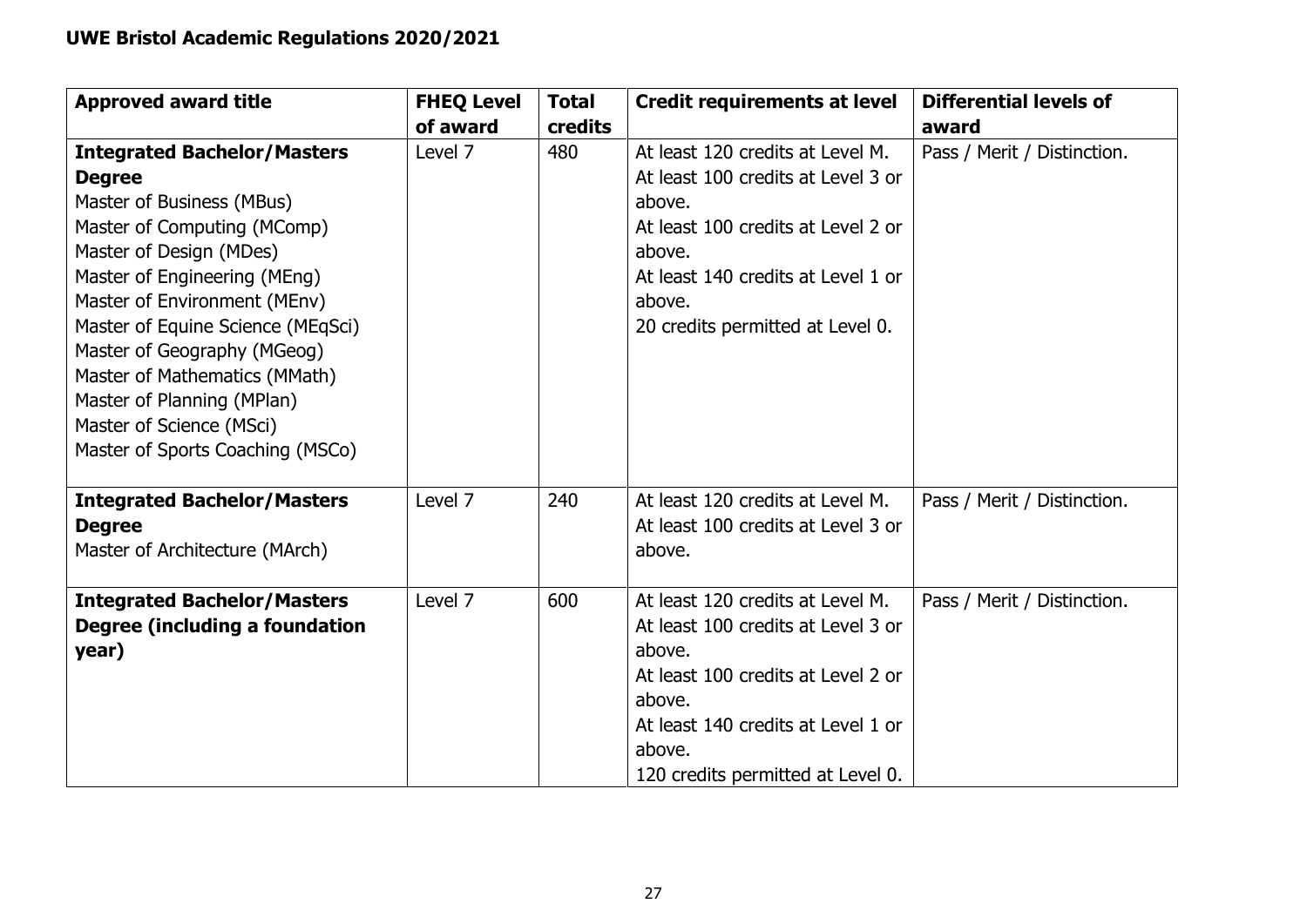## **Foundation programme**

| <b>Approved title</b>                  | <b>FHEQ Level</b> | <b>Total</b> | <b>Credit requirements at</b> | <b>Differential level</b>        |
|----------------------------------------|-------------------|--------------|-------------------------------|----------------------------------|
|                                        |                   | credits      | <b>level</b>                  |                                  |
| <b>Foundation programme</b>            | Level 3           | 120          | 120 credits at Level 0        | No differential level available. |
| Provides a progression route into a    |                   |              |                               |                                  |
| specific award or group of awards as   |                   |              |                               |                                  |
| set out in the programme specification |                   |              |                               |                                  |

## **Graduate entry awards**

| <b>Approved award title</b>              | <b>FHEQ Level</b> | <b>Total</b> | <b>Credit requirements at</b>   | <b>Differential level of award</b> |
|------------------------------------------|-------------------|--------------|---------------------------------|------------------------------------|
|                                          | of award          | credits      | <b>level</b>                    |                                    |
| <b>Graduate Certificate (GradCert)</b>   | Level 6           | 60           | At least 40 credits at Level 3  | Pass / Distinction.                |
|                                          |                   |              | or above.                       |                                    |
|                                          |                   |              | 20 credits at Level 1 or        |                                    |
|                                          |                   |              | above.                          |                                    |
| <b>Graduate Diploma</b>                  | Level 6           | 120          | At least 80 credits at Level 3  | Pass / Merit / Distinction.        |
| (GradDip)                                |                   |              | or above,                       |                                    |
|                                          |                   |              | 40 credits at Level 1 or        |                                    |
|                                          |                   |              | above.                          |                                    |
| <b>Professional Graduate Certificate</b> | Level 6           | 120          | At least 120 credits at Level 3 | No differential level of award     |
| in Education (ProfGCE)                   |                   |              | or above.                       | available.                         |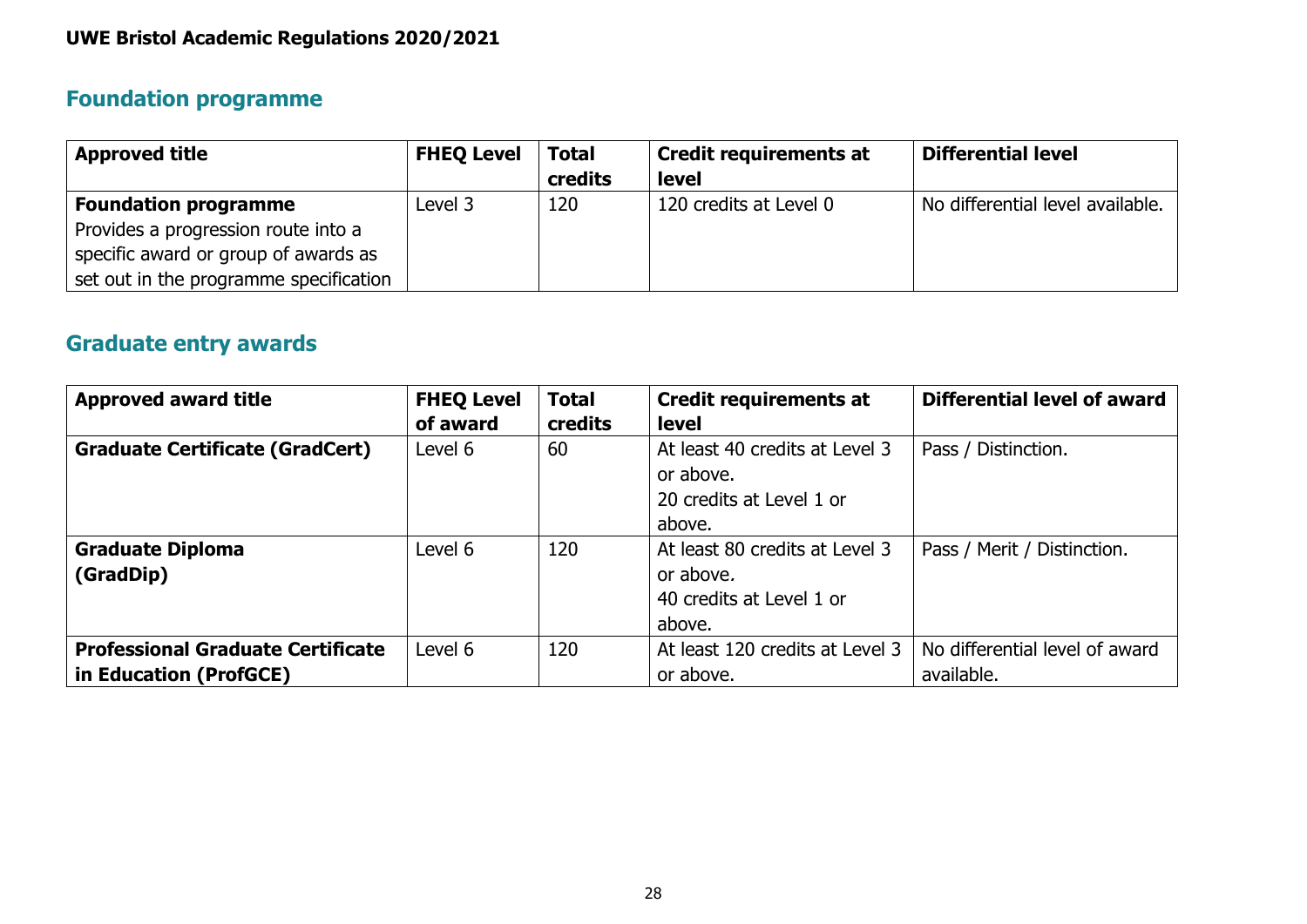## **Part K: Postgraduate taught awards - qualification types and credit requirements**

### **Postgraduate awards**

<span id="page-29-0"></span>

| <b>Approved award title</b>              | <b>FHEQ Level</b> | <b>Total</b> | <b>Credit requirements at</b>        | <b>Differential level of award</b> |
|------------------------------------------|-------------------|--------------|--------------------------------------|------------------------------------|
|                                          | of award          | credits      | <b>level</b>                         |                                    |
| <b>Postgraduate Certificate (PGCert)</b> | Level 7           | 60           | 40 credits at Level M.               | Pass / Merit / Distinction.        |
| <b>Postgraduate Certificate by</b>       |                   |              | 20 credits at Level 3 or M.          |                                    |
| <b>Research (PGCert)</b>                 |                   |              |                                      |                                    |
| Postgraduate Certificate in              | Level 7           | 120          | At least 60 credits at Level M.      | No differential level of award     |
| <b>Education (PGCE)</b>                  |                   |              | At least 30 credits Level 3 or       | available.                         |
|                                          |                   |              | above.                               |                                    |
|                                          |                   |              | 30 credits permitted at Level        |                                    |
|                                          |                   |              | 1 or above.                          |                                    |
| <b>Post Graduate Certificate in</b>      | Level 7           | 90           | 60 credits at Level M                | No differential level of award     |
| <b>Education (PGCE) International</b>    |                   |              | 30 credits at Level 3 or             | available.                         |
| <b>Early Years</b>                       |                   |              | above.                               |                                    |
|                                          |                   |              | Exclusively for the use of the       |                                    |
|                                          |                   |              | Post Graduate Certificate in         |                                    |
|                                          |                   |              | <b>Education International Early</b> |                                    |
|                                          |                   |              | Years.                               |                                    |
| <b>Post Graduate Certificate in</b>      | Level 7           | 90           | 60 credits at Level M                | No differential level of award     |
| <b>Education (PGCE) International</b>    |                   |              | 30 credits at Level 3 or             | available.                         |
|                                          |                   |              | above.                               |                                    |
|                                          |                   |              | Exclusively for the use of the       |                                    |
|                                          |                   |              | Post Graduate Certificate in         |                                    |
|                                          |                   |              | <b>Education International</b>       |                                    |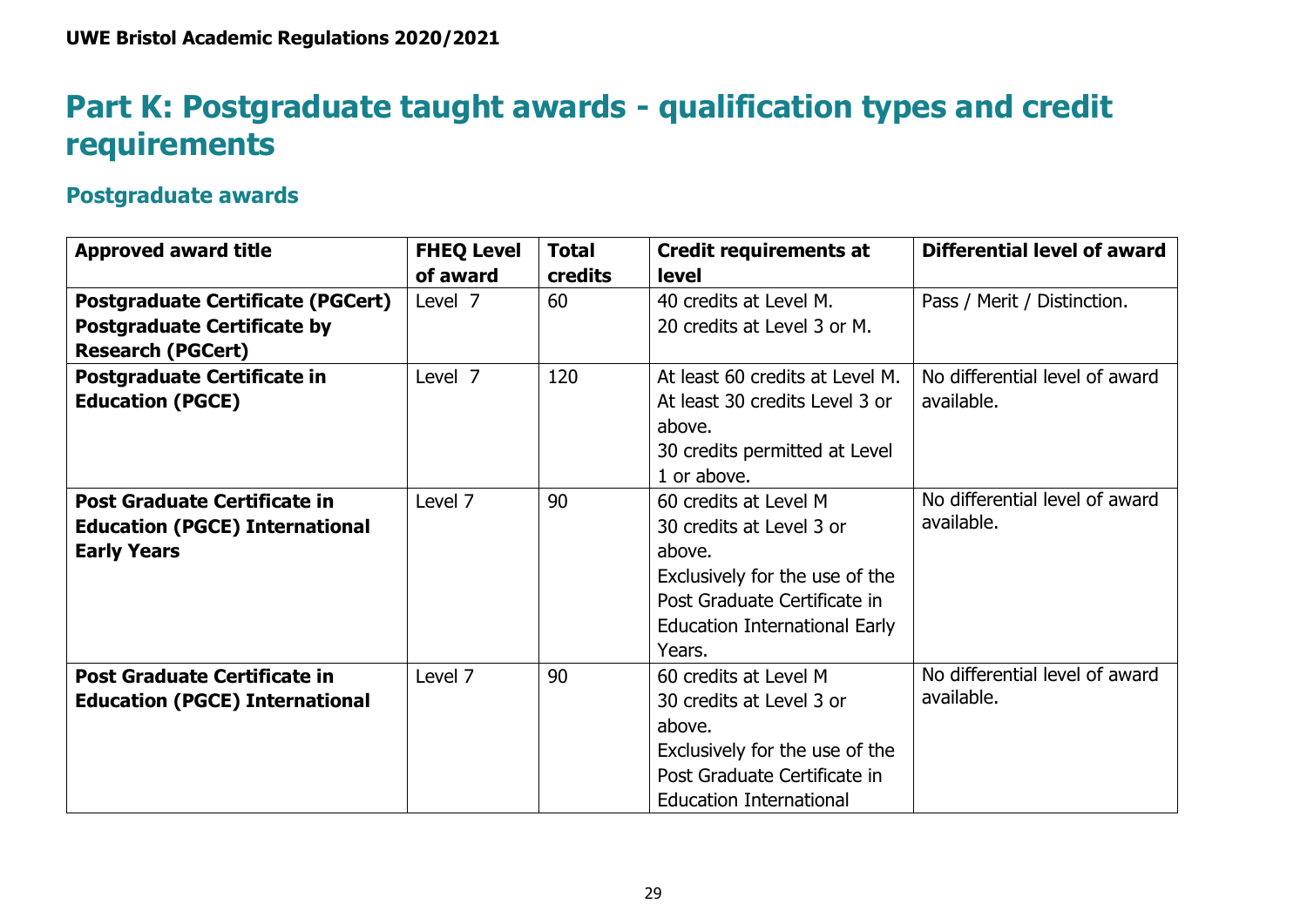| <b>Postgraduate Certificate Learning</b> | Level 7           | 120          | At least 40 credits at Level M. | Pass / Merit / Distinction. |
|------------------------------------------|-------------------|--------------|---------------------------------|-----------------------------|
| and Skills (PGCert L&S)                  |                   |              | At least 30 credits at Level 3  |                             |
|                                          |                   |              | or above.                       |                             |
|                                          |                   |              | At least 20 credits at Level 2  |                             |
|                                          |                   |              | or above.                       |                             |
|                                          |                   |              |                                 |                             |
| <b>Approved award title</b>              | <b>FHEQ Level</b> | <b>Total</b> | <b>Credit requirements at</b>   | Differential level of award |
|                                          | of award          | credits      | <b>level</b>                    |                             |
| <b>Postgraduate Diploma (PGDip)</b>      | Level 7           | 120          | At least 80 credits at Level M. | Pass / Merit / Distinction. |
| <b>Postgraduate Diploma by</b>           |                   |              | At least 40 credits at Level 3  |                             |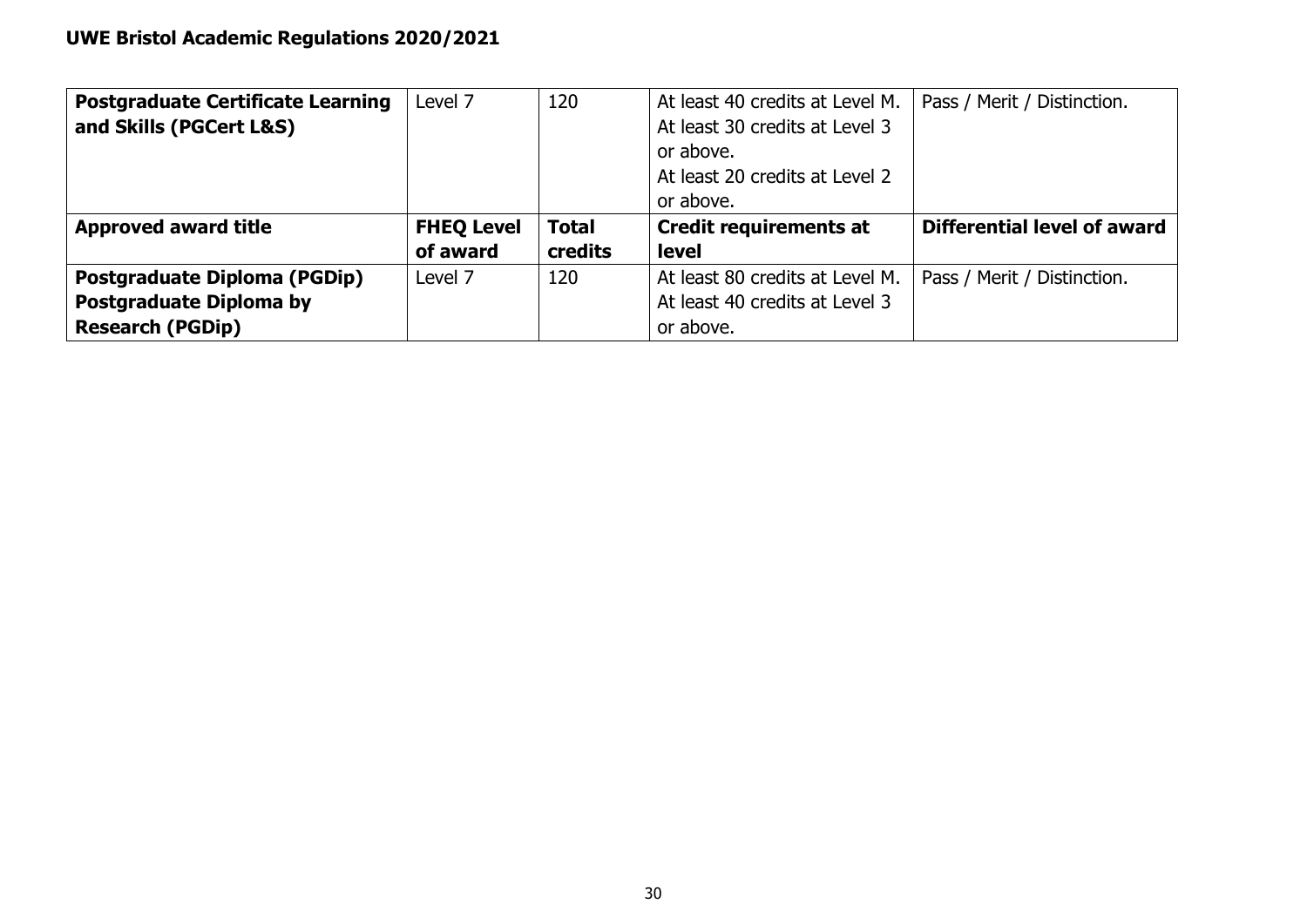| <b>Approved award title</b>             | <b>FHEQ Level</b> | <b>Total</b> | <b>Credit requirements at</b> | Differential level of award |
|-----------------------------------------|-------------------|--------------|-------------------------------|-----------------------------|
|                                         | of award          | credits      | <b>level</b>                  |                             |
| <b>Masters Degree</b>                   | Level 7           | 180          | At least 120 credits at Level | Pass / Merit / Distinction. |
| Master of Arts (MA)                     |                   |              | М.                            |                             |
| Master of Business Administration       |                   |              | 60 credits at Level 3 or      |                             |
| (MBA)                                   |                   |              | above.                        |                             |
| Master of Design (MDes)                 |                   |              |                               |                             |
| Master of Education (MEd)               |                   |              |                               |                             |
| Master of Laws (LLM)                    |                   |              |                               |                             |
| Master of Science (MSc)                 |                   |              |                               |                             |
| Master of Fine Art (MFA)                |                   |              |                               |                             |
| <b>Masters in Research (MRes)</b>       | Level 7           | 180          | At least 120 credits at Level | Pass / Merit / Distinction. |
|                                         |                   |              | M                             |                             |
|                                         |                   |              | 60 credits at Level 3 or      |                             |
|                                         |                   |              | above.                        |                             |
| <b>Masters in Teaching and Learning</b> | Level 7           | 180          | 180 credits at Level M.       | Pass / Merit / Distinction. |

The credit for the Masters, Masters in Research (MRes) and Masters by Research dissertation and any other credit accumulated beyond the total required for a Postgraduate Diploma must be obtained by study and assessment under the Academic Regulations.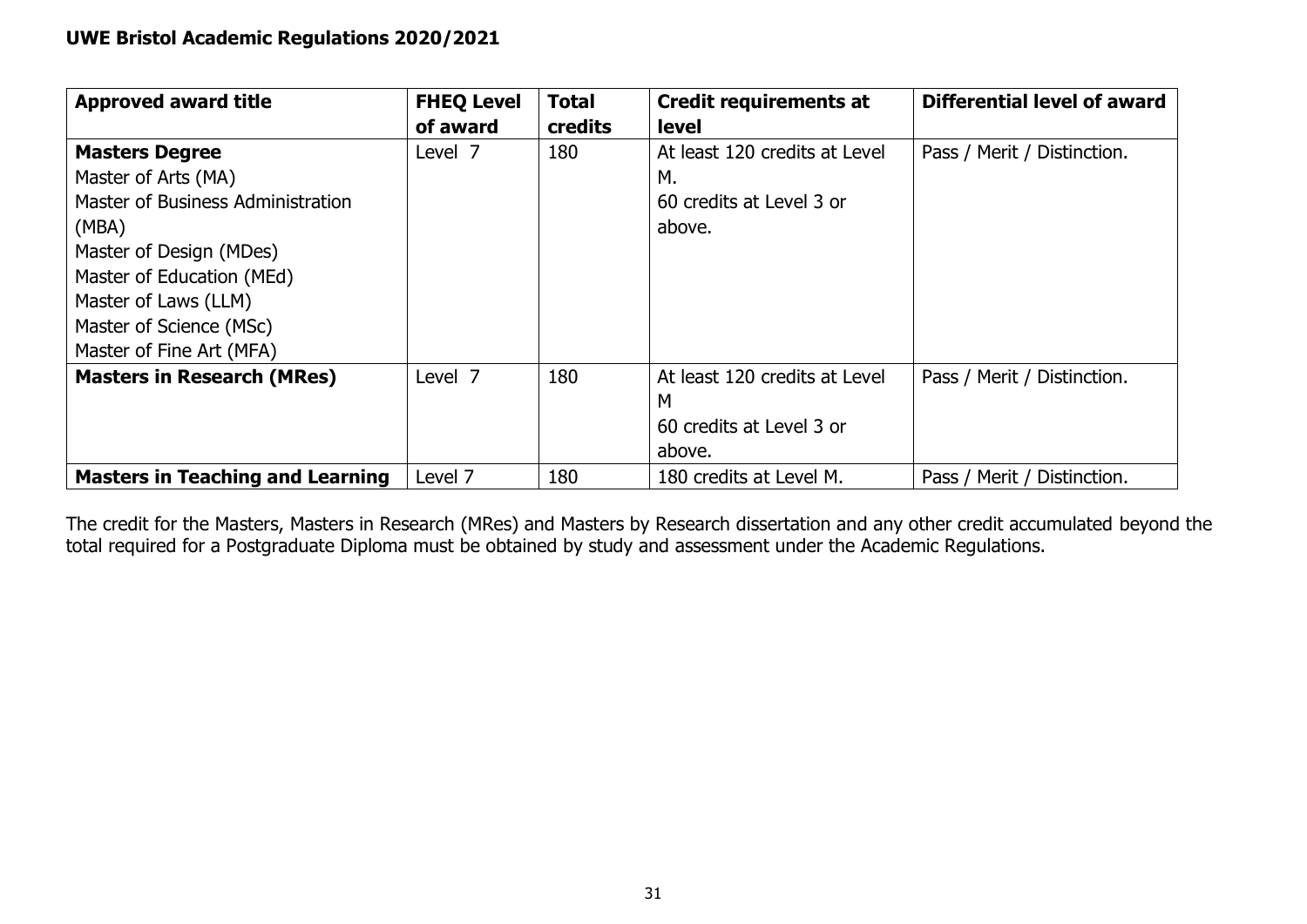## <span id="page-32-0"></span>**PART L: Interim and default awards**

## <span id="page-32-1"></span>**L1. Interim awards**

An award may be approved to include interim awards at intermediate points of assessment. The interim award will only be granted if the student becomes ineligible to continue onto a higher level of award or if they request it. Acceptance of the interim award terminates a student's registration.

## <span id="page-32-2"></span>**L2. Default awards**

Default awards are available only on programmes leading to a professionally recognised or accredited award and are granted where the credit requirements of the University are met but any additional requirements of a professional body are not. Default awards do not carry professional body accreditation.

## <span id="page-32-3"></span>**PART M: Aegrotat and posthumous awards**

### <span id="page-32-4"></span>**M1. Aegrotat awards**

A student may be granted an unclassified aegrotat award where illness or a similar cause has meant they cannot complete the required assessments and there is evidence from previously submitted work, that had they been assessed, they would have achieved the necessary standard for the award.

An aegrotat award is not classified neither is it awarded with merit, distinction or other differential level.

Except in the case of posthumous awards, the student must have signified that they are willing to accept the award and understand they waive the right to be assessed.

### <span id="page-32-5"></span>**M2. Posthumous awards**

A deceased student will be granted a normal award posthumously if registered at the time of death and they have completed all the required assessment.

A deceased student will be granted an unclassified or undifferentiated aegrotat award posthumously if registered at the time of death but they have not completed all the required assessment. The student will be granted the award on which they were registered.

A report should be submitted to Academic Board as and when aegrotat and posthumous awards are made.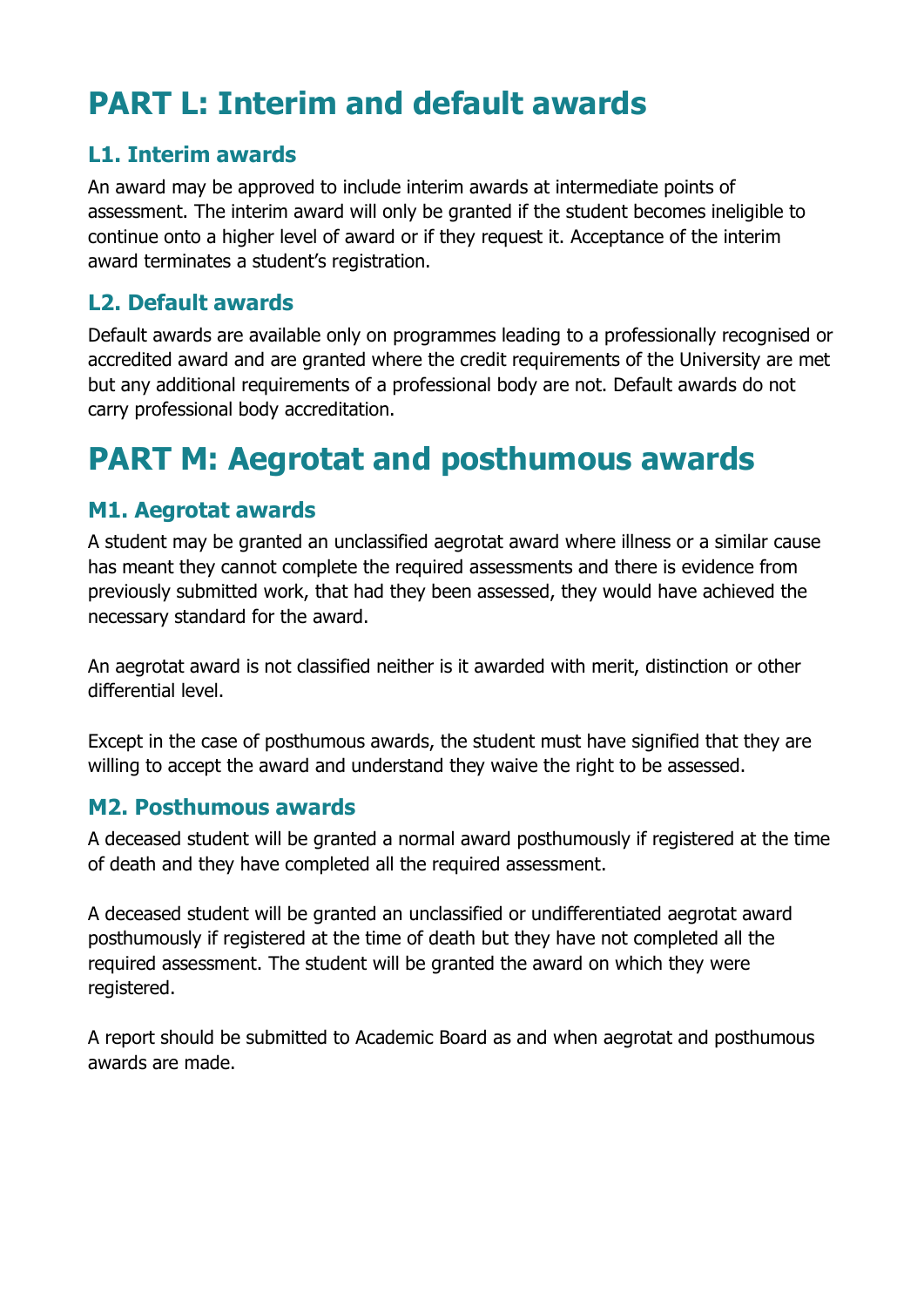## <span id="page-33-0"></span>**Part N: Calculating award outcomes**

The University has approved methods for the calculation of award outcomes.

## <span id="page-33-1"></span>**N1. Calculation of undergraduate award outcomes**

The honours degree classification is calculated in two stages:

- i. the best marks achieved for 100 credits at level 3 (FHEQ level 6) and,
- ii. the best marks achieved for 100 credits at level 2 (FHEQ level 5) or above.

Level 3 (FHEQ level 6) marks not used in (i) may be included in (ii) where they are better than any achieved at level 2 (FHEQ level 5).

Marks used in (i) are weighted three times the value of the marks used in (ii).

In the following scenarios the classification will be based upon 120 credits with the best marks for 100 credits at level 3 (FHEQ level 6) being weighted at three times the value of the marks for the remaining 20 credits:

- where a student has been awarded a non-honours degree under the University's academic regulations, and they wish to use credit towards an honours degree;
- direct entrants to level 3 (FHEQ level 6);
- where a student has achieved 240 AL credits from a foundation degree and progresses to an honours degree.

Where undergraduate awards require 480 credits to meet professional body requirements, the honours degree classification is calculated in two stages:

- i. the best marks achieved for 200 credits at level 3 (FHEQ level 6) and,
- ii. the best marks achieved for 100 credits at level 2 (FHEQ level 5) or above.

Level 3 (FHEQ level 6) marks not used in (i) may be included in (ii) where they are better than any achieved at level 2 (FHEQ level 5). If level M (FHEQ level 7) modules are present, they will be treated as level 3 (FHEQ level 6) modules for the purposes of the calculation.

Marks used in (i) are weighted three times the value of the marks used in (ii).

Where the credit size of the best marks would give a credit total greater than 100, only the relevant portion is counted.

### **Honours degree classifications**

First Class 70% or more Second Class (Upper Division) 60% to less than 70% Second Class (Lower Division) 50% to less than 60% Third Class **1000 1000 1000 1000 1000 1000 1000** 1000 1000 1000 1000 1000 1000 1000 1000 1000 1000 1000 1000 100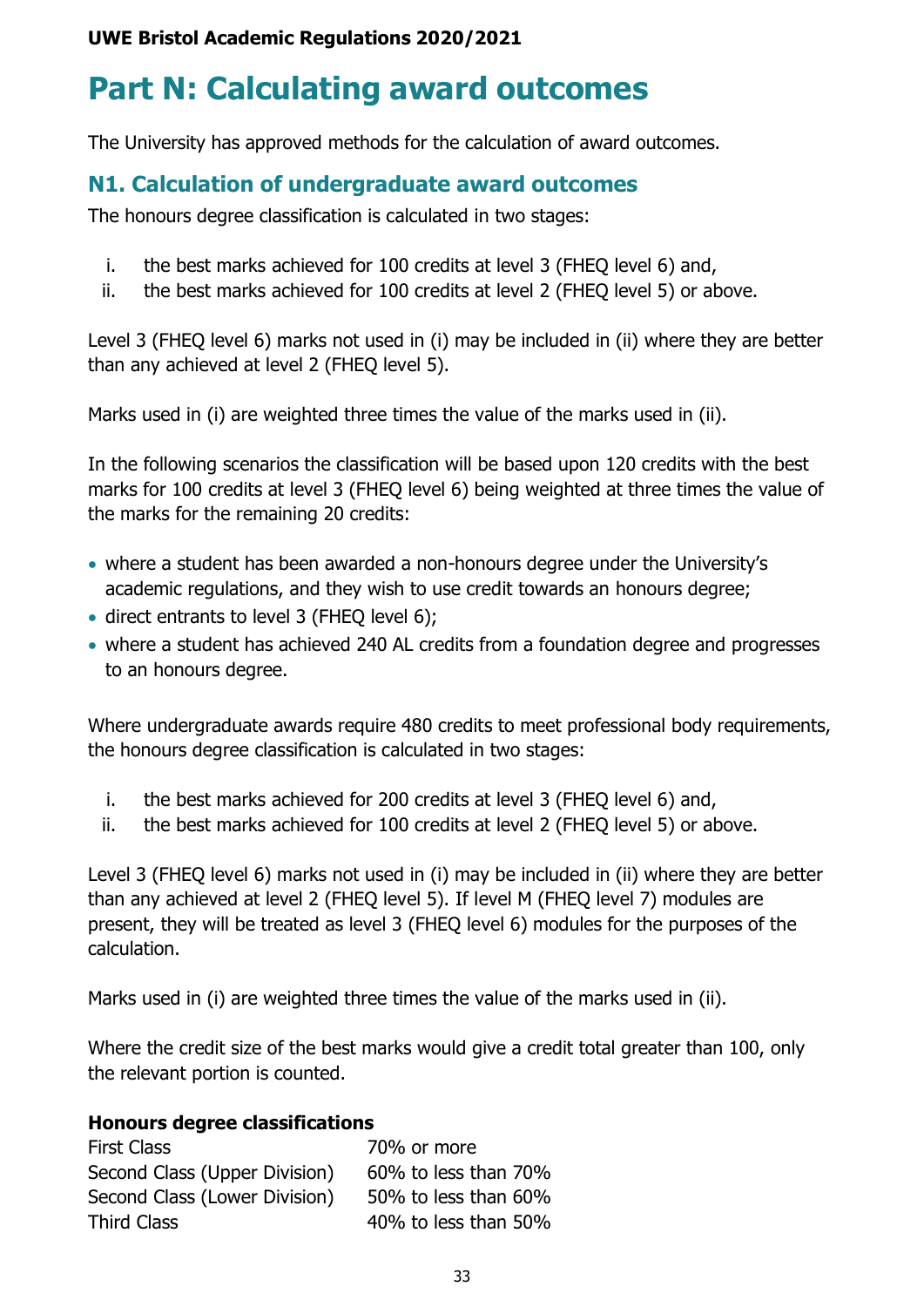### **Integrated Bachelor/Masters degree**

The integrated Masters degree is not classified, but may be awarded with merit or distinction.

A **merit** will be awarded when an overall average of at least 60% has been achieved across 210 credits at level 3 or above (FHEQ level 6). This average will be calculated based upon the marks for all of the level M modules (FHEQ level 7) and the marks for the best level 3 modules (FHEQ level 6), which are required to make up the credit total.

A **distinction** will be awarded when an overall average of at least 70% has been achieved across 210 credits at level 3 or above (FHEQ level 6). This average will be calculated based upon the marks for all of the level M modules (FHEQ level 7) and the marks for the best level 3 modules (FHEQ level 6) which are required to make up the credit total.

Where 'or more' is stated below, the method of calculation for classification or differential level of award will be calculated on the basis that if the best credits fall between two modules, the calculation uses the mark and credit for the next whole module and not a portion of it (for example, using 130 credits rather than 110).

### **Non-honours degree**

A **distinction** will be awarded where a weighted average of 70% or more is achieved across any combination of modules at level 3 (FHEQ level 6) which are valid for the award and which total 60 credits or more.

### **Foundation degrees**

A **merit** will be awarded when a weighted average of 55% or more is achieved across any combination of modules at level 2 or above (FHEQ level 5 or above) which are valid for the award and total 100 credits or more.

A **distinction** will be awarded when a weighted average of 70% or more is achieved across any combination of modules at level 2 or above (FHEQ level 5 or above) which are valid for the award and total 100 credits or more.

### **Higher National Certificate or Higher National Diploma**

For the awards of Higher National Certificate or Higher National Diploma, **module** marks expressed as percentages will be designated as:

Distinction 70% or more

Merit 55% to less than 70%

Pass 40% to less than 55%

Fail 40% or less

### **Diploma of Higher Education**

A **distinction** will be awarded where a weighted average of 70% or more is achieved across any combination of modules at level 2 or above (FHEQ level 5 or above) which are valid for the award and total 100 credits or more.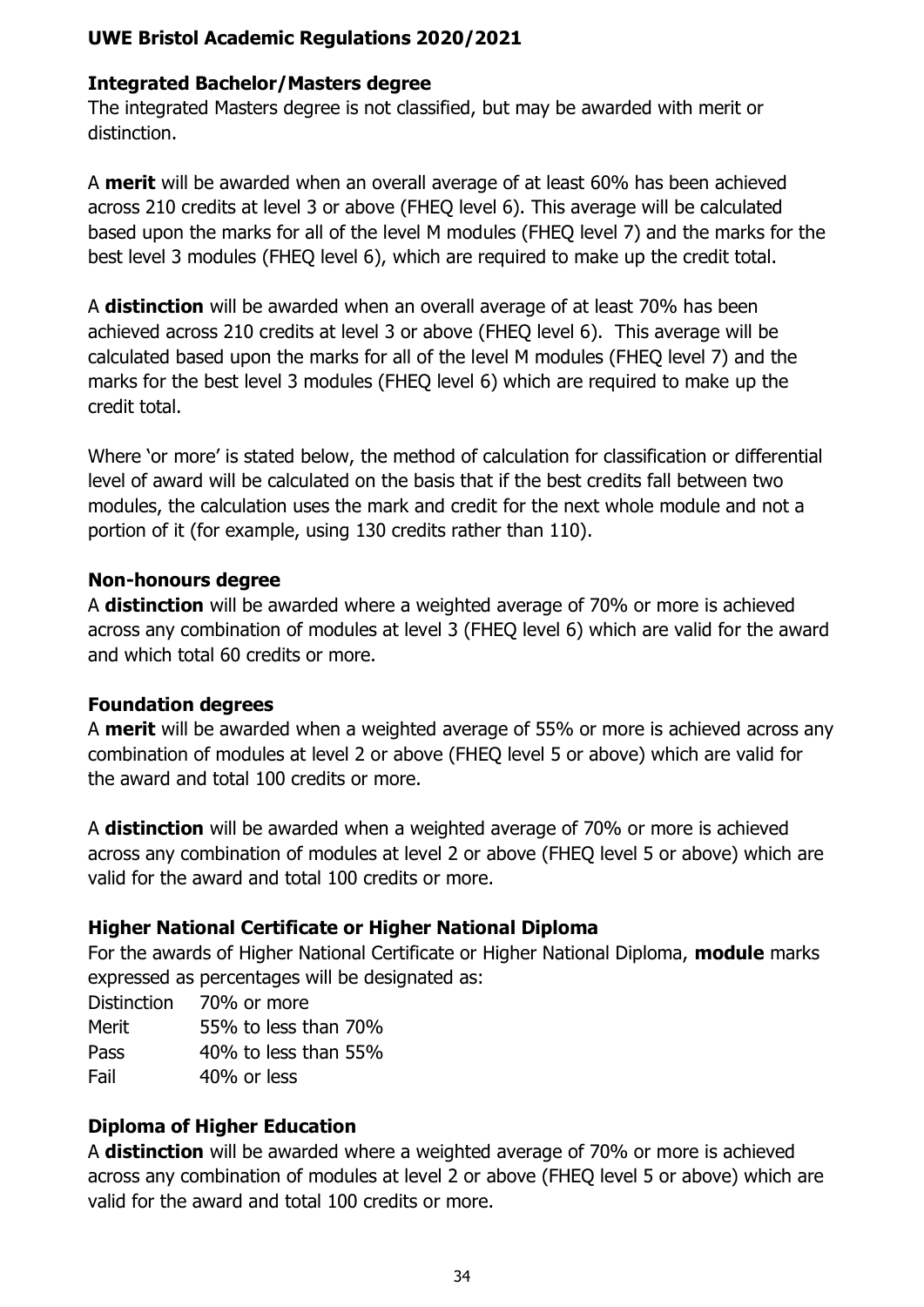### **Certificates**

A **distinction** for a Certificate of Higher Education, a Certificate in Education Learning and Skills or a Certificate in Education Skills for Life will be awarded where a weighted average of 70% or more is achieved across any combination of modules at level 1 or above (FHEQ level 4 or above) which are valid for the award and total 100 credits or more.

### <span id="page-35-0"></span>**N2. Calculation of graduate award outcomes**

### **Graduate Certificate**

A **distinction** will be awarded where a weighted average of at least 70% is achieved across any combination of modules at level 3 or above (FHEQ level 6 or above) totalling 40 credits or more.

### **Graduate Diploma**

A **merit** will be awarded where a weighted average of at least 60% is achieved across any combination of modules at level 3 or above (FHEQ level 6 or above) totalling 80 credits or more.

A **distinction** will be awarded where a weighted average of at least 70% is achieved across any combination of modules at level 3 or above (FHEQ level 6 or above) totalling 80 credits or more.

### <span id="page-35-1"></span>**N3. Calculation of postgraduate taught award outcomes**

### **Postgraduate Certificate**

A **merit** will be awarded where a weighted average of at least 60% has been achieved across any combination of modules at level M totalling 40 credits or more.

A **distinction** will be awarded where a weighted average of at least 70% has been achieved across any combination of modules at level M totalling 40 credits or more.

### **Postgraduate Diploma**

A **merit** will be awarded where a weighted average of at least 60% has been achieved across any combination of modules at level M totalling 80 credits or more.

A **distinction** will be awarded where a weighted average of at least 70% has been achieved across any combination of modules at level M totalling 80 credits or more.

### **Masters degrees**

A **merit** will be awarded where a weighted average of at least 60% has been achieved across any combination of modules at level M totalling 120 credits.

A **distinction** will be awarded where a weighted average of at least 70% has been achieved across any combination of modules at level M totalling 120 credits.

## <span id="page-35-2"></span>**N4. Method of calculation – general notes**

The University may approve other forms of award differentiation where specifically required by a professional or statutory body for the purpose of the professional recognition or accreditation of a University award.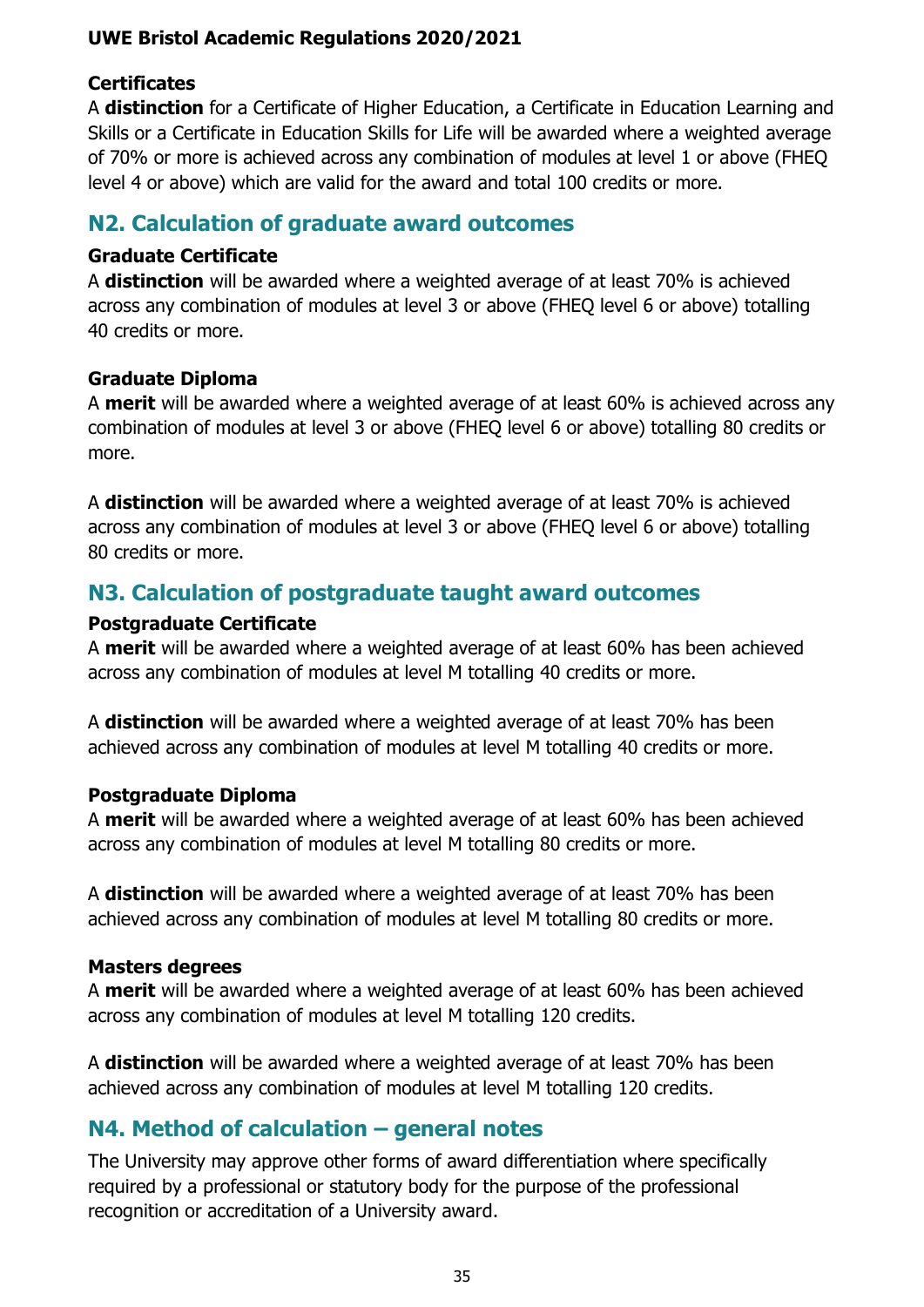An Award Board may award one classification (or other differential level of award) higher than that determined by the standard calculation methods by using the University's borderline criteria where:

- the student's final overall mark is less than or equal to 0.5% below the higher classification (for example, a final overall mark between 69.5% – 69.9% would become a First).
- the student's final overall mark is greater than 0.5% and less than or equal to 1% below the higher classification (for example 59% - 59.4%), but only if 50% or more of the credits at the highest level required by the programme have marks in the higher banding (see below):
	- if 90 Level 3 credits have Upper Second marks and 30 Level 3 credits have Lower Second marks, the student would receive an Upper Second. All credits must count towards the award.
	- if 90 Level 3 credits have Lower Second marks and 30 Level 3 credits which have Upper Second marks, the student would receive a Lower Second.

In all cases all credits used in the calculation must count towards the award.

Where a student has any newly accepted or historic personal circumstances for modules they passed, the Board is also able to review their profile to consider whether an uplift would be appropriate, but unlike the criteria above this is not automatic.

These criteria also apply to students where the award outcome is Pass, Merit or Distinction.

An Award Board may not award a lower outcome than that determined by these methods.

The following will not be included in the classification or differential calculation of an award:

- professional practice modules that have an overall outcome expressed as pass;
- credit awarded through the accreditation of prior learning;
- the mark for failed modules if they have either been condoned or personal circumstances have been accepted and an award has been recommended.

## <span id="page-36-0"></span>**Part O: Publication of results**

- At the end of each academic session the University will release notification of module marks, grades and credit information individually to students.
- If an Award Board is due to meet within 15 working days of the Field Board, the notification will be issued after the Award Board.
- Students who are enrolled on modules but not registered for an award will receive their notification following the meeting of the relevant Field Board.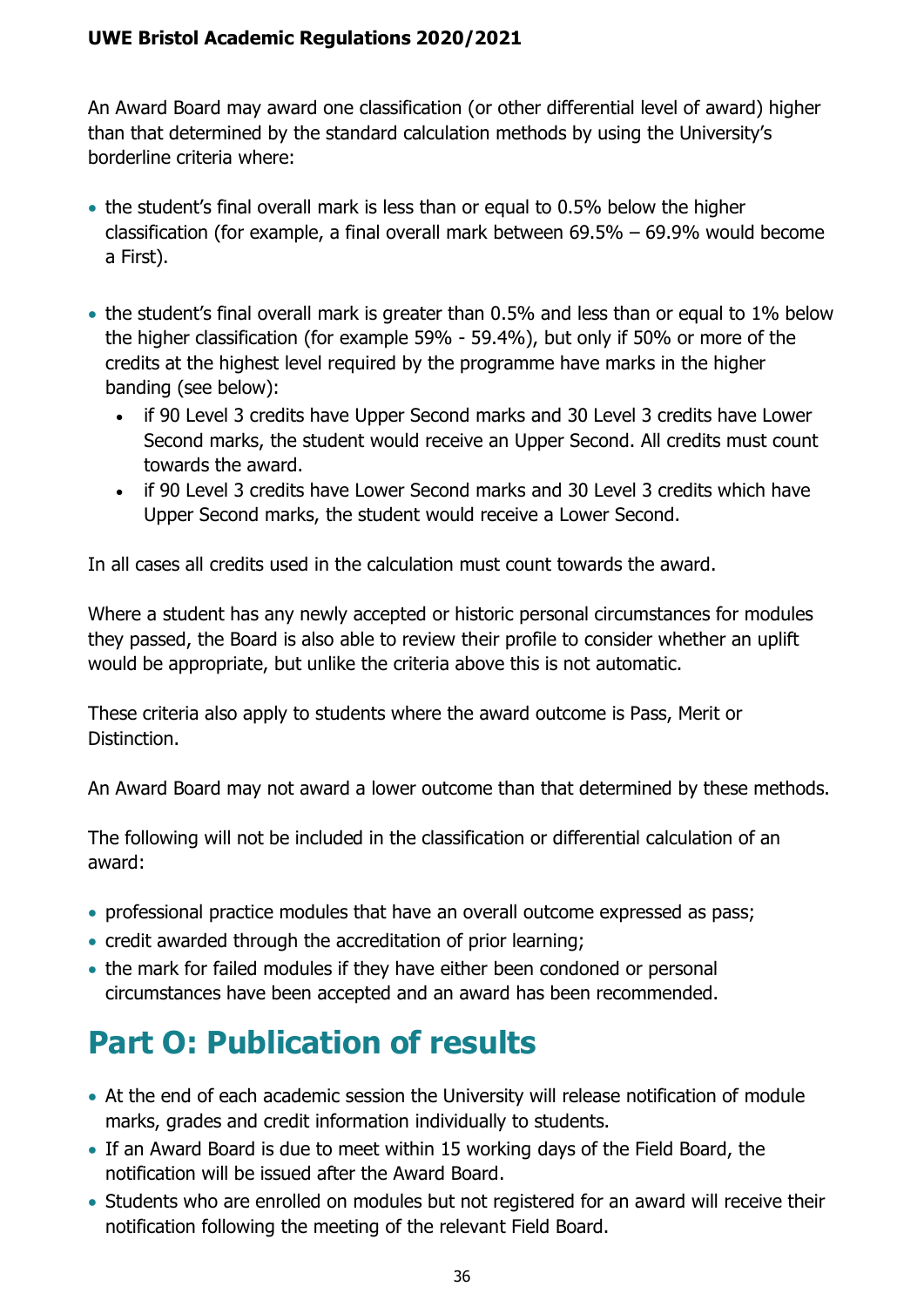- Publication of overall results and awards will normally take place no later than five working days after their approval by the Award board. Publication on a later date will be subject to the agreement of Director of Student and Academic Services in consultation with the Chair of the board.
- Publication will be solely by an electronic means approved and designated for this purpose which students are individually responsible for accessing.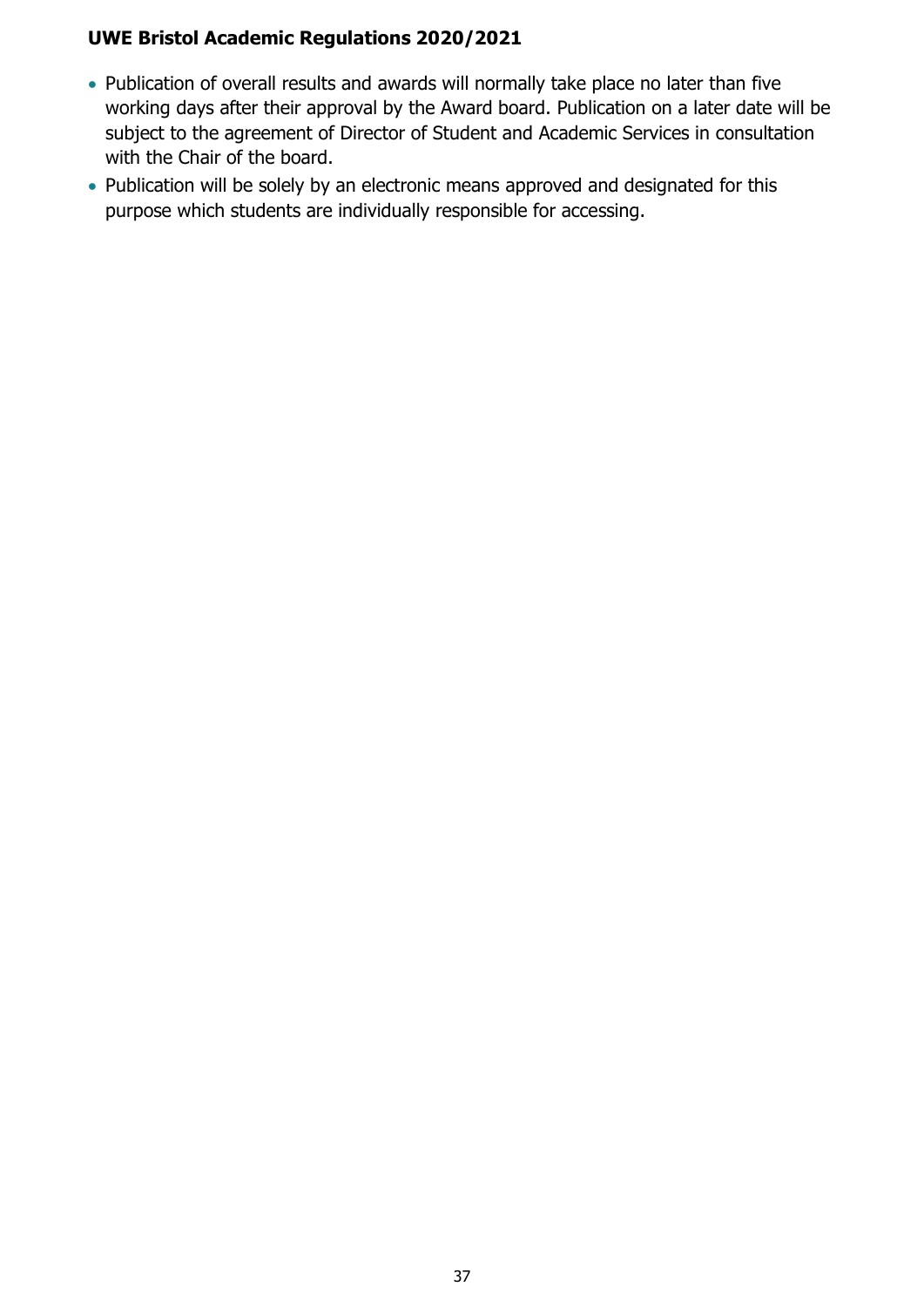## <span id="page-38-0"></span>**Part P: Certificates**

## <span id="page-38-1"></span>**P1. Award certificate**

The award certificate confirms that an award of the University has been granted. It is signed by the Vice-Chancellor and the Director of Student and Academic Services.

The award certificate records:

- the name of the University and, if appropriate, of any other organisation sharing responsibility for the programme of study or research;
- the student's name as held on the University's student record;
- the award including any differential level as appropriate;
- where appropriate, the award title as approved by the Academic Board for the purposes of the certificate;
- where appropriate, an endorsement that the award was studied in the sandwich mode, was studied in the full-time mode if needed to distinguish an award accredited by a professional body from a full-time award with the same title, or to record the language of tuition and assessment where this was other than English.

## <span id="page-38-2"></span>**P2. Certificate of credit**

The certificate of credit is the formal record of all modules taken and credit achieved. It is given to a student at the point at which their registration or enrolment with the University ends and is signed by the Vice-Chancellor and by the Director of Student and Academic Services.

The certificate of credit records:

- the full name of the student as held on the University's student record;
- the start date of the student's registration for an award or enrolment on a module;
- where appropriate, the name of the affiliated institution at which the module(s) was completed;
- the module(s) or similar unit(s) of study successfully completed with details of the level and amount of credit, the mark(s) gained and the date when credit was awarded;
- University credit awarded for Accredited Experiential Learning set against the module(s) concerned and the date when the credit was awarded;
- credit transferred through Accredited Learning and recognised by the University as contributing to the requirements of an award of the University, identified by level;
- where applicable, the qualitative level of performance achieved within professional practice modules where professional competencies have been assessed;
- credit gained from periods of supervised and assessed work experience or placement in the UK or abroad qualifying for either standard credit or placement credit;
- where applicable, information on assessed key skills;
- as appropriate, credit equivalence for the European Credit Transfer Scheme (ECTS).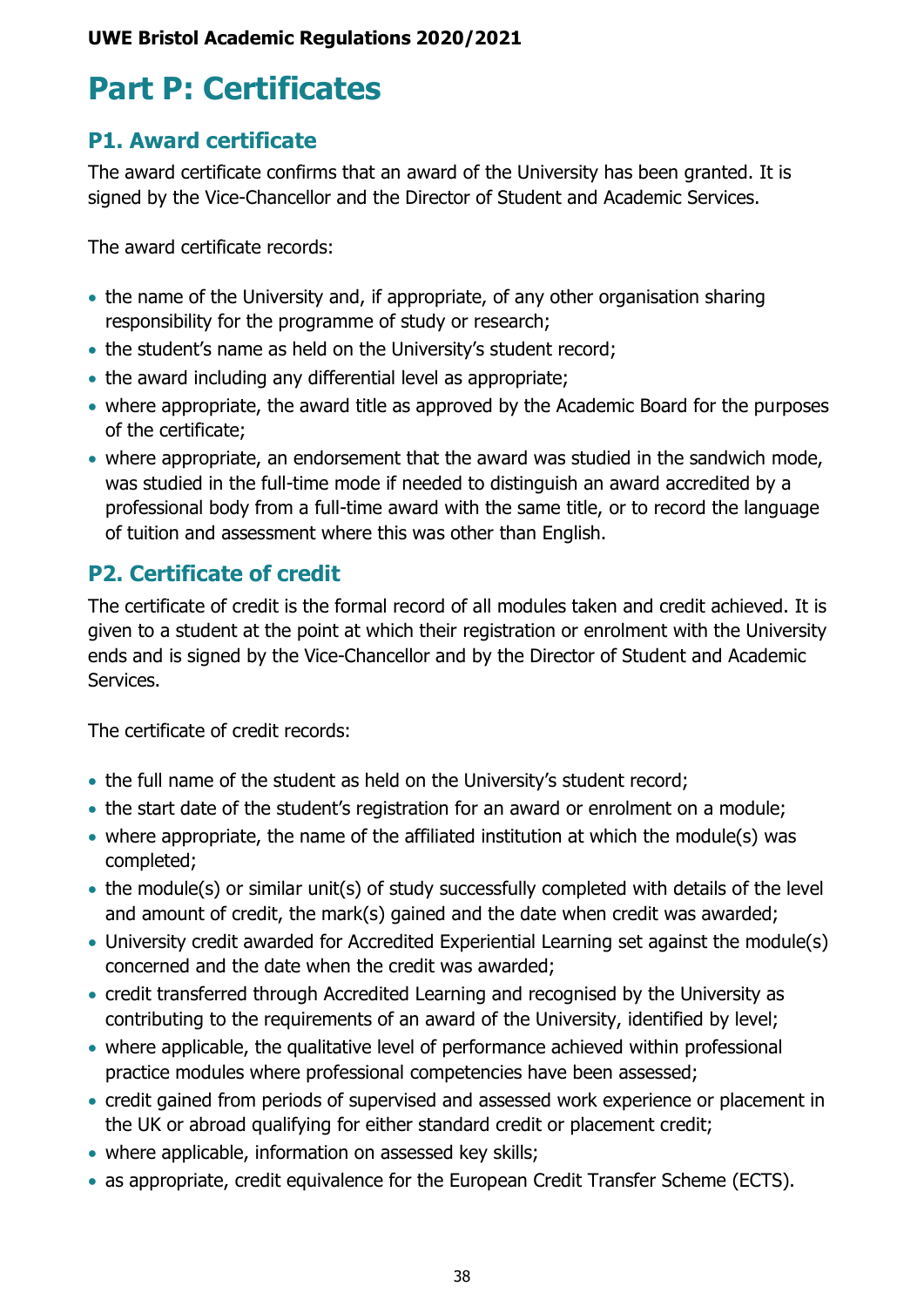## <span id="page-39-0"></span>**Part Q: Withholding and removing awards**

## <span id="page-39-1"></span>**Q1. Withholding awards**

The University may withhold awards from students who:

- have outstanding obligations to the University; or
- are the subject of an allegation of a breach of student conduct.

These regulations should be read in conjunction with the process for [withholding awards.](https://www1.uwe.ac.uk/about/departmentsandservices/professionalservices/academicservices/regulationsandquality/regulationsandprocedures/withholdingawards.aspx)

## <span id="page-39-2"></span>**Q2. Professional suitability**

Where a student has met the credit requirements of their award, but there is an outcome from a [Professional Suitability Panel](http://www2.uwe.ac.uk/services/Marketing/about-us/pdf/professional-suitability-and-conduct-procedure.pdf) recommending that they are not eligible for a professionally accredited or recognised award, they will be entitled to receive a default award instead.

## <span id="page-39-3"></span>**Q3. The formal removal of an award from a graduate**

Academic Board may remove an award granted by the University from an individual on the recommendation of the Vice-Chancellor if:

- the person has been granted an award and has been found to have been admitted to the award route or granted the award under false pretences or on material nondisclosure;
- the person has been granted an award or an honorary degree and has acted in a manner which the Academic Board considers would bring the name of the University into disrepute as a result of the granting of the award.

## <span id="page-39-4"></span>**Q4. Suspension and expulsion of students for academic reasons**

Students may be suspended or expelled from the University for an unsatisfactory standard of work or for other academic reasons. The Vice-Chancellor (or nominee) may, after giving the student an opportunity to make representations, suspend or expel them for academic reasons other than failure to meet the stated requirements for assessment.

These regulations should be read in conjunction with the process for the suspension and [expulsion of students for academic reasons.](https://www1.uwe.ac.uk/about/departmentsandservices/professionalservices/academicservices/regulationsandquality/regulationsandprocedures/suspensionforacademiccause.aspx)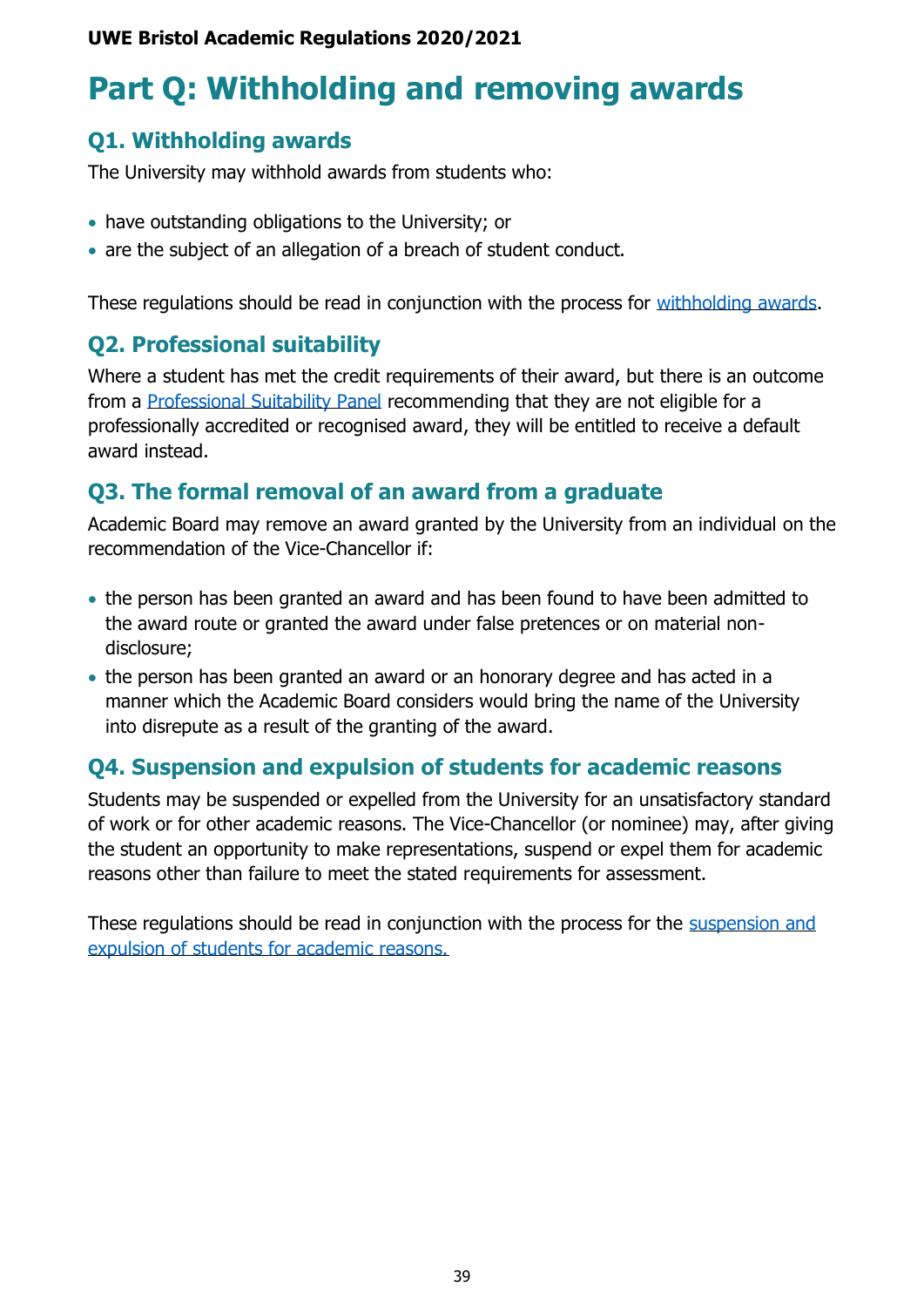## <span id="page-40-0"></span>**Part R: Student complaints about academic provision**

An academic complaint is a matter of concern to a student about the delivery, management or assessment methods and procedures of an award, award route or module which has not been resolved through the normal consultation procedures.

The Academic Board will establish procedures for dealing with complaints from students about any academic matter related to teaching and learning provision on award routes or modules. The procedures are available on the [complaints web page.](http://www1.uwe.ac.uk/about/contactus/complaints.aspx)

## <span id="page-40-1"></span>**Part S: Circumstances which may affect examining board decisions**

## <span id="page-40-2"></span>**S1. Academic appeals against a decision of an examining board**

Students have the right of appeal against the decision of:

- an examining board within specified limited grounds;
- designated staff or groups in regard to exceptional removal of marks applications within specified limited grounds.

The grounds and the process for submitting an appeal, including from students at affiliated institutions are set out in the [Academic Appeals policy.](https://www1.uwe.ac.uk/students/academicadvice/academicappeals.aspx)

## <span id="page-40-3"></span>**S2. Annulment of examining board decisions**

A decision of an examining board may be declared null and void in the following circumstances:

- where there has been a material and significant administrative error or other material irregularity;
- following an academic appeal.

The process for the annulment of examining board decisions including where an award of the University is offered at an affiliated institution is set out in the [Examining Board -](https://www1.uwe.ac.uk/about/departmentsandservices/professionalservices/studentandacademicservices/regulationspoliciesquality/regulationsandprocedures.aspx) code [of practice.](https://www1.uwe.ac.uk/about/departmentsandservices/professionalservices/studentandacademicservices/regulationspoliciesquality/regulationsandprocedures.aspx)

### <span id="page-40-4"></span>**S3. Absence of assessment marks as a consequence of significant disruption**

The Chair of Academic Board may formally invoke mitigating processes in response to circumstances where University's business has been significantly disrupted by force majeure. Such action will be reported to the first subsequent meeting of Academic Board.

Unless stated otherwise, this will cover all programmes delivered under the UWE regulations. In case of doubt, this regulation takes precedence over other regulations relating to student classification and progression and over the regulations governing the quoracy for meetings of Boards of Examiners. Regulations relating to appeals processes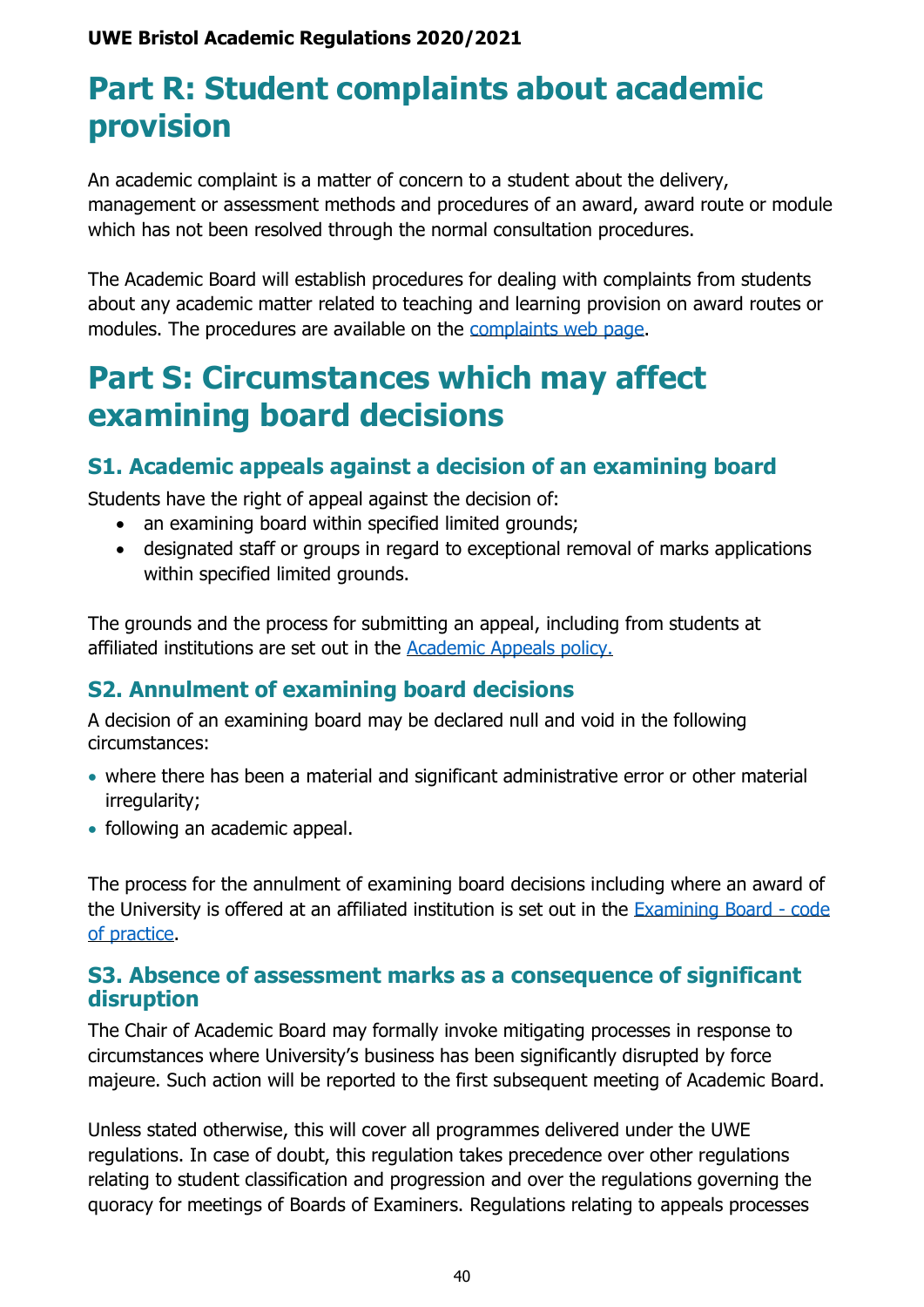remain in force during periods of disruption caused by force majeure. In the case of variant regulations, the Chair of Academic Board will decide which regulations will prevail.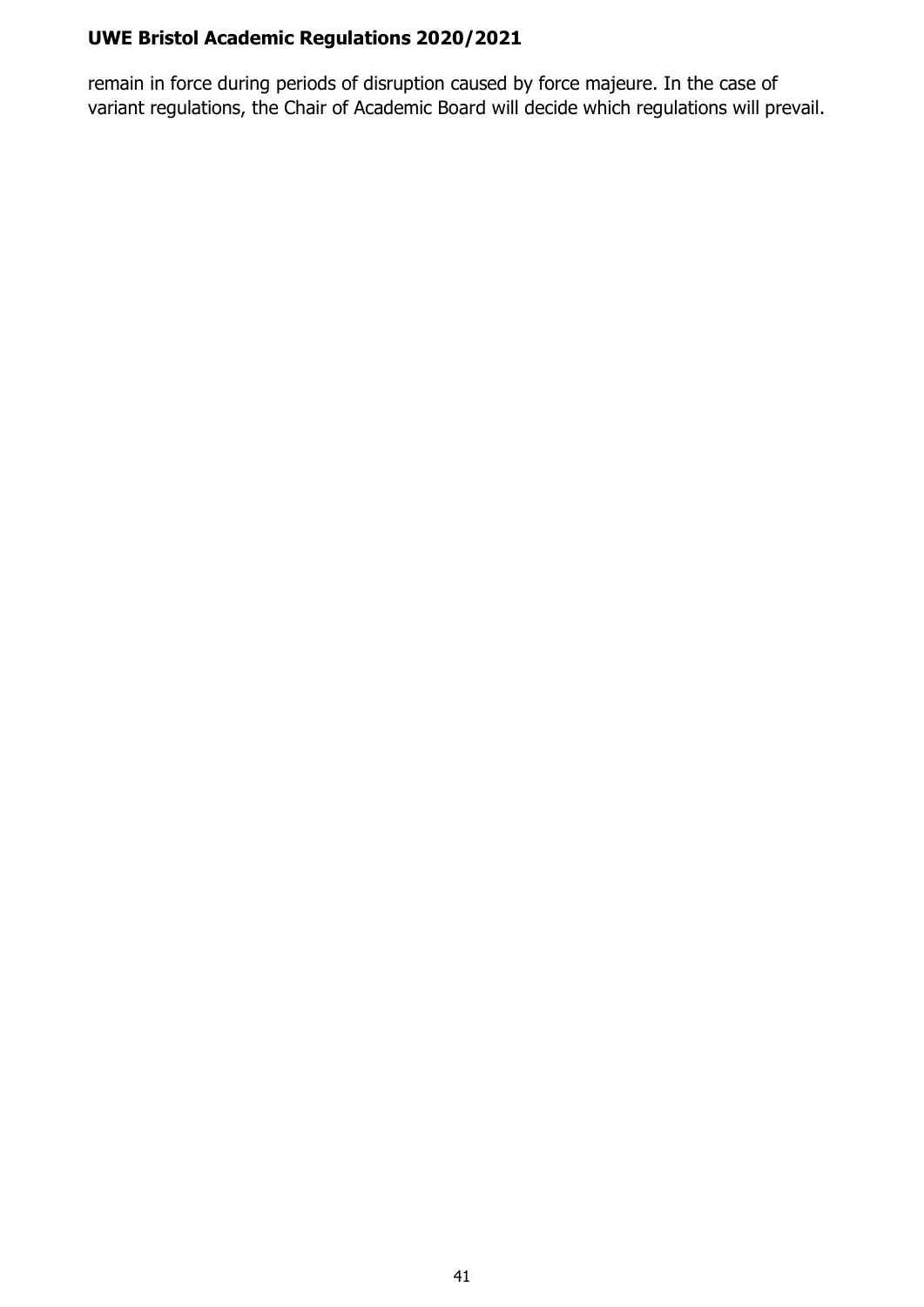## <span id="page-42-0"></span>**Part T: Approval of academic partnerships**

## <span id="page-42-1"></span>**T1. Collaborative partnerships**

Collaborative partners may be based in the UK or worldwide. To become a partner of the University for collaborative provision, a proposed partner must first be designated an Affiliated Institution of the University by the Vice Chancellor. This will normally require an institutional meeting.

Students studying a programme or specific credit leading to an award of the University at an Affiliated Institution are students of the University and must be registered as such throughout the period of their study.

### <span id="page-42-2"></span>**T2. Joint and dual awards with other institutions and awarding bodies**

The Academic Board may exceptionally approve awards offered by the University in conjunction with one or more institutions of higher education recognised by the University as having awarding powers comparable to those of the University.

Dual and joint awards may be governed by existing UWE academic regulations and procedures, or by specifically devised variations to these regulations and are governed by written agreement(s) specifying the responsibilities and obligations of the awarding institutions. These include responsibility for the maintenance of academic standards and quality, the assessment of students and arrangements for granting an award and the maintenance of award records.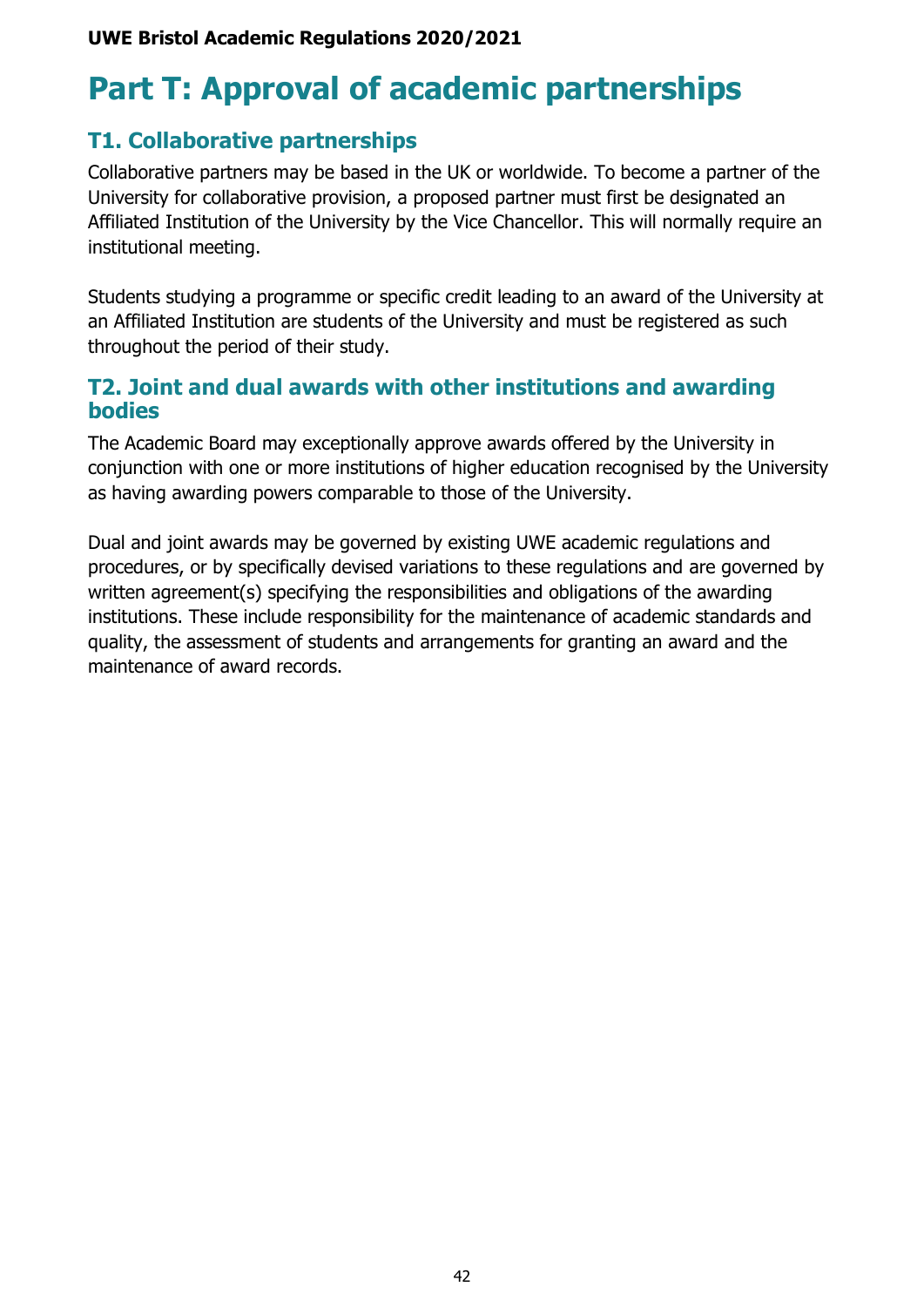## <span id="page-43-0"></span>**Part U: Honorary degrees**

## <span id="page-43-1"></span>**U1. Definition**

The University may grant honorary degrees to persons who have made a major contribution to the work of the University or in recognition of achievement associated more widely with or supportive of its mission, aims and activities whether in business, cultural endeavour, education, the professions, public service, science or technology or otherwise.

## <span id="page-43-2"></span>**U2. Criteria**

The award of an Honorary Masters degree will normally be reserved for persons of distinction whose achievements or attainments are of substantial significance or importance.

The award of an Honorary Doctorate will normally be reserved for persons of distinction whose achievements or attainments are of outstanding significance or importance.

The award of an Honorary Doctorate of the University will normally be reserved for persons who have demonstrated exceptional achievement and distinguished service to the University, to the educationally disadvantaged and in areas of special educational concern to the University.

## <span id="page-43-3"></span>**U3. Approval of awards**

The Academic Board will establish a committee which will have delegated responsibility for approving nominations for the award of honorary degrees.

The Vice-Chancellor will establish the means of generating confidential nominations for consideration by the committee.

Within the other provisions of the Academic Regulations, the committee may establish more specific criteria for the honorary degrees to be awarded in a particular year or at a particular ceremony.

Honorary degrees will normally be conferred on behalf of the University by the Chair of the Academic Board at a suitable public ceremony and normally only where the recipient is present.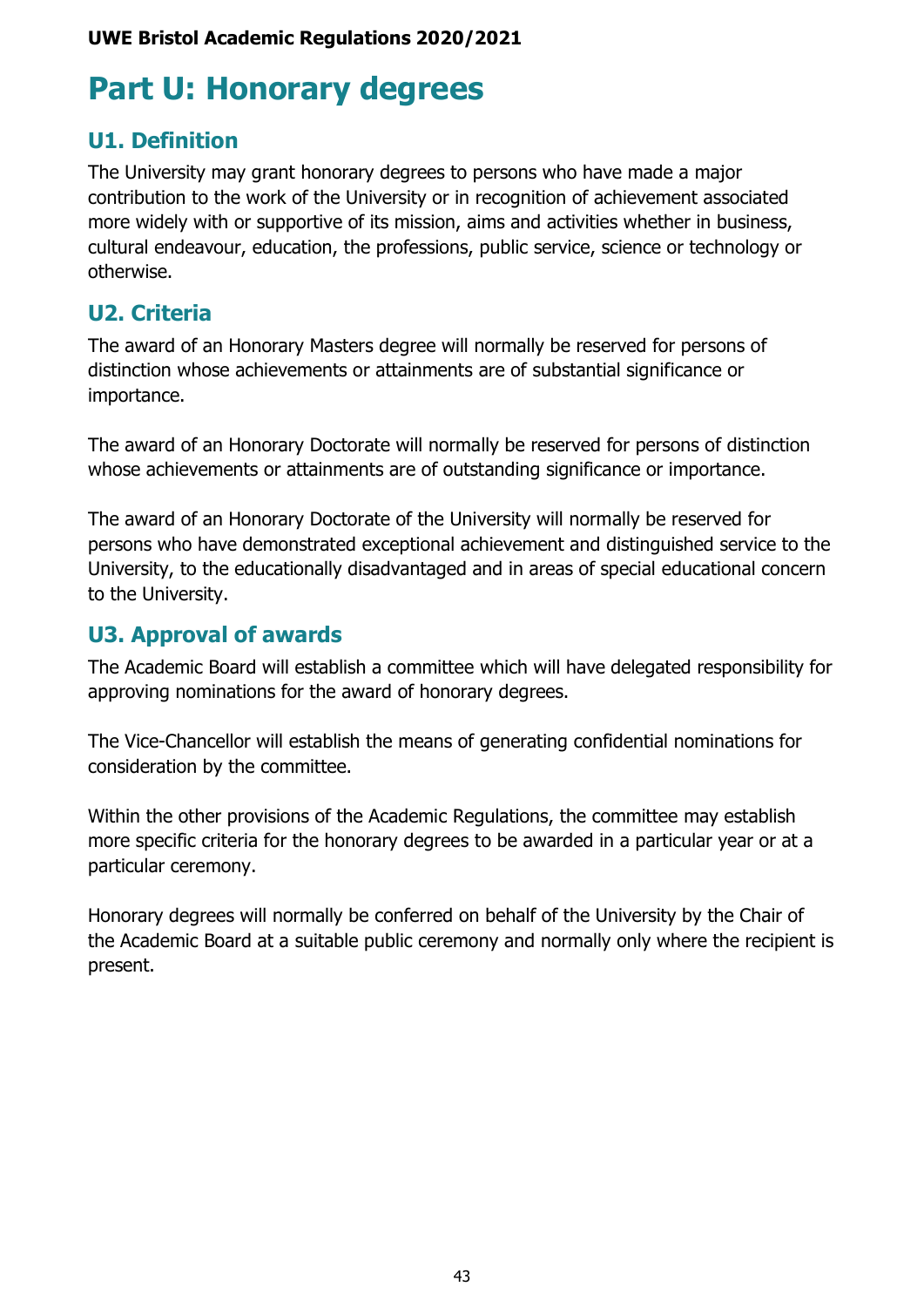## <span id="page-44-0"></span>**Part V: Academic dress regulations**

The following are the agreed design of robes worn by the University's officers and graduates, for example, at graduation ceremonies.

#### **Certificate and Diploma**

Gown: Black traditional gown with ruched sleeves gathered with black cord and button Hood: Simple shape in black, part lined in plain red Hat: Black mortar board or Oxford soft hat

#### **Foundation Degree**

- Gown: Black traditional gown with ruched sleeves gathered with black cord and button Hood: Simple shape in black, red trim
- Hat: Black mortar board or Oxford soft hat

### **Bachelors/First Degree, Graduate Certificate, Graduate Diploma**

- Gown: Black traditional gown with ruched sleeves gathered with black cord and button
- Hood: Simple shape in black, fully lined in red brocade
- Hat: Black mortar board or Oxford soft hat

#### **Postgraduate Certificate and Diploma**

- Gown: Black traditional gown with ruched sleeves gathered with black cord and button
- Hood: Simple shape in black, fully lined in red brocade and with red brocade ribbon on top edge
- Hat: Black mortar board or Oxford soft hat

### **Integrated Masters**

- Gown: Black traditional gown with ruched sleeves gathered with black cord and button
- Hood: Simple shape in plain red, fully lined with red brocade
- Hat: Black mortar board or Oxford soft hat

#### **Masters Degree**

- Gown: Black traditional gown with long hanging sleeves and fronts trimmed with red brocade
- Hood: Simple shape in plain red, fully lined with red brocade
- Hat: Black mortar board or Oxford soft hat

### **Honorary Masters**

- Gown: Black traditional gown with long hanging sleeves and fronts trimmed with red brocade
- Hood: Simple shape in plain red, fully lined with red brocade
- Hat: Black velvet Tudor bonnet with red cord and tassel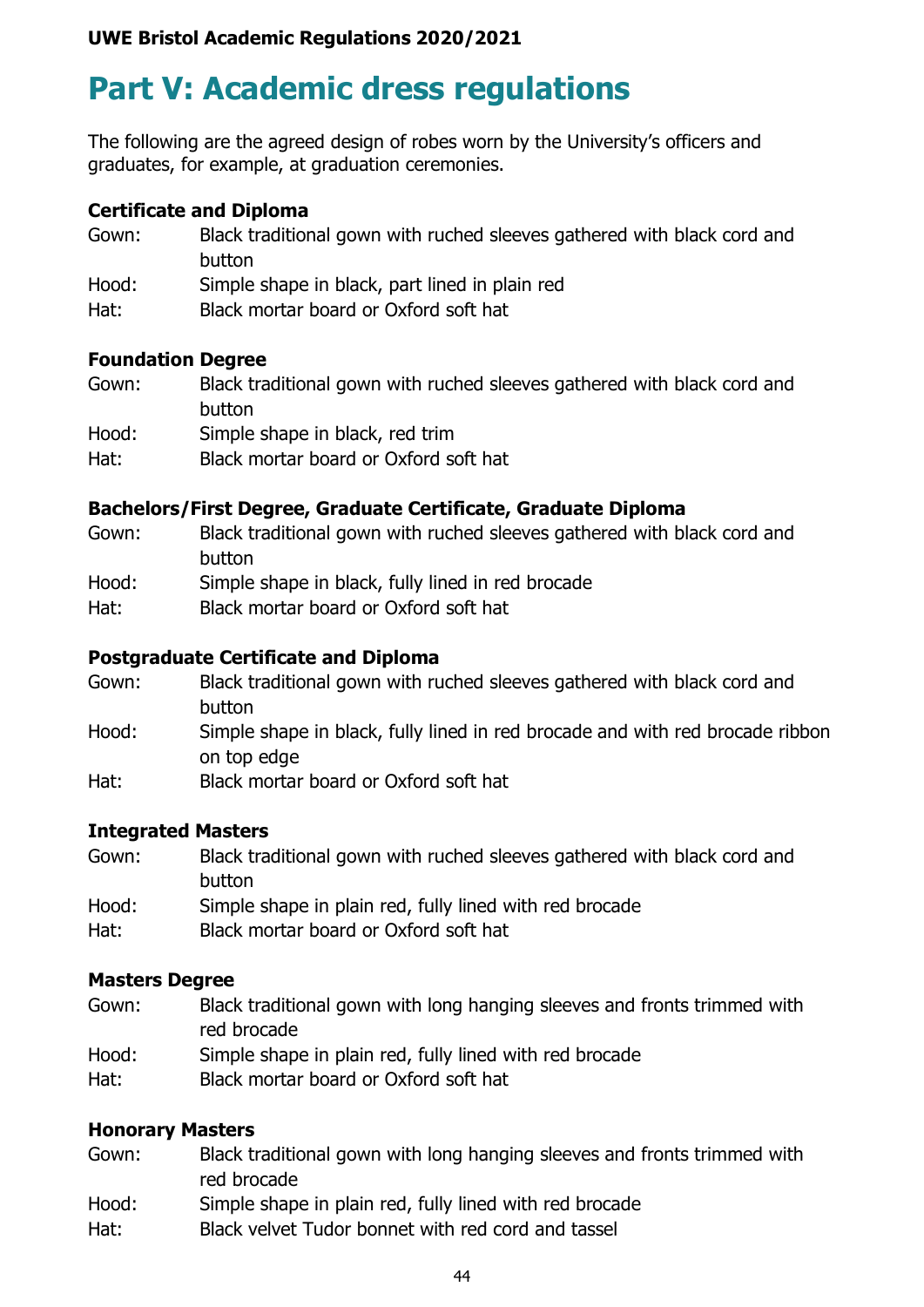### **Doctor of Philosophy, Professional Doctorate, Professional Practice Doctorate**

- Gown: Red panama cloth traditional gown with fronts and sleeves trimmed with grey silk
- Hood: Simple shape in plain red, fully lined with grey silk
- Hat: Black cloth Tudor bonnet with red cord and tassel

### **Honorary Doctorate**

- Gown: Grey panama cloth traditional gown with fronts and sleeves trimmed with red brocade
- Hood: Simple shape in grey panama, fully lined with red brocade
- Hat: Black velvet Tudor bonnet with grey cord and tassel

### **Honorary Fellow of the University**

- Gown: Red panama cloth traditional gown with fronts and sleeves trimmed with grey silk Hood: No hood
- Hat: Grey velvet Tudor bonnet with red cord and tassel

### **Higher Doctorate**

- Gown: Red panama cloth traditional gown with fronts and sleeves trimmed with grey silk
- Hood: Simple shape in plain red, fully lined with grey
- Hat: Grey velvet Tudor bonnet with red cord and tassel

The Academic Dress of the senior officers of the University is:

### **Vice-Chancellor**

Gown: Black with fronts and sleeves trimmed and decorated in red and silver Hat: Black mortar board with silver cord and tassel

### **Chair of the Board of Governors**

Gown: Black with fronts and sleeves trimmed and decorated in red and silver Hat: Black mortar board with silver cord and tassel

### **Pro-Chancellor**

Gown: Black with fronts and sleeves trimmed and decorated in silver Hat: Black velvet Tudor bonnet with silver cord and tassel

### **Chancellor**

Gown: Black brocade with gold facings and sleeves trimmed in gold Hat: Black velvet Tudor bonnet with gold cord and tassel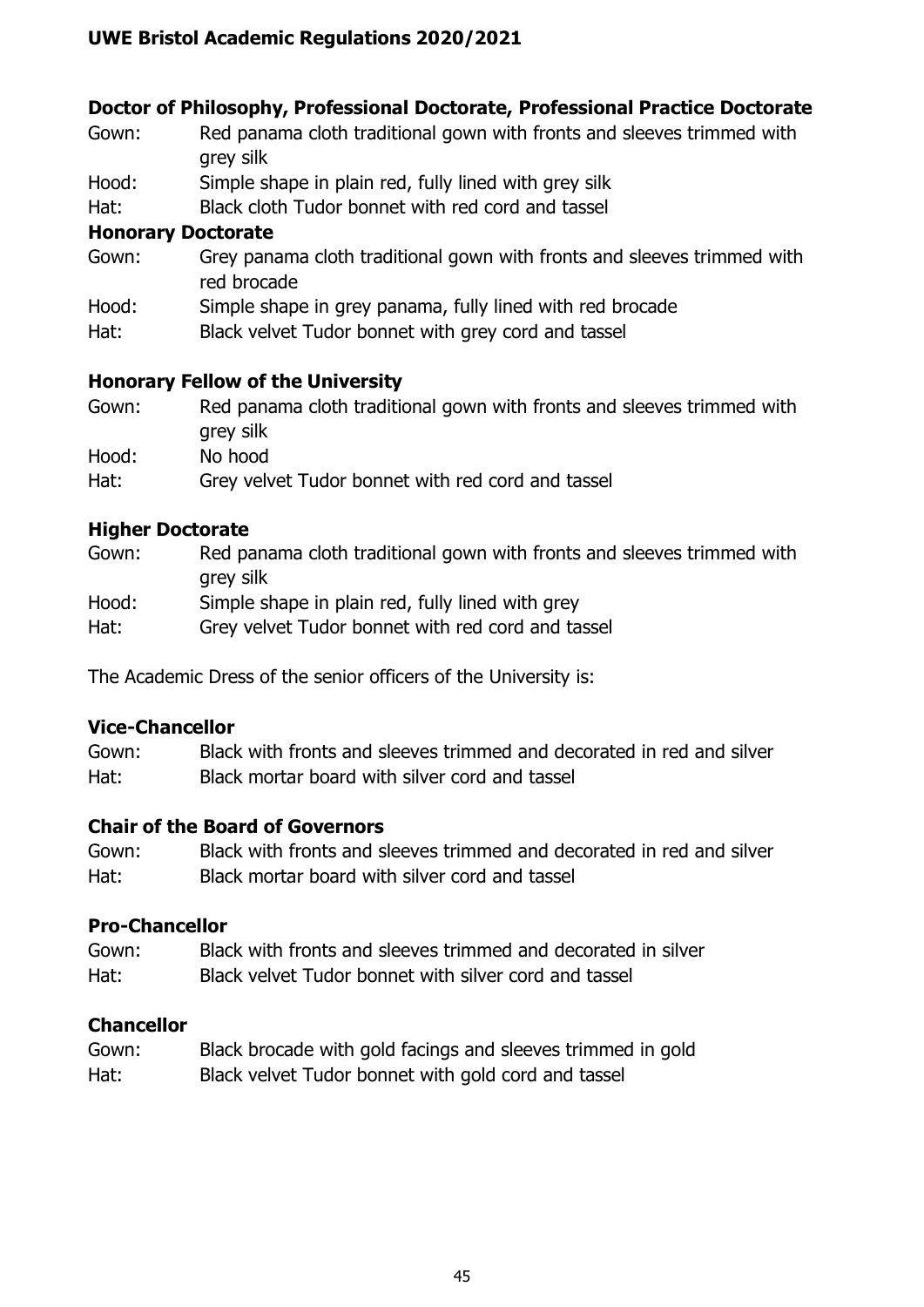## <span id="page-46-0"></span>**Appendix 1: 2020/2021 Transitional arrangements for students who completed level 2, 3 or M level modules in 2019/2020**

- These transitional arrangements apply to modules which were enrolled upon during the 2019/2020 academic year as either a first attempt or a retake (including modules taken on placement).
- Where a module enrolment began during the 2019/2020 academic year and is due to conclude in the 2020/2021 academic year it will also be covered by these transitional arrangements.
- The standard academic regulations will apply unless a transitional arrangement is set out below.
- The force majeure regulations were kept under review during 2019/2020 and as such these transitional arrangements include a small number of amendments in the way in which the pre-pandemic average is used.

### **Calculation of classifications / differential levels of award**

Under these transitional arrangements, where a student meets the requirements for an award, Award Boards will take a 'no detriment' approach to the calculation of final awards.

The overall mark which will be recorded for the level of study students were enrolled on in 2019/2020 will be the highest of **either**:

- the weighted average mark for **all assessments** with a published submission date before Wednesday 18 March 2020 (known as the pre-pandemic average) **or**
- the weighted average level mark for **all modules** at the level of study students were enrolled on.

The student's final award will then be calculated according to the methods set out in regulations N1, N2 and N3.

### **Borderline criteria**

As per regulation N4 an Award Board may award one classification (or other differential level of award) higher than that determined by the standard calculation methods by using the University's borderline criteria. However, if a student's pre-pandemic average is disproportionately higher than their mark profile suggests and for example, could move them up by two classifications or differentials, then the board may determine not to apply the uplift.

### **Excused credit**

If a module would otherwise be failed, at the point of making an award the Award Board may apply personal circumstances and excuse the failure. Normally, this would be for a maximum of 30 credits, but may be up to a maximum of 20% of the total credit requirement for the award.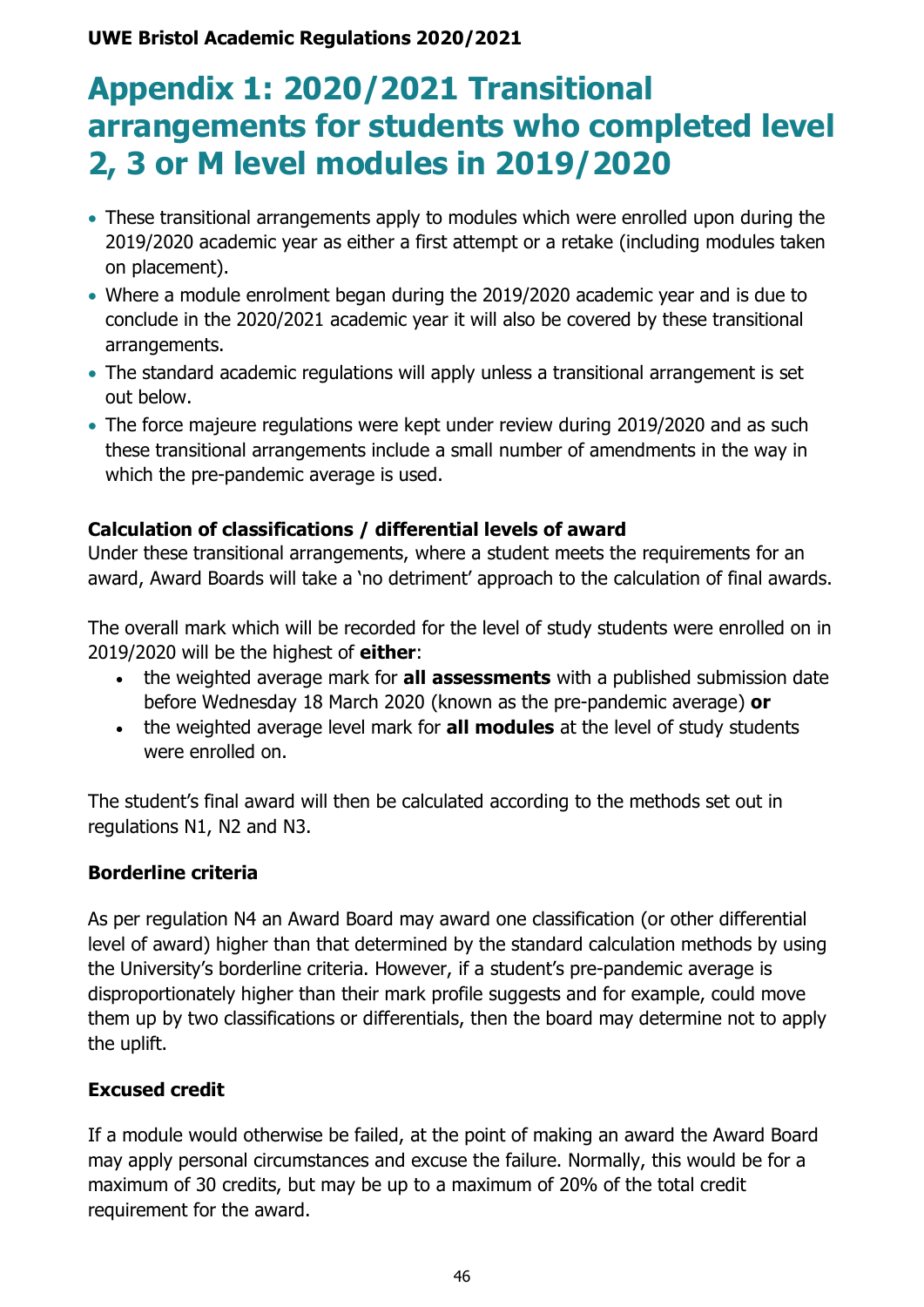## <span id="page-47-0"></span>**Appendix 2: Force majeure regulations**

In the event that the force majeure regulations need to be invoked, the University's 'no detriment' approach will be based upon the following specific variations to the standard regulations.

### **E2. Module pass marks**

During the period of operation of the force majeure regulations the pass mark requirements for components and modules remain. However, where appropriate, examination boards will be able to take the following actions where a student has not completed all of the assessment elements as set out in the module specification.

### **If the University cancels assessments and programme learning outcomes have been met**

Where all programme learning outcomes have been met (and PSRB requirements where relevant), and the University has not set alternative assessment(s), a module mark will be calculated based upon the marks already achieved. Where appropriate, this may mean:

- Where element marks are missing, awarding a component mark based on the elements which have been assessed.
- Where a component mark is missing, awarding a module mark based on the component which has been assessed.
- If there is more than one mark to select from, using the highest mark **within the sit** to apply to elements or components which have not been assessed.
- If the missing mark is part of a large credit-rated module (i.e. 45 credits or greater) the board's decision may be based on evidence from any contributing elements that may be available and previously marked.
- If the highest mark the student achieved has been reduced for an assessment which was submitted late, the original mark **can** be used to replace the mark for a cancelled assessment. However, any mark penalty must remain for the assessment which was late.
- Applying personal circumstances to the student's record in order to accept failure to pass a maximum of 30 credits of module/s in order to offer an award.

### **If the University cancels assessments and programme learning outcomes have not been met**

Where programme learning outcomes (and PSRB requirements where relevant) have not been met, or a student has not sat an alternative assessment, the following actions may be taken:

• If a module would otherwise be failed, applying personal circumstances to the student's record to allow for a further attempt.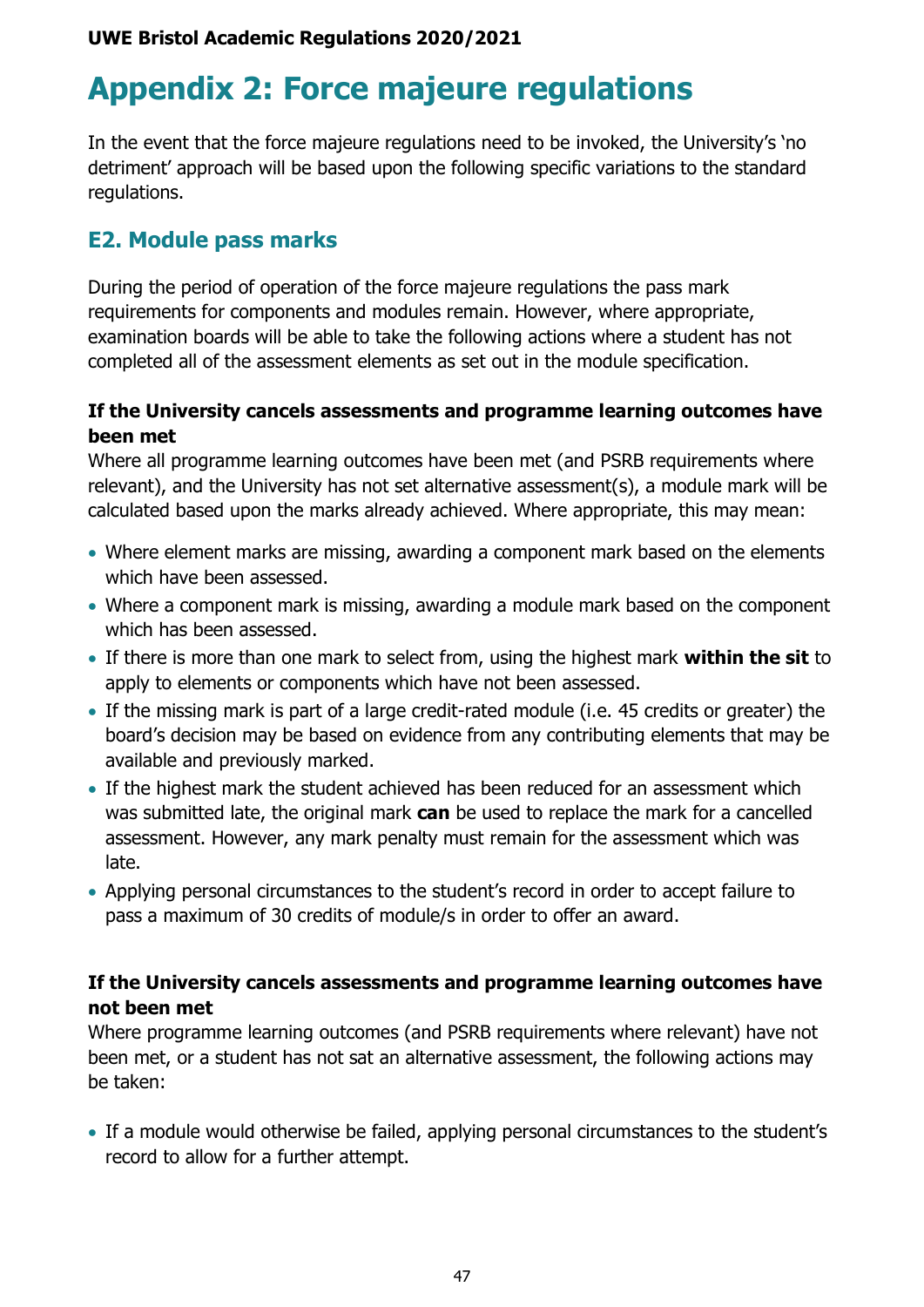• If a module would otherwise be failed, at the point of making an award applying personal circumstances to the student's record in order to accept failure to pass a maximum of 30 module credits.

## **E4. Condoning a marginal fail in a module**

An Award Board can condone a marginal fail when the **programme** level learning outcomes have been met.

## **G1. Resits**

If a student is required to resit a component because they have not passed it, or the module overall, they will normally be required to resit the elements that they did not pass at the first sit.

### **Carrying marks over from the first sit**

- If the assessment profile for the first sit and resit of a module are equivalent and a student achieves a mark of 40% or higher (levels 0-3) or 50% or higher (level M) for an element at the sit, this mark is carried over to the resit.
- Where an assessment / component has been cancelled at the first sit, but the student has not achieved any mark that is above 40% (levels 0-3) and 50% (level M), no marks will be carried over. Instead, an 'exempt' will replace the 'non-submission'. The student will resit and if they then achieve marks that are above 40% (levels 0-3) and 50% (level M), the best of these will be used in place of the exempt. If the student does not achieve any resit marks that are above 40% (levels 0-3) and 50% (level M), then they will need to retake the module (if eligible).
- No mark achieved at the resit can be used to replace a mark of 40% or higher (levels 0- 3) or 50% or higher (level M) in an element that was achieved at the first sit and has been carried forward to the resit.

### **Resits – portfolio assessment**

If students have one piece of portfolio work to do at the resit which covers a number of pieces of work from the first sit, the resit component mark will be calculated using one of the following methods:

- For a component with one element, this will be the mark for the portfolio.
- Where no marks have been carried forward from the first sit and there are multiple elements, the mark for the portfolio will be recorded against each one.
- Where element marks have been carried forward from the first sit, the mark for the portfolio will be only be used for elements showing as a 'non submission' or 'exempt'.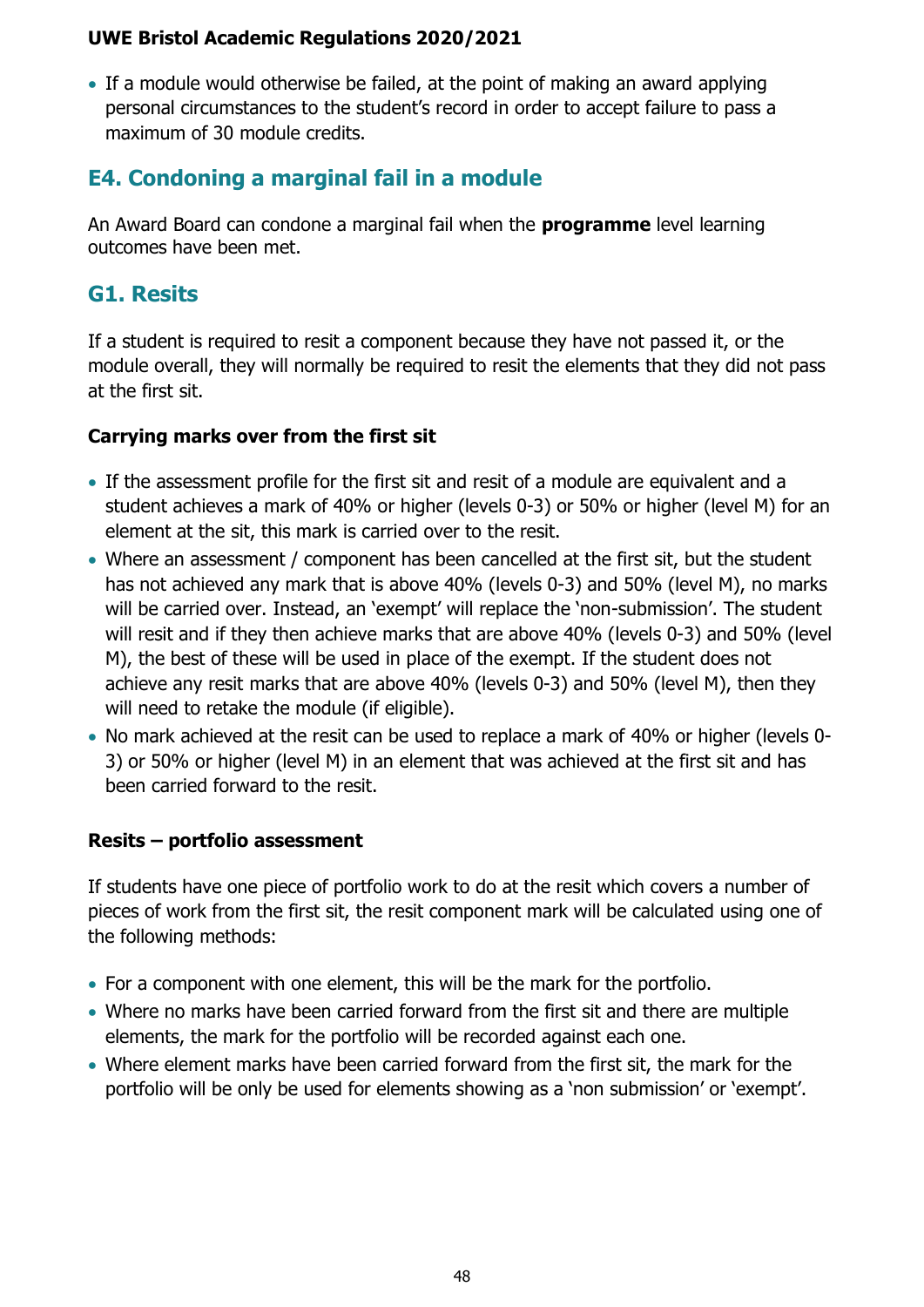### **H2. Five working day extension process.**

During the period of operation of the force majeure regulations, students can request a five working day extension to a deadline for an individual coursework assignment. There will be no requirement to provide evidence.

### **I.2 How students become eligible for an award**

An award may be granted only when the following conditions are fulfilled:

- The student must have successfully completed the required number of credits at the level(s) specified for that award except where an examining board determines otherwise (e.g. aegrotat or posthumous awards or during the operation of force majeure regulations).
- The recommendation for the award has been signed by the Chair of the examining board confirming that the recommendations have received the written consent of the External Examiner (this may be varied in exceptional circumstances where the Chair or External Examiner is ill).

## **Part O: Publication of results**

For the duration of the operation of the force majeure regulations where it is not possible to publish overall results and awards no later than five working days after their approval by the Award Board, the date of publication will be subject to the agreement of Director of Student and Academic Services in consultation with the Chair of the board.

## **Exam Board Code of Practice**

### **Field Board membership**

If the module leader has already confirmed the marks in writing and there are no other issues for discussion then at the discretion of the Chair, they are not required to attend the board and will be excluded from the quoracy.

### **Award Board membership**

If the programme leader (included above as a 'designated member') has already confirmed the student profiles in writing and there are no other issues for discussion then at the discretion of the Chair, they are not required to attend the board and will be excluded from the quoracy.

### **Single Tier Award Board membership**

The variations for both Field and Award Board membership can apply.

## **Award Board Terms of Reference**

Under the force majeure regulations recommendations for granting an award may be made without the written consent of the approved external examiner(s).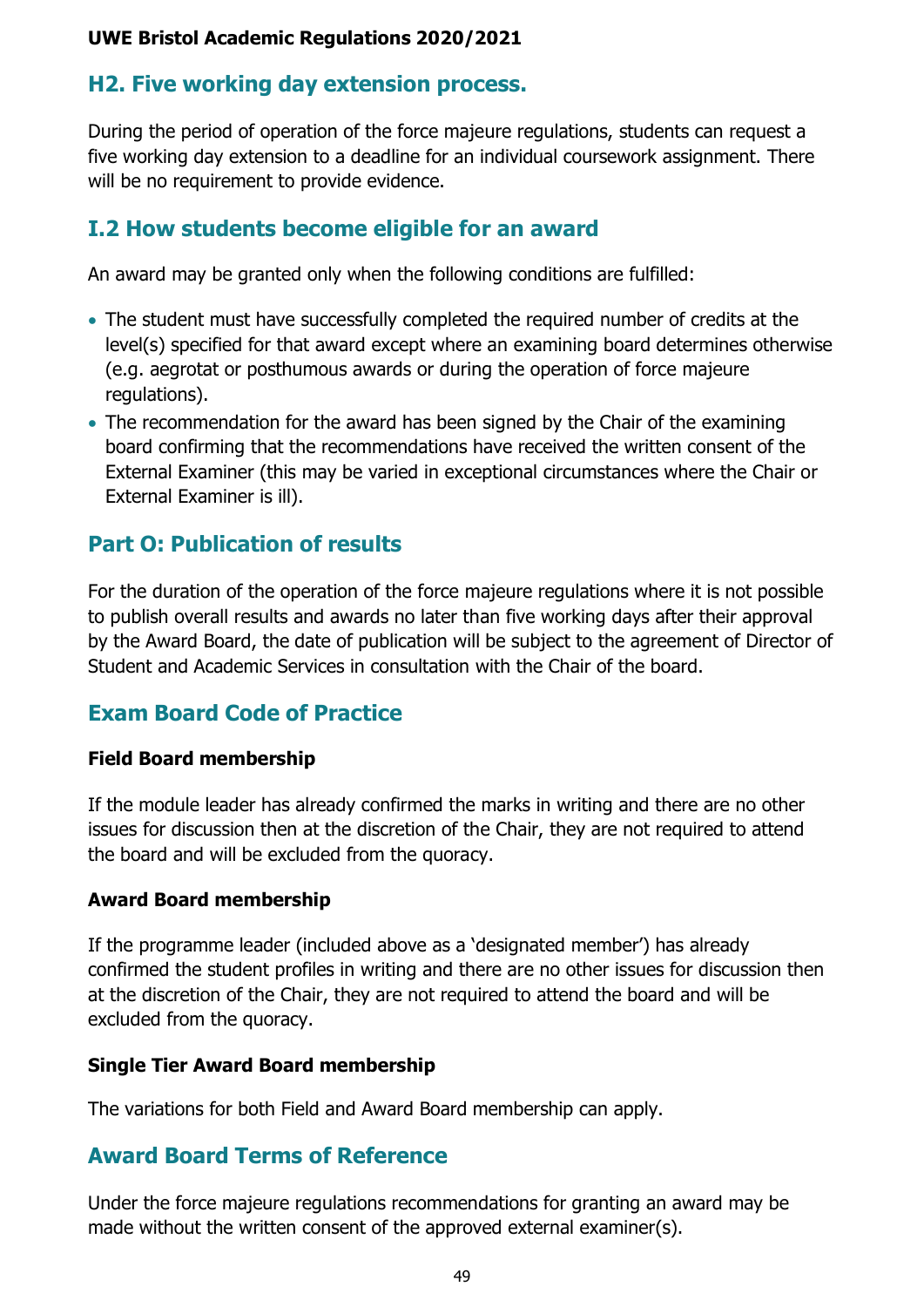An Award Board may not override a student's credit total as determined by Field Boards. However, during the operation of the force majeure regulations it may exercise its authority to condone credit and / or accept failure to pass a module provided the latter does not exceed 30 credits.

### **Single-tier Award Board Terms of Reference**

Under the force majeure regulations recommendations for granting an award may be made without the written consent of the approved external examiner(s).

An Award Board may not override a student's credit total as determined by Field Boards. However, during the operation of the force majeure regulations it may exercise its authority to condone credit and / or accept failure to pass a module provided the latter does not exceed 30 credits.

### **Adverse circumstances affecting a whole student cohort or subcohort**

A Field Board or single tier Award Board has the authority to take account of any circumstances relating to the delivery or assessment of a module which may have adversely affected the performance of a whole cohort or a sub-group of students. For example, an incident affecting an examination. The Board may consider such matters when requested to do so by members of staff, students enrolled on the module or following a report received from examination invigilators.

### **Assessment and feedback operational guide**

## **Part 10 - Element and Component Moderation (External Examiners)**

Where alternative assessments are being set these will be scrutinised through internal processes only, unless specifically required by a Professional, Statutory and Regulatory Body. However, should an External Examiner wish to see a sample of the student work they may request this.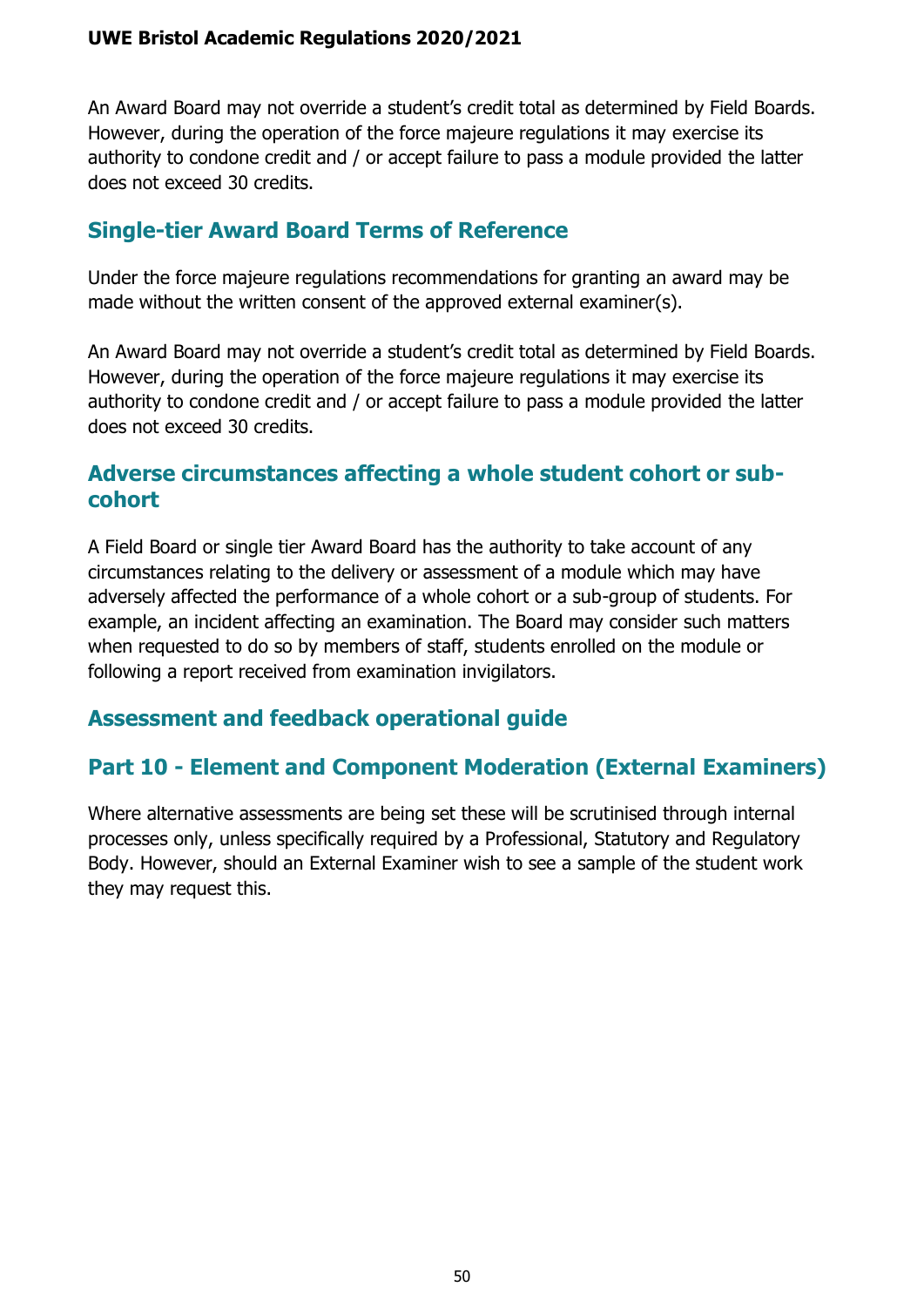## <span id="page-51-0"></span>**Glossary of Terms**

### **Academic standards**

Academic standards are a way of describing the level of achievement that a student has to reach to gain an academic award (for example, an honours degree). They should be at a similar level across the UK and are informed by the QAA UK Quality Code for Higher Education.

### **Academic standard of an award**

The academic standard of an award is defined by reference to the threshold knowledge and skills required of a student on entry to an award and by reference to the stated learning outcomes required for successful completion. Such learning outcomes are stated in the approved programme specification for each award and are informed by the QAA Framework for Higher Education Qualifications and Subject Benchmark Statements.

### **Admission**

A student is admitted to the University when they have satisfied the University's general entrance requirements or otherwise provided evidence of ability to achieve the required standard at entry, have registered for an award or enrolled on a module or short course and paid the required fees. The process of application to the University is explained in the [applying to UWE Bristol](http://www1.uwe.ac.uk/study/applyingtouwebristol.aspx) guide.

### **Assessment**

The means by which standards are confirmed at each level in terms of an individual student's performance against agreed assessment criteria set to measure the achievement of learning outcomes. Assessment of student performance is an integral part of students' learning experience. Both summative and formative forms of assessment are used in the University.

### **Assessment offence**

Assessment offences include copying (reproducing or imitating), cheating, collusion (agreement to deceive, using the words or ideas of colleagues or other students and not acknowledging the source, allowing another student to see or use an assessment), preventing or attempting to prevent another student from being able to be assessed properly, contract cheating, plagiarism, self-plagiarism and other breaches of assessment or other examination regulations or procedures.

### **Competence standard**

An academic, medical or other standard applied by or on behalf of a responsible body for the purpose of determining whether or not a person has a particular level of competence or ability.

### **Compulsory module**

The module must be taken and passed to ensure progress or to pass the programme.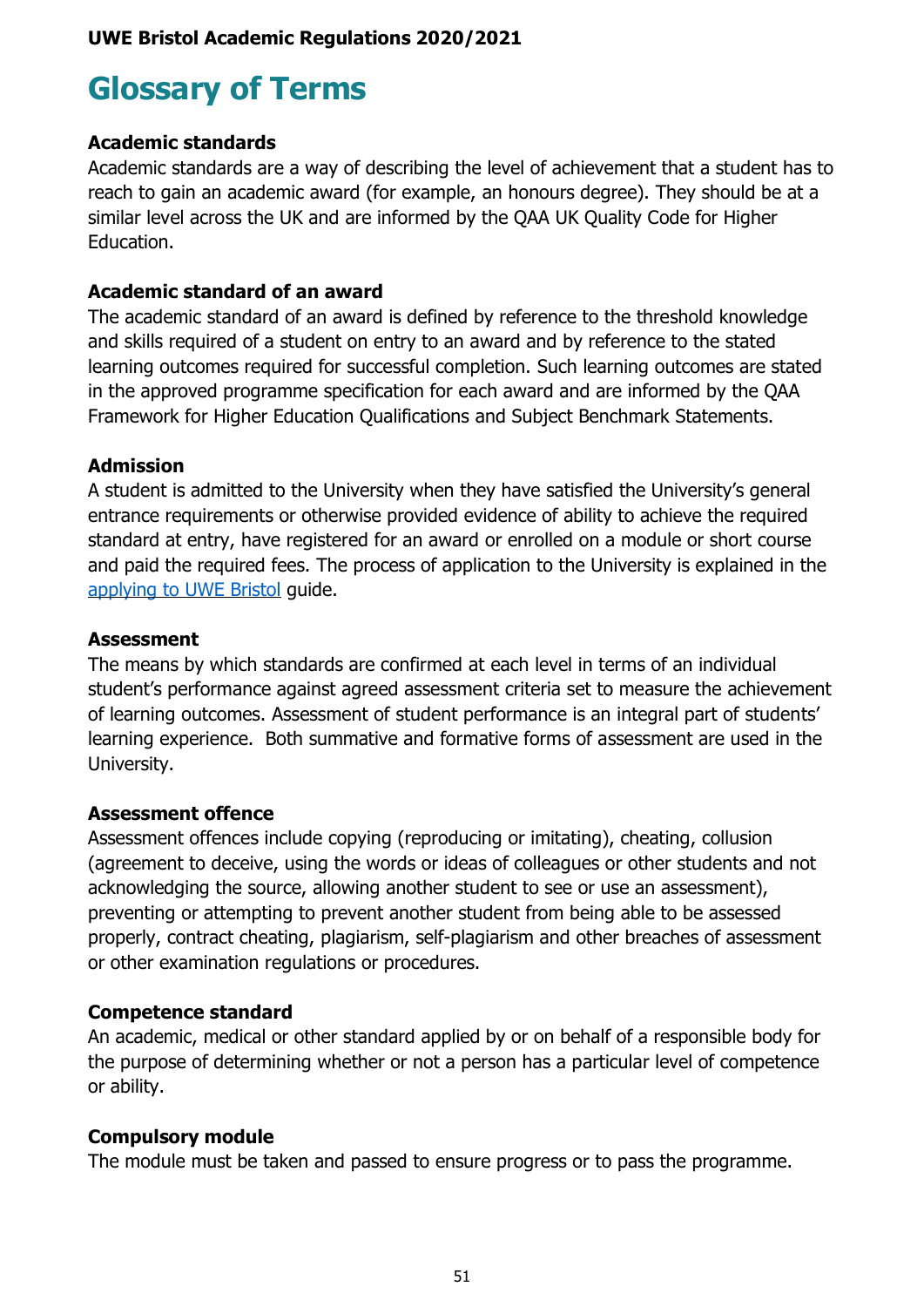#### **Controlled conditions**

Completion of work for assessment under conditions prescribed by the University to guarantee that the work is that of the student alone and that there is parity of treatment between all students undertaking the assessment. Assessment under controlled conditions normally means assessment at a prescribed time and in prescribed conditions involving University-controlled invigilation or supervision. Other forms of assessment under controlled conditions can be undertaken, providing that the control exerted is sufficient to provide certainty that the work submitted for assessment is the student's own and that there is parity of treatment between all students taking the assessment.

#### **Credit level**

Credit level is an indicator of the relative demand, complexity and depth of learning and of the autonomy expected of the learner.

#### **Differential level of award**

Indicates a particular level of achievement on an award. For honours degrees this is expressed as a classification and as merit or distinction for other types of award where this is specifically permitted by the regulations.

#### **Dual Award**

Students receive separate awards from both UWE and a collaborating degree awarding institution.

#### **Enrolment**

The process each year by which students select/confirm the modules they intend/are required, to undertake during that year.

#### **Examining boards**

University bodies with responsibility for confirming results, progression and classifying awards.

#### **External Examiners**

External Examiners are academics from other higher education institutions, or professional practitioners, who are appointed by the University in order to judge students for assessment, ensure that the approved assessment regulations are applied and ensure that provision is of an appropriate quality and comparable with similar provision in other UK HEIs.

#### **Force majeure**

An approach used to manage the impact of something that interrupts the expected course of events and which restricts participants from fulfilling obligations.

#### **Formative assessment**

Assessment which constitutes a learning experience in its own right and is usually not included in the formal grading of the work.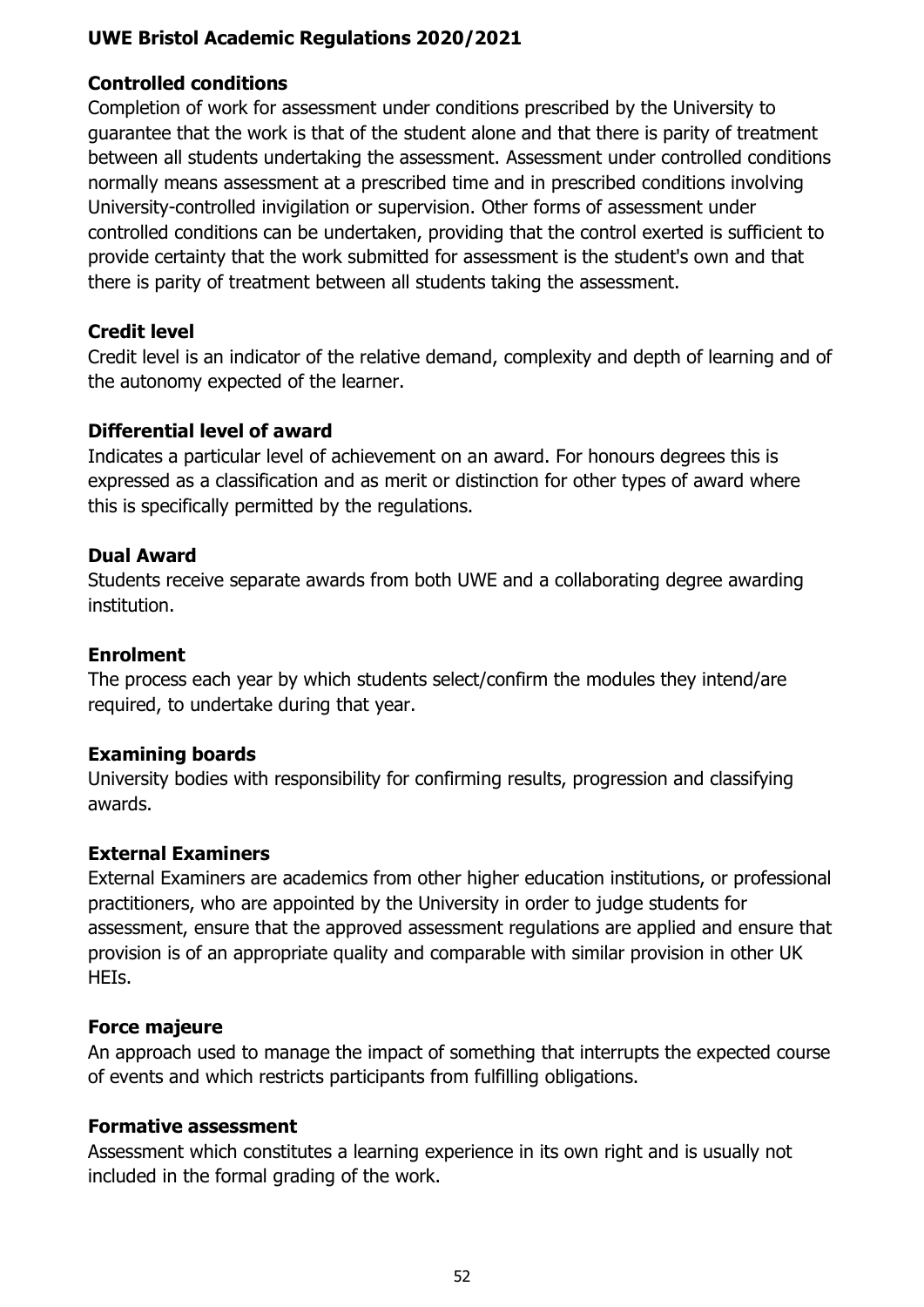#### **In good standing**

A student who is not in tuition fee debt to the University or subject to any University proceedings relating to conduct or expulsion for academic reasons at the point specified.

#### **Joint award**

One certificate of award granted or conferred by the collaborating degree awarding institutions.

#### **Learning outcomes**

Statements of what a learner is expected to know, understand and/or be able to demonstrate after completing a process of learning.

#### **Moderation**

The process by which assessment processes can be confirmed as being consistent across modules – examples of moderation include double marking and sampling of assessment by External Examiners.

### **Module specification**

The approved and authoritative statement of the teaching, learning and assessment requirements for a module. Module specifications are published on the University website.

#### **Named award**

An award with a descriptor which has specified entry, curriculum and assessment requirements (e.g. BA (Hons) Historical Studies).

### **Optional module**

Where the programme structure permits students to choose a module from a list of options. An option must be attempted but it does not have to be passed in order to proceed or graduate. An alternative module may be taken if necessary to achieve the minimum number of required credits.

### **Ordinances**

The Ordinances are authorised by the Board of Governors and provide the framework for the University's academic activity and are implemented through the Academic Regulations.

### **Placement**

A period of approved work-based learning or study in a host organisation or institution approved by the University for this purpose, as defined in the requirements of a specific award.

### **Professional Practice**

A period of approved work-based learning or study that includes a requirement for assessment of professional competencies by an appropriately qualified practitioner and is undertaken in a professional setting.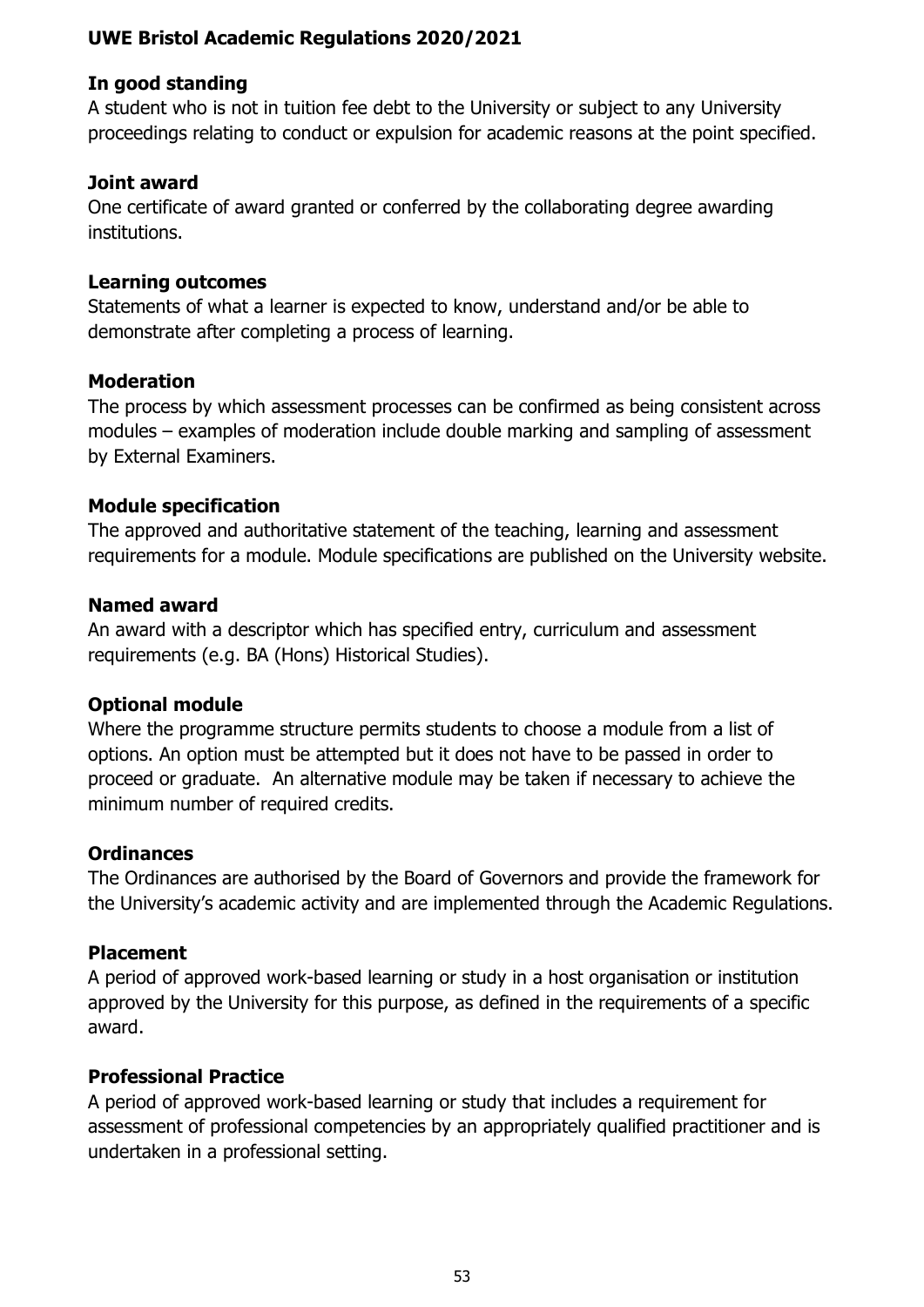### **Professionally recognised or accredited named awards**

A professionally recognised or accredited named award is an award of the University that has been approved/accredited by a named professional or statutory body as enabling the student to be admitted as a member to a professional body and/or granting the student licence to practise.

### **Programme specification**

The authoritative statement of the teaching, learning and assessment requirements for a programme leading to a University award. Approved programme specifications are published on the University website.

### **Registration**

Registration is the procedure by which students confirm personal information about themselves, confirm their programme of study, agree to pay, or make arrangements to pay their tuition (and other university) fees. Registration leads to the creation of an individual student record to provide the student with access to university facilities and resources and to enable the University to record academic information against the student record for the duration of their registration. Registration is also the means by which students formally agree to abide by the University's terms and conditions, rules and regulations.

### **Sandwich placement**

A period away from the University involving work experience required for a sandwich award.

### **Sit**

The opportunity to be assessed for the first time in a module.

### **Study placement**

A period of approved study in a host organisation or institution approved by the University for this purpose, as defined in the requirements of a specific award.

### **Study year abroad**

Where students registered on a University award undertake a period of approved study outside the UK which is assessed by another institution. In accordance with the Academic Regulations for accredited learning/recognised prior learning, the credit achieved may be transferred towards the University award.

### **Summative assessment**

Usually undertaken at the end of a period of learning (although it can also be during the period of learning) in order to generate a grade that reflects the student's performance.

### **Viva voce examination**

To determine a borderline degree classification or differential level of an award, normally involving the Chief External Examiner or to determine whether a candidate for a research degree has met the criteria of the relevant descriptor; normally conducted by both internal and External Examiners.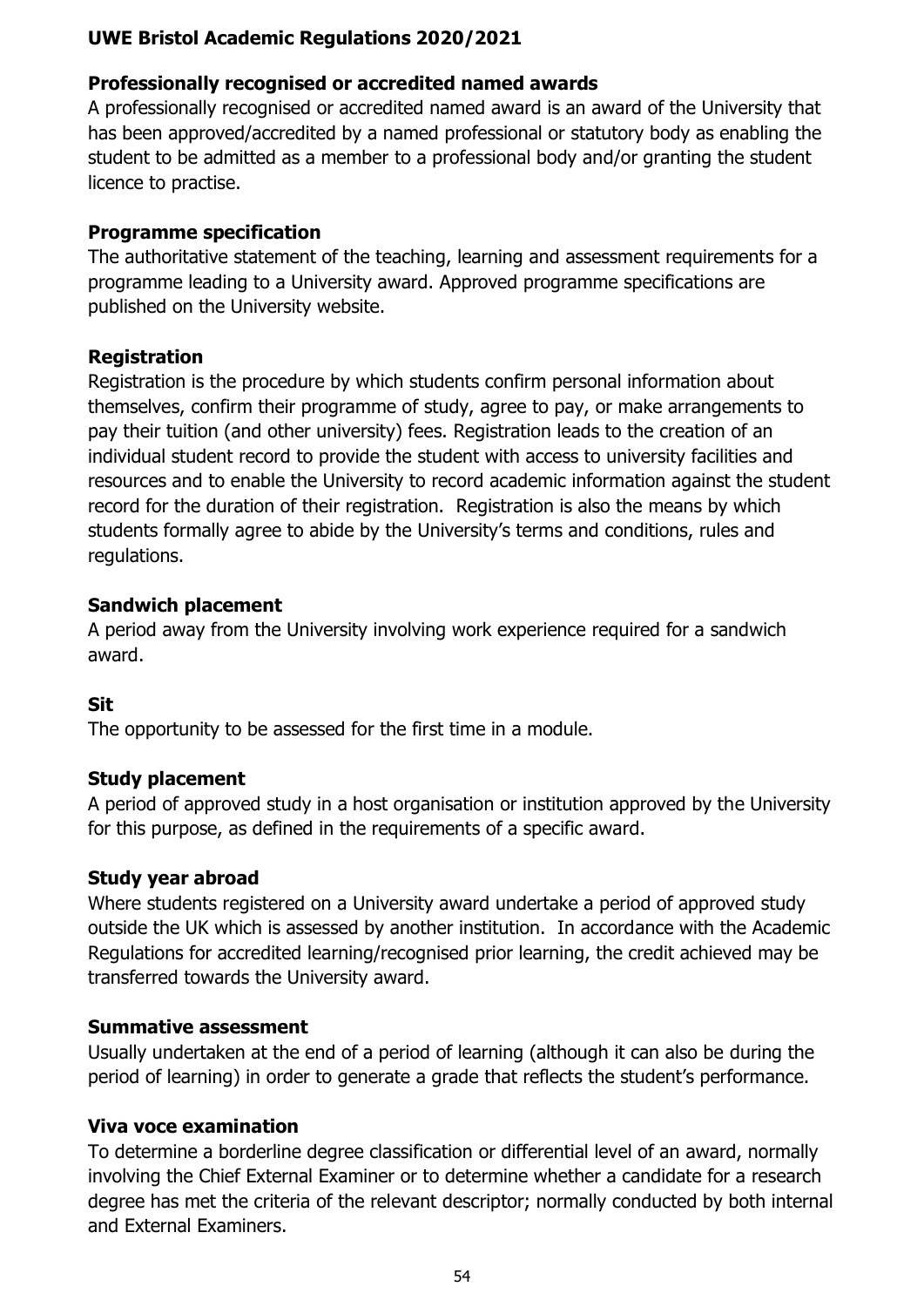#### **Work-based learning**

Learning that has normally been achieved by learners through paid or unpaid work, which can be assessed as being at HE level, and can be recognised in terms of standard UWE academic credit. The focus of work-based learning is on learning in and from workplaces, critical reflection in and on this learning, and its relevance to learners in terms of enhanced skills, knowledge and understanding, and increased critical self-awareness and personal potential. The scope of work-based learning encompasses individuals undertaking units of study for which credit is awarded, professional practice and work placements through to whole programmes negotiated with employers.

#### **Work based placement**

A period of approved work-based learning in a host organisation or institution approved by the University for this purpose, as defined in the requirements of a specific award.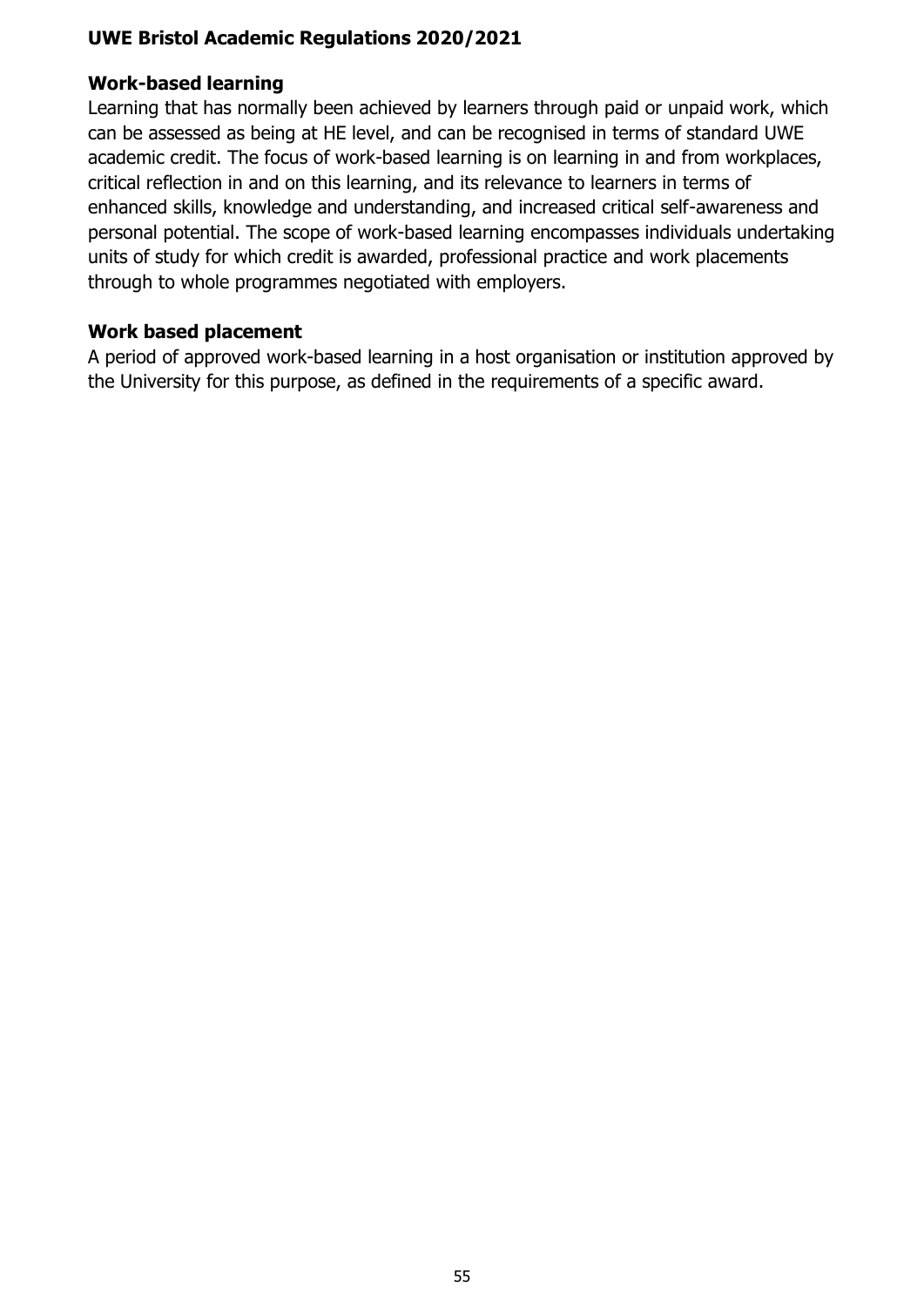## **Web links to processes and policies**

<span id="page-56-0"></span>

| <b>Academic appeals policy</b>                                                                                                                                   |
|------------------------------------------------------------------------------------------------------------------------------------------------------------------|
| https://www.uwe.ac.uk/study/academic-information/academic-appeals                                                                                                |
| <b>Accreditation of prior learning process</b>                                                                                                                   |
| https://www.uwe.ac.uk/study/academic-information/suspend-transfer-or-withdraw/accredited-learning                                                                |
| <b>Admissions policy</b>                                                                                                                                         |
| https://www1.uwe.ac.uk/about/corporateinformation/policies.aspx                                                                                                  |
| <b>Applying to UWE Bristol</b>                                                                                                                                   |
| http://www1.uwe.ac.uk/study/applyingtouwebristol.aspx                                                                                                            |
| <b>Assessment offences policy</b>                                                                                                                                |
| https://www.uwe.ac.uk/study/academic-information/assessments/assessment-offences                                                                                 |
| <b>Examining Board - code of practice</b>                                                                                                                        |
| https://www1.uwe.ac.uk/about/departmentsandservices/professionalservices/studentandacademicservices/regulationspoliciesquality/regulati<br>onsandprocedures.aspx |
| <b>Complaints</b>                                                                                                                                                |
| http://www1.uwe.ac.uk/about/contactus/complaints.aspx                                                                                                            |
| <b>Examinations</b>                                                                                                                                              |
| https://www.uwe.ac.uk/study/academic-information/assessments/exams                                                                                               |
| <b>Exceptional removal of a mark process</b>                                                                                                                     |
| https://www.uwe.ac.uk/study/academic-information/personal-circumstances/exceptional-removal-of-a-mark                                                            |
| <b>Five working day extensions</b>                                                                                                                               |
| https://www.uwe.ac.uk/study/academic-information/personal-circumstances/five-working-day-extension-for-coursework                                                |